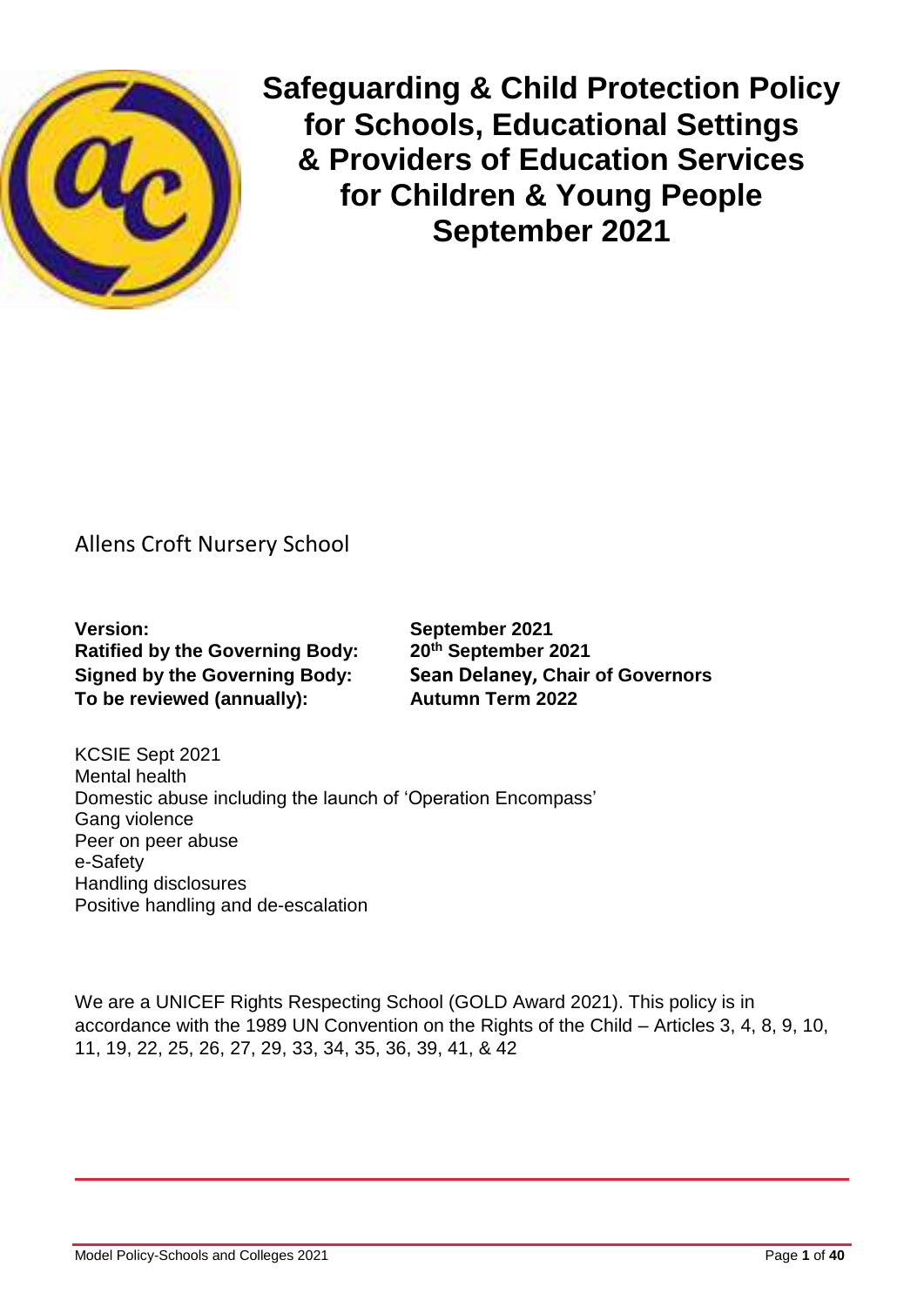

Making a positive difference everyday to people's lives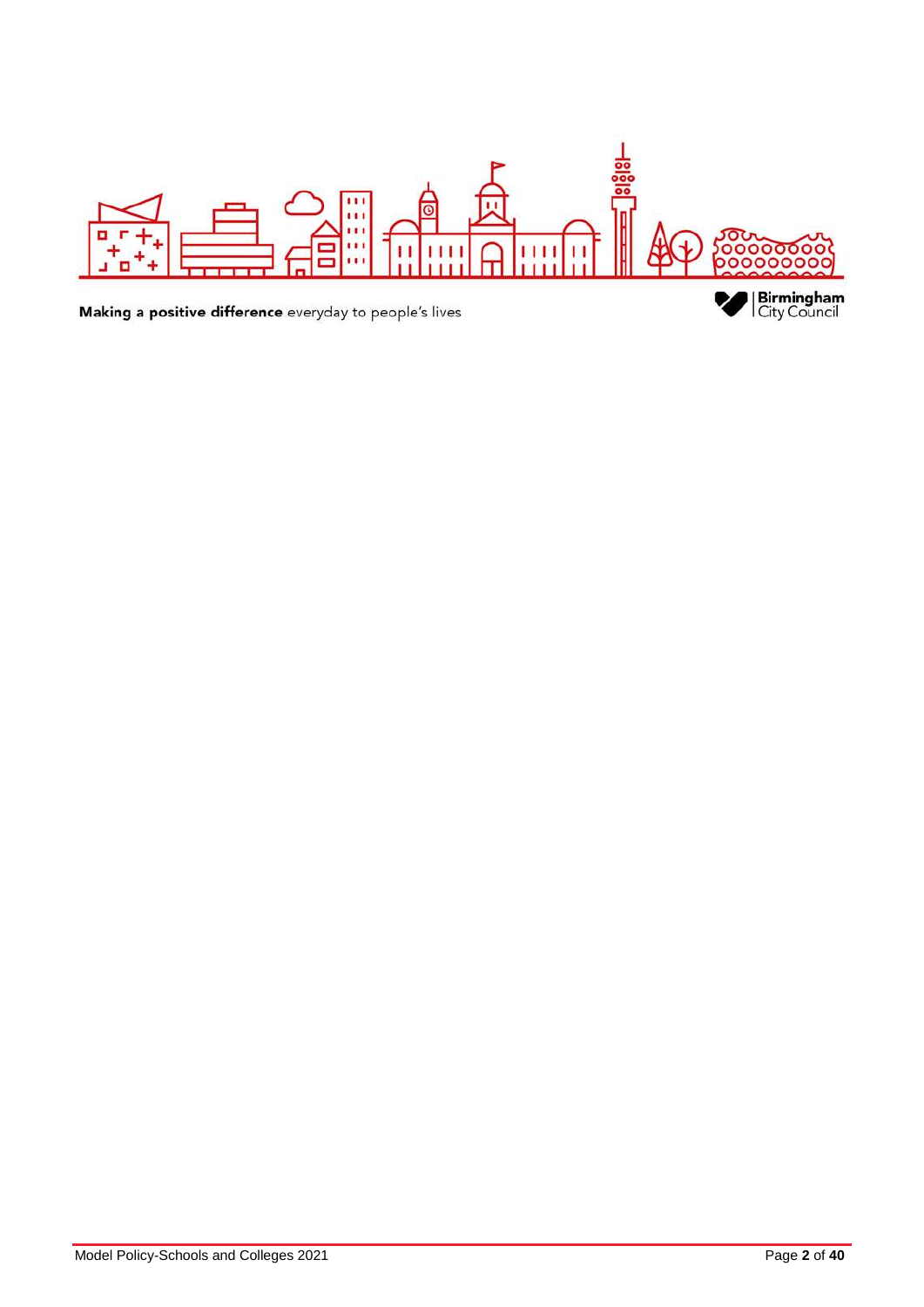# **Safeguarding & Child Protection Policy for Schools, Education Settings & Education Services**

|                | <b>Part 1: Safeguarding Policy</b>                                                  |                |
|----------------|-------------------------------------------------------------------------------------|----------------|
| $\mathbf 1$    | Introduction                                                                        | 5              |
| 2              | Overall aims                                                                        | $\overline{7}$ |
| 3              | Guiding principles                                                                  | 8              |
| 4              | Expectations                                                                        | 8              |
| 5              | Designated Safeguarding Lead (DSL)                                                  | 9              |
| 6              | Contextual safeguarding                                                             | 9              |
| $\overline{7}$ | <b>Mental health</b>                                                                | 10             |
| 8              | Designated Teacher for Looked After and Previously Looked After Children            | 11             |
| 9              | Governing body                                                                      | 12             |
| 10             | Safer recruitment and selection                                                     | 13             |
|                | 10.1 Induction                                                                      | 13             |
|                | 10.2 Staff support                                                                  | 13             |
| 11             | Use of reasonable force                                                             | 14             |
| 12             | The school's role in the prevention of abuse                                        | 14             |
| 13             | What we will do if we are concerned - Early Help response                           | 15             |
| 14             | Safeguarding children who are vulnerable to radicalisation                          | 16             |
|                | 14.1 Risk reduction                                                                 | 17             |
|                | 14.2 Channel                                                                        | 17             |
| 15             | Safeguarding children who are vulnerable to exploitation, trafficking, or so-called | 18             |
|                | 'honour-based' violence (including female genital mutilation and forced marriage)   |                |
| 16             | Children who go Missing from Education                                              | 18             |
| 17             | Peer on peer abuse including sexual violence and harassment                         | 19             |
| 18             | Criminal exploitation                                                               | 20             |
|                |                                                                                     |                |
|                | <b>Part 2: Key Procedures</b>                                                       |                |
|                | Chart: Responding to concerns about a child                                         | 21             |
| 19             | Involving parents/carers                                                            | 22             |
| 20             | Multi-agency work                                                                   | 22             |
| 21             | Our role in supporting children                                                     | 22             |
| 22             | Responding to an allegation about a member of staff                                 | 23             |
| 23             | Children with additional needs                                                      | 23             |
| 24             | Children in specific circumstances - private fostering                              | 24             |
| 25             | Links to additional information about safeguarding issues and forms of abuse        | 24             |
|                |                                                                                     |                |
|                | Part 3: Quality Assurance, Learning from Cases and Continuous                       |                |
|                | Improvement                                                                         |                |
|                | <b>Quality Assurance</b>                                                            |                |
|                | <b>Learning from Cases and Continuous Improvement</b>                               |                |
|                |                                                                                     |                |
|                |                                                                                     |                |
|                | <b>Appendices</b>                                                                   |                |
|                | Appendix 1: Definitions and indicators of abuse                                     | 28             |
| 1              | Neglect                                                                             | 28             |
| $\overline{2}$ | Physical abuse                                                                      | 28             |
| 3              | Sexual abuse                                                                        | 29             |
| $\overline{4}$ | Sexual exploitation                                                                 | 29             |
| 5              | <b>Emotional abuse</b>                                                              | 30             |
| 6              | Responses from parents                                                              | 30             |
| $\overline{7}$ | Disabled children                                                                   | 31             |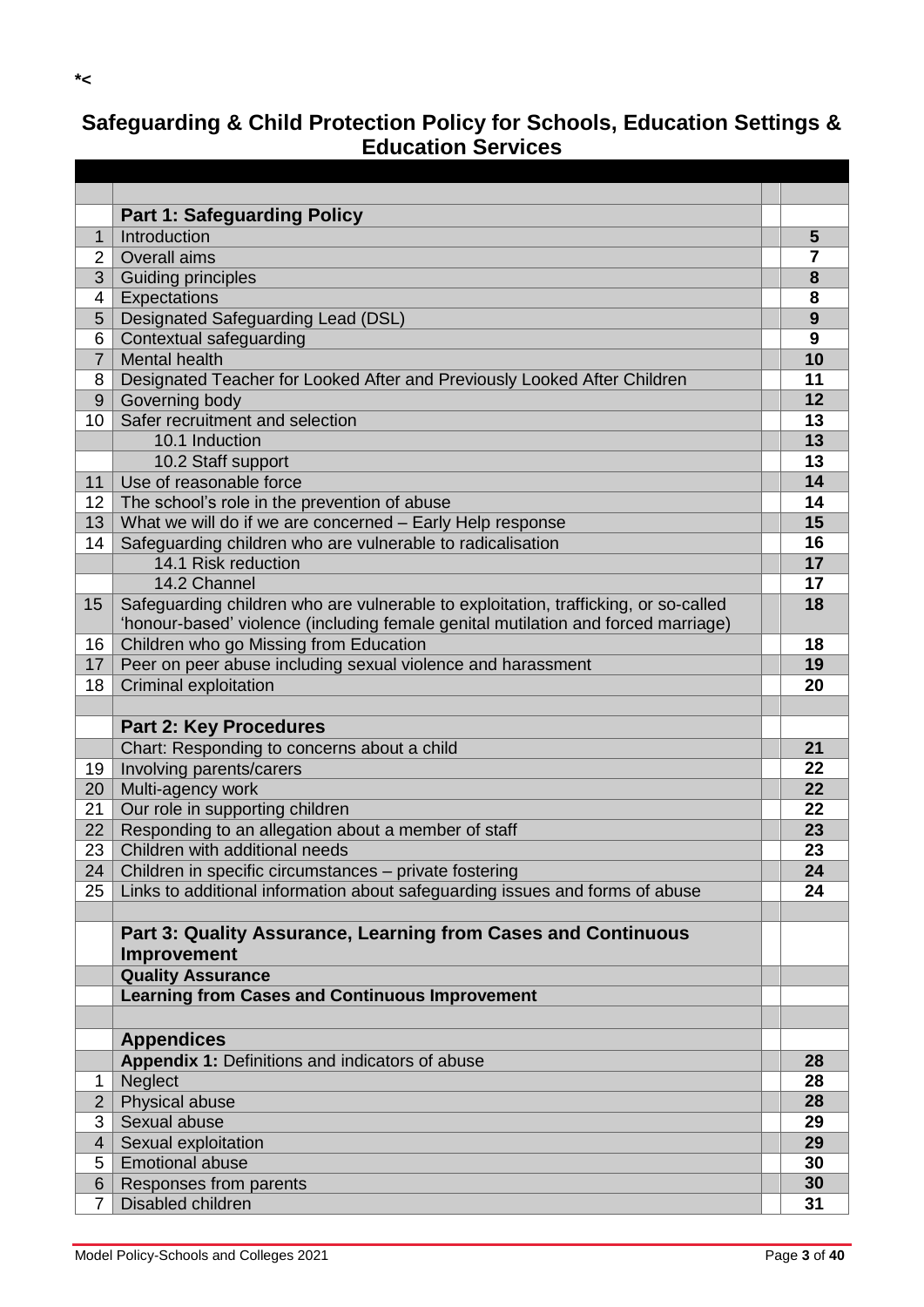| <b>Appendix 2: Dealing with a disclosure of abuse</b>                        | 32 |
|------------------------------------------------------------------------------|----|
| Appendix 3: Allegations about a member of staff, governor or volunteer       | 33 |
| Appendix 4: Indicators of vulnerability to radicalisation                    | 34 |
| Appendix 5: Preventing violent extremism - roles and responsibilities (SPOC) | 36 |
| Appendix 6: COVID-19 and safeguarding                                        | 37 |
|                                                                              |    |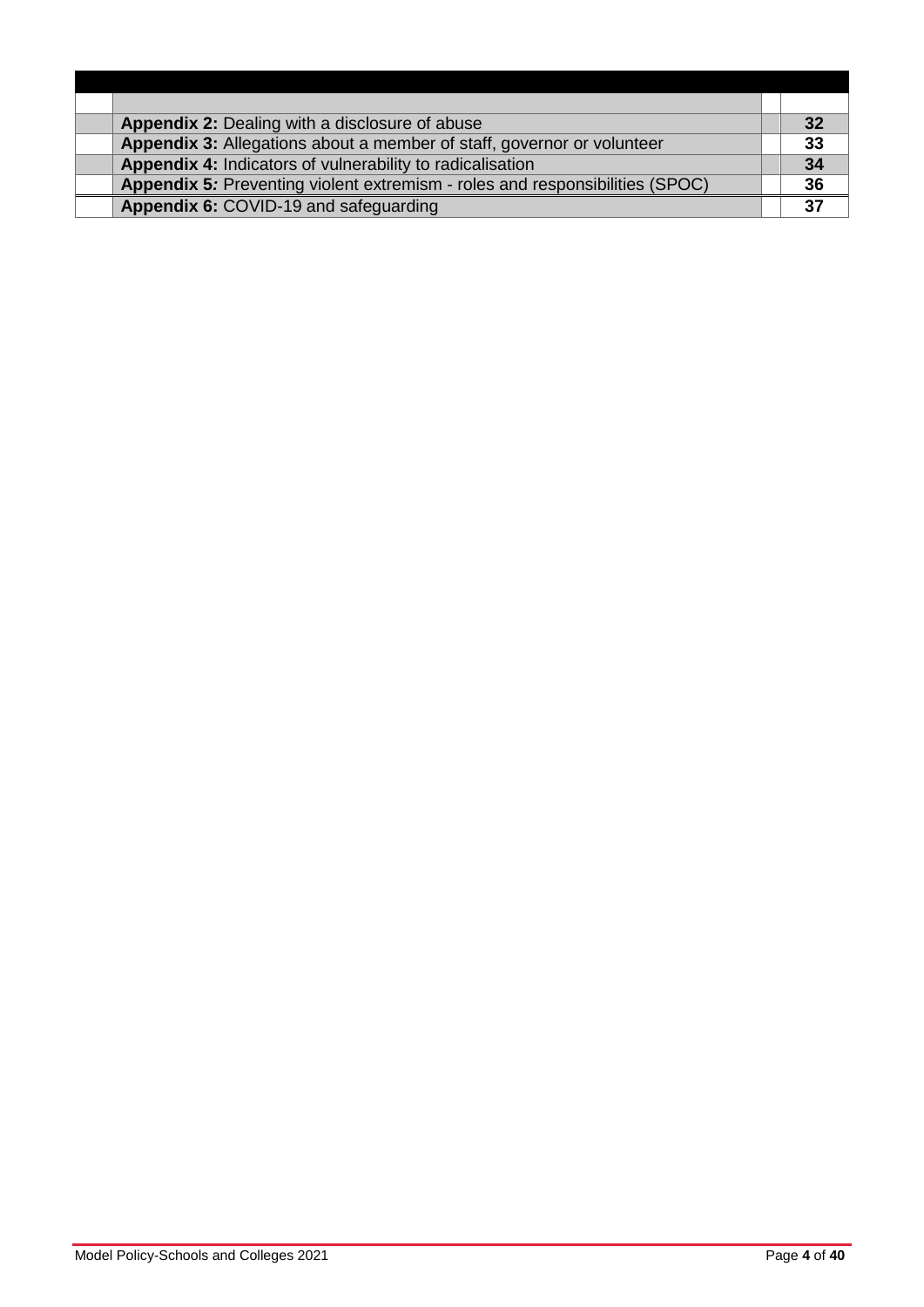| <b>Part One: Safeguarding Policy</b>                                                                                                                                                                                                                                                                                                                                                                                                                                                                                                                                                                     | This means that our school is committed<br>safeguarding and promoting the<br>to                                                                                                                                                                                                                                                                                                                                                                                                                                                                                                                                                                                                                                                                                                                                                                                                                                                                                                                                                                                                                                                                           |
|----------------------------------------------------------------------------------------------------------------------------------------------------------------------------------------------------------------------------------------------------------------------------------------------------------------------------------------------------------------------------------------------------------------------------------------------------------------------------------------------------------------------------------------------------------------------------------------------------------|-----------------------------------------------------------------------------------------------------------------------------------------------------------------------------------------------------------------------------------------------------------------------------------------------------------------------------------------------------------------------------------------------------------------------------------------------------------------------------------------------------------------------------------------------------------------------------------------------------------------------------------------------------------------------------------------------------------------------------------------------------------------------------------------------------------------------------------------------------------------------------------------------------------------------------------------------------------------------------------------------------------------------------------------------------------------------------------------------------------------------------------------------------------|
| <b>Introduction</b><br>1.0                                                                                                                                                                                                                                                                                                                                                                                                                                                                                                                                                                               | welfare of all its children. We believe<br>that:                                                                                                                                                                                                                                                                                                                                                                                                                                                                                                                                                                                                                                                                                                                                                                                                                                                                                                                                                                                                                                                                                                          |
| Safeguarding and promoting the welfare of children is<br>defined as<br>protecting children from maltreatment<br>preventing impairment of children's mental and<br>physical health or development<br>ensuring that children are growing up in<br>٠<br>circumstances consistent with the provision of safe<br>and effective care<br>taking action to enable all children to have the best<br>٠<br>outcomes<br>Children includes everyone under the age of 18.                                                                                                                                              | Our children have the right to be<br>protected from harm, abuse and<br>neglect<br>Our children have the right to<br>$\bullet$<br>experience their optimum mental<br>and physical health<br>Every child has the right to an<br>$\bullet$<br>education and children need to be<br>safe and to feel safe in school<br><b>Children</b> need support that matches<br>$\bullet$<br>their individual needs, including<br>those who may have experienced<br>abuse                                                                                                                                                                                                                                                                                                                                                                                                                                                                                                                                                                                                                                                                                                 |
| Please note that this policy and the statutory guidance<br>behind it will now also be applicable to government<br>funded post 16 Education; 16-19 Academies, Special<br>Post-16 institutions and Independent Training Providers,<br>who are now required to have regard to KCSiE following<br>the enactment of The Education and Training (Welfare of<br>Children) Act 2021.<br>Please refer to KCSiE Part One<br>Safeguarding information for all staff<br>What school and college staff should know and<br>$\bullet$<br>do<br>A child centred and coordinated approach to<br>$\bullet$<br>safeguarding | Our children have the right to<br>$\bullet$<br>express their views, feelings and<br>wishes and voice their own values<br>and beliefs<br>Our children should be encouraged<br>$\bullet$<br>to respect each other's values and<br>support each other<br>Our children have the right to be<br>$\bullet$<br>supported to meet their emotional,<br>social and mental health needs as<br>well as their educational needs. Our<br>school will ensure clear systems<br>and processes are in place to<br>enable identification of these needs.<br>Including consideration of when<br>mental health needs may become a<br>safeguarding need.<br>Our school will contribute to the<br>$\bullet$<br>prevention of abuse,<br>risk/involvement in serious violent<br>crime, victimisation, bullying<br>(including homophobic, biphobic,<br>transphobic and cyber bullying),<br>exploitation, extreme behaviours,<br>discriminatory views and risk-taking<br>behaviours<br>All staff and visitors have an important<br>role to play in safeguarding children<br>and protecting them from abuse and<br>considering when mental health may<br>become a safeguarding issue. |
| Schools will fulfil their local and national responsibilities as<br>laid out in the following documents:                                                                                                                                                                                                                                                                                                                                                                                                                                                                                                 | In our school the following people will<br>take the lead in these areas:                                                                                                                                                                                                                                                                                                                                                                                                                                                                                                                                                                                                                                                                                                                                                                                                                                                                                                                                                                                                                                                                                  |
| <b>Working Together to Safeguard Children (DfE)</b>                                                                                                                                                                                                                                                                                                                                                                                                                                                                                                                                                      | <b>Our Data Protection officer is:</b><br>Tania Lane                                                                                                                                                                                                                                                                                                                                                                                                                                                                                                                                                                                                                                                                                                                                                                                                                                                                                                                                                                                                                                                                                                      |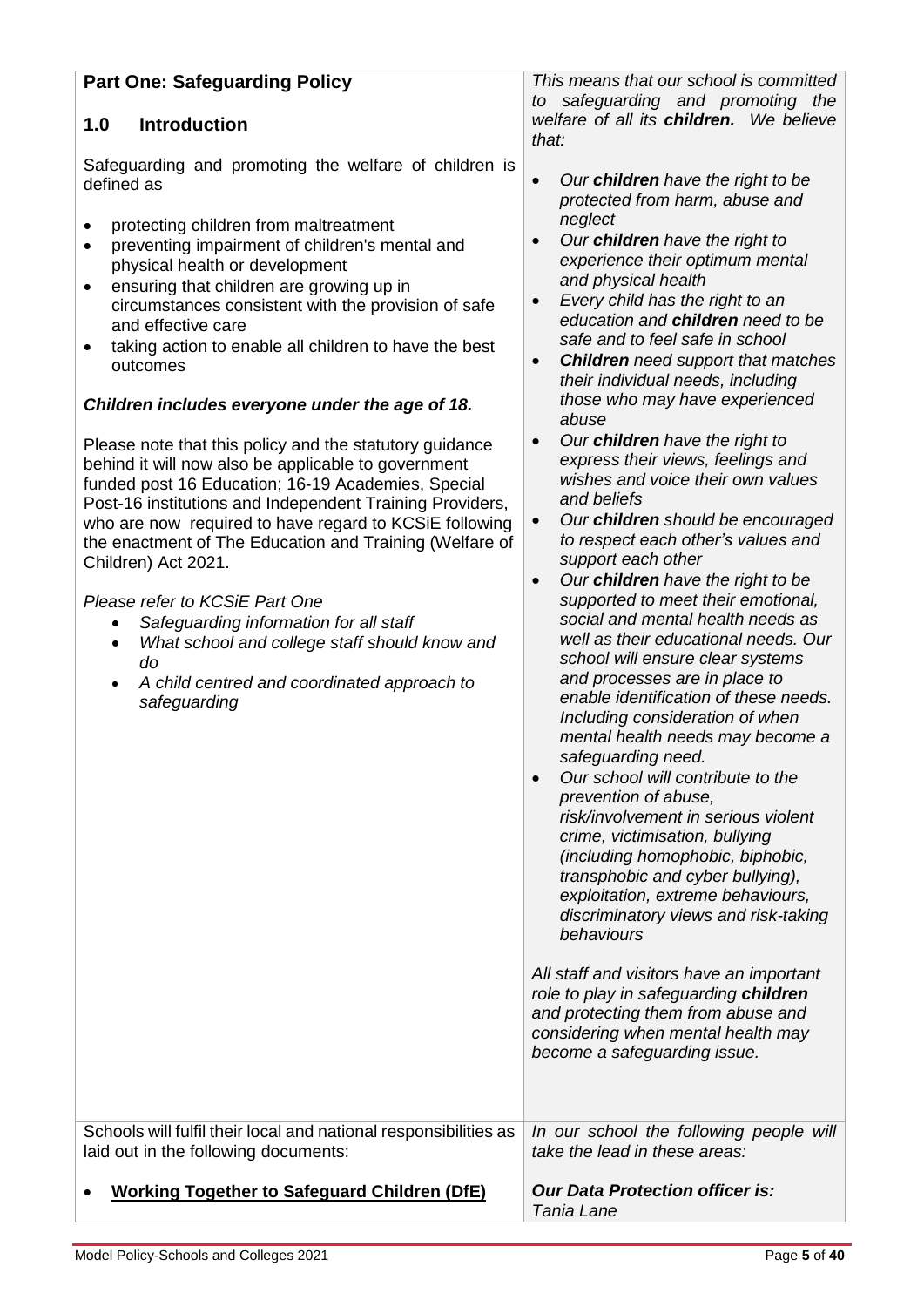| <b>Part One: Safeguarding Policy</b>                                                                                                                                                                                                                                                                                                                                                                                                                                                                                                                                                                                                                                                                                                                                                                                                                                                                                                                                                                                                                                            | This means that our school is committed                                                                                                                                                                                                                                                                                                                                                                                                                                                                                                                                                                                                                                                                                                                                                                                                                                                                                                                                                                                                                                                                                                                                                                                                                                                                                                                                                                                                                                                                                                                                                                   |
|---------------------------------------------------------------------------------------------------------------------------------------------------------------------------------------------------------------------------------------------------------------------------------------------------------------------------------------------------------------------------------------------------------------------------------------------------------------------------------------------------------------------------------------------------------------------------------------------------------------------------------------------------------------------------------------------------------------------------------------------------------------------------------------------------------------------------------------------------------------------------------------------------------------------------------------------------------------------------------------------------------------------------------------------------------------------------------|-----------------------------------------------------------------------------------------------------------------------------------------------------------------------------------------------------------------------------------------------------------------------------------------------------------------------------------------------------------------------------------------------------------------------------------------------------------------------------------------------------------------------------------------------------------------------------------------------------------------------------------------------------------------------------------------------------------------------------------------------------------------------------------------------------------------------------------------------------------------------------------------------------------------------------------------------------------------------------------------------------------------------------------------------------------------------------------------------------------------------------------------------------------------------------------------------------------------------------------------------------------------------------------------------------------------------------------------------------------------------------------------------------------------------------------------------------------------------------------------------------------------------------------------------------------------------------------------------------------|
| <b>Introduction</b><br>1.0                                                                                                                                                                                                                                                                                                                                                                                                                                                                                                                                                                                                                                                                                                                                                                                                                                                                                                                                                                                                                                                      | safeguarding and promoting the<br>to<br>welfare of all its children. We believe<br>that:                                                                                                                                                                                                                                                                                                                                                                                                                                                                                                                                                                                                                                                                                                                                                                                                                                                                                                                                                                                                                                                                                                                                                                                                                                                                                                                                                                                                                                                                                                                  |
| Safeguarding and promoting the welfare of children is<br>defined as<br>protecting children from maltreatment<br>preventing impairment of children's mental and<br>$\bullet$<br>physical health or development<br>ensuring that children are growing up in<br>٠<br>circumstances consistent with the provision of safe<br>and effective care<br>taking action to enable all children to have the best<br>outcomes<br>Children includes everyone under the age of 18.<br>Please note that this policy and the statutory guidance<br>behind it will now also be applicable to government<br>funded post 16 Education; 16-19 Academies, Special<br>Post-16 institutions and Independent Training Providers,<br>who are now required to have regard to KCSiE following<br>the enactment of The Education and Training (Welfare of<br>Children) Act 2021.<br>Please refer to KCSiE Part One<br>Safeguarding information for all staff<br>What school and college staff should know and<br>$\bullet$<br>do<br>A child centred and coordinated approach to<br>$\bullet$<br>safeguarding | Our children have the right to be<br>protected from harm, abuse and<br>neglect<br>Our children have the right to<br>experience their optimum mental<br>and physical health<br>Every child has the right to an<br>$\bullet$<br>education and children need to be<br>safe and to feel safe in school<br><b>Children</b> need support that matches<br>$\bullet$<br>their individual needs, including<br>those who may have experienced<br>abuse<br>Our children have the right to<br>$\bullet$<br>express their views, feelings and<br>wishes and voice their own values<br>and beliefs<br>Our children should be encouraged<br>$\bullet$<br>to respect each other's values and<br>support each other<br>Our children have the right to be<br>$\bullet$<br>supported to meet their emotional,<br>social and mental health needs as<br>well as their educational needs. Our<br>school will ensure clear systems<br>and processes are in place to<br>enable identification of these needs.<br>Including consideration of when<br>mental health needs may become a<br>safeguarding need.<br>Our school will contribute to the<br>$\bullet$<br>prevention of abuse,<br>risk/involvement in serious violent<br>crime, victimisation, bullying<br>(including homophobic, biphobic,<br>transphobic and cyber bullying),<br>exploitation, extreme behaviours,<br>discriminatory views and risk-taking<br>behaviours<br>All staff and visitors have an important<br>role to play in safeguarding children<br>and protecting them from abuse and<br>considering when mental health may<br>become a safeguarding issue. |
| <b>Keeping Children Safe in Education</b><br><b>West Midlands Safeguarding Children Procedures</b>                                                                                                                                                                                                                                                                                                                                                                                                                                                                                                                                                                                                                                                                                                                                                                                                                                                                                                                                                                              | <b>Our Rights Respecting link is:</b><br>Amanda Smith<br><b>Our lead for Mental Health is:</b>                                                                                                                                                                                                                                                                                                                                                                                                                                                                                                                                                                                                                                                                                                                                                                                                                                                                                                                                                                                                                                                                                                                                                                                                                                                                                                                                                                                                                                                                                                            |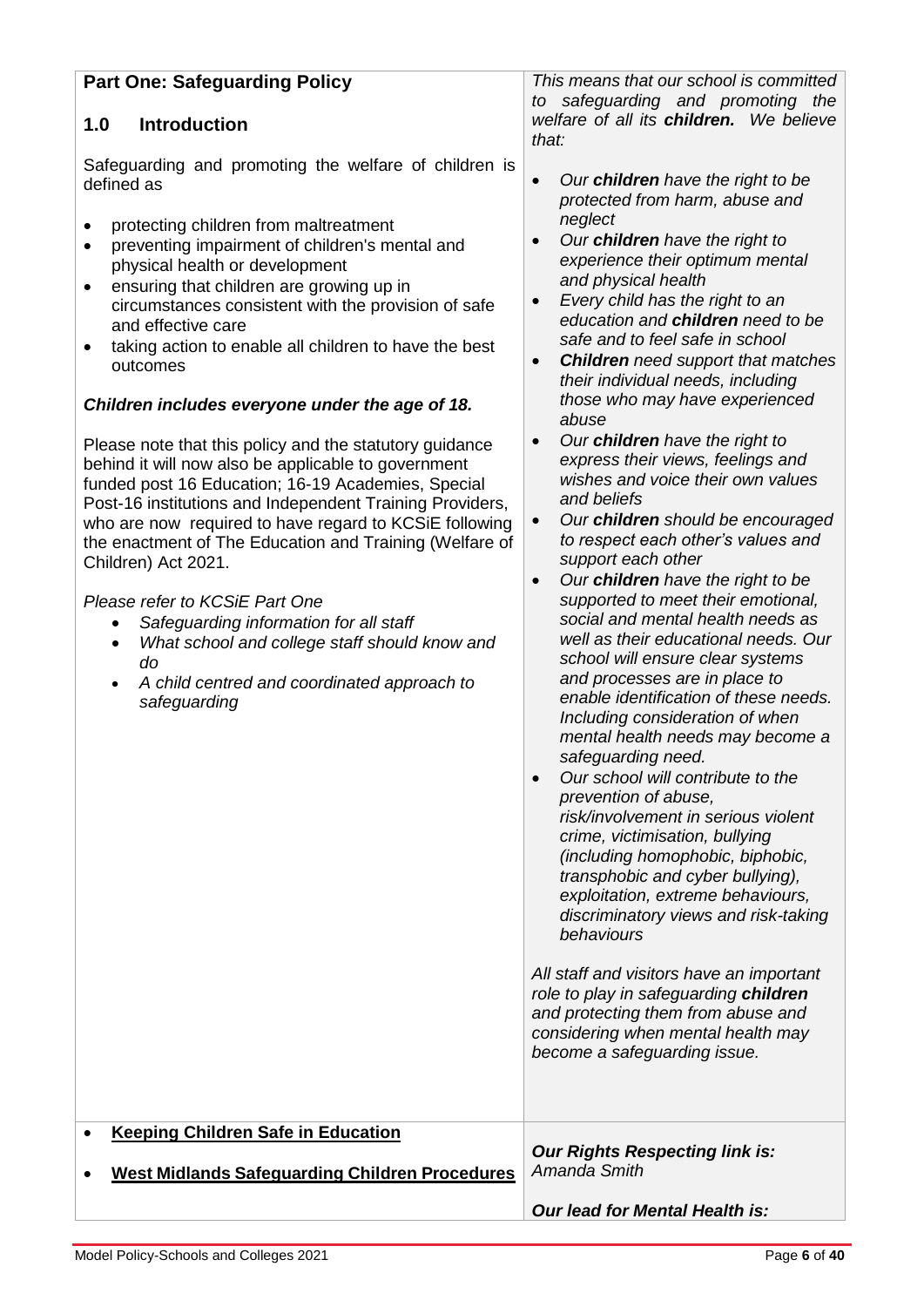| $\bullet$ | The Education Act 2002 S175                                                                              | Amanda Smith                                                                |
|-----------|----------------------------------------------------------------------------------------------------------|-----------------------------------------------------------------------------|
| ٠         | <b>General Data Protection Legislation (2018)</b>                                                        | <b>Our Safeguarding governor is:</b><br>Sally Andrews (Full Governing Body) |
| $\bullet$ | <b>Mental Health &amp; Behaviour in Schools</b>                                                          | Sue Sidaway (Local Committee)                                               |
|           | <b>Birmingham Criminal Exploitation &amp; Gang</b><br><b>Affiliation Practice Guidance (2018)</b>        | <b>Our Operation Encompass Key Adult</b><br>is:<br>Laura O'Neill            |
| $\bullet$ | Birmingham Safeguarding Children Partnership<br>threshold guidance Right Help Right Time                 |                                                                             |
| $\bullet$ | Guidance on<br><b>Female</b><br><b>Multi-agency Statutory</b><br><b>Genital Mutilation</b>               |                                                                             |
|           | <b>Protecting Children from Radicalisation: The</b><br>Prevent Duty, 2015                                |                                                                             |
| $\bullet$ | <b>Relationships Education, Relationships and Sex</b><br><b>Education (RSE) and Health Education</b>     |                                                                             |
|           | <b>Birmingham RSE Primary Offer</b>                                                                      |                                                                             |
|           | Sharing nudes and semi-nudes: advice for<br>education settings working with children and<br>young people |                                                                             |
| ٠         | <b>Voyeurism Offences Act 2019</b>                                                                       |                                                                             |
|           | DfE statutory guidance on Children Missing<br><b>Education</b>                                           |                                                                             |
|           |                                                                                                          |                                                                             |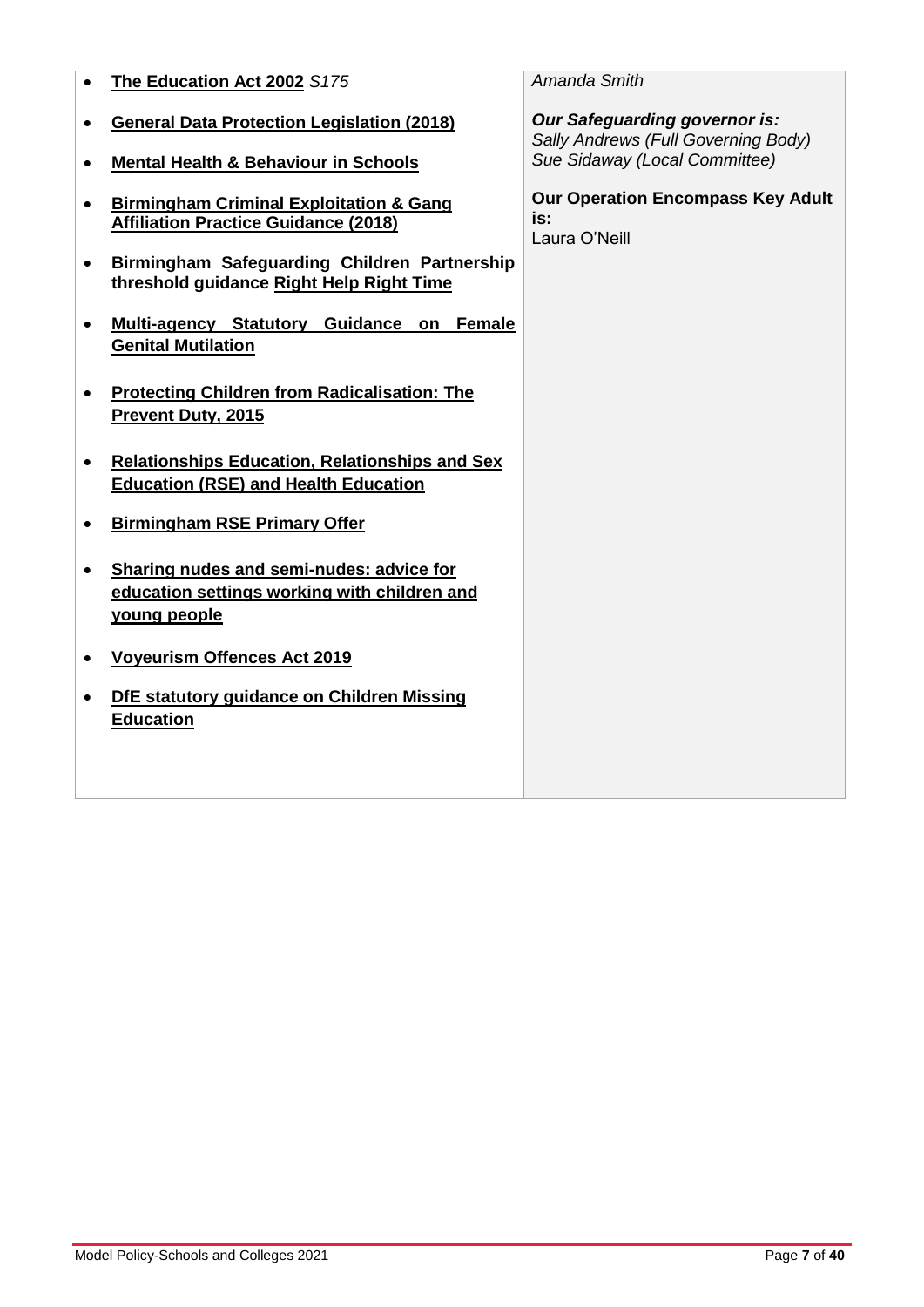## **2.0 Overall aims**

This policy will contribute to the protection and safeguarding of our children and promote their welfare by:

- Adopting a Whole school and college approach to safeguarding.
- A new section has been added making clear the need for ensuring that safeguarding and child protection are at the forefront and underpin all relevant aspects of process and policy development in schools and colleges.
- Clarifying standards of behaviour for staff and **children.**
- Contributing to the establishment of a safe, resilient and robust ethos in the school, built on mutual respect and shared values.
- Introducing appropriate work within the curriculum
- Encouraging **children** and parents to participate
- Alerting staff to the signs and indicators that all may not be well.
- Developing staff awareness of the causes of abuse.
- Developing staff awareness of the risks and vulnerabilities their **children** face.
- Addressing concerns at the earliest possible stage
- Reducing the potential risks **children** face of being exposed to multiple harms including violence, extremism, exploitation, discrimination or victimisation.
- Recognising risk and supporting online safety for children, including in the home.

*This means that in our school we will:*

- *Identify and protect all children especially those identified as vulnerable children.*
- *Identify individual needs as early as possible; gain the voice and lived experience of vulnerable children and design plans to address those needs*
- *Work in partnership with children, parents/carers and other agencies*

*Our policy extends to any establishment our school commissions to deliver education to our children on our behalf including alternative provision settings.*

*Our Governing Body will ensure that any commissioned agency will reflect the values, philosophy and standards of our school. Confirmation should be sought from the school that appropriate risk assessments are completed and ongoing monitoring is undertaken.*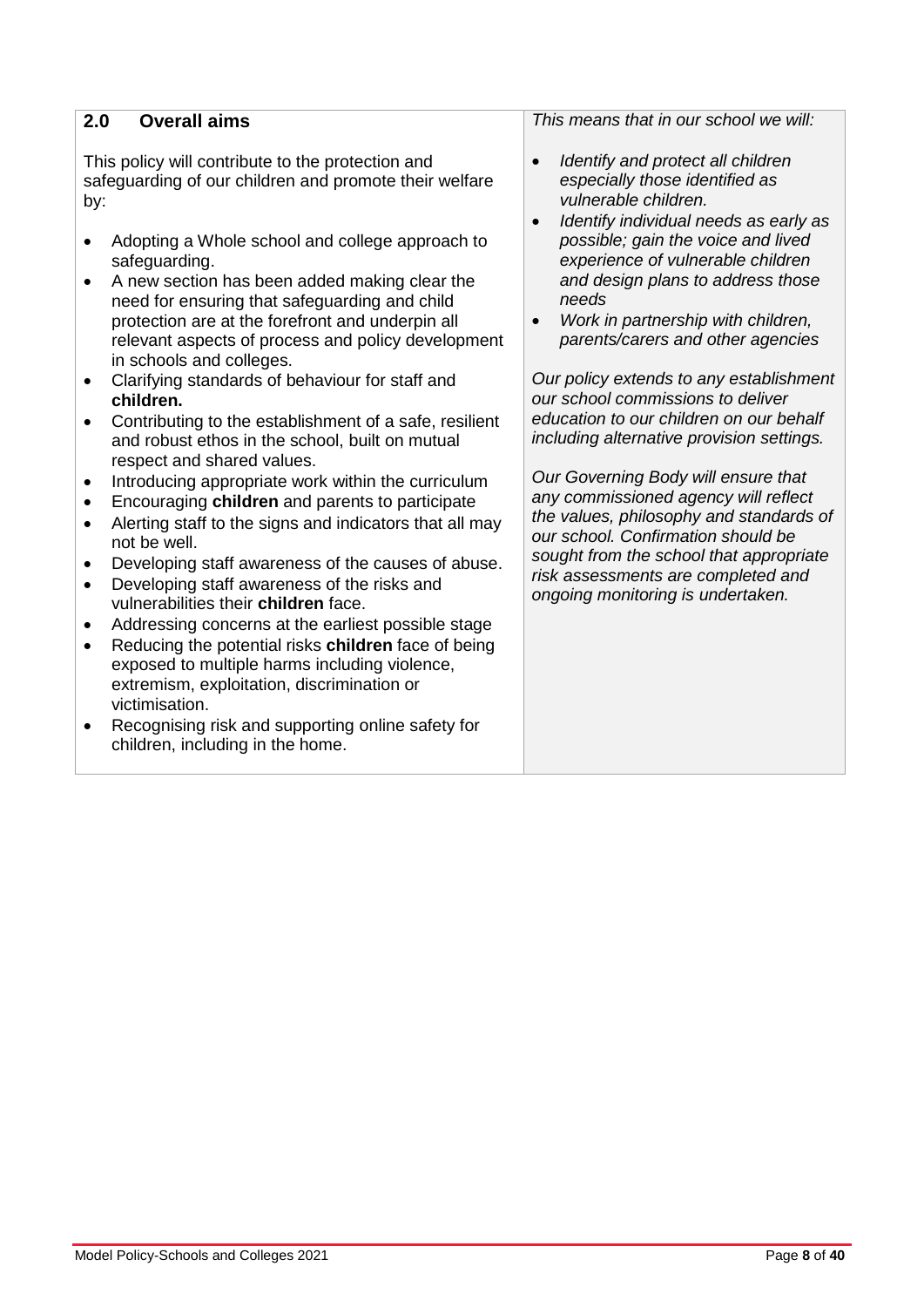| 3.0<br><b>Guiding Principles</b><br>These are the seven guiding principles of safeguarding,<br>by<br>Birmingham<br>Safeguarding<br>stated<br>Children<br>as<br>Partnership (found in Right Help Right Time);                                                                                                                                                                                                                                                                                   | This means that in our school all staff<br>will be aware of the guidance issued by<br><b>Birmingham Safeguarding Children</b><br>Partnership Right Help Right Time,<br>and procedures for <b>Early Help</b> .                                                                                                                                                                                                                                                                                                                                                                                                                                                                                                                                                                                                                                                      |
|------------------------------------------------------------------------------------------------------------------------------------------------------------------------------------------------------------------------------------------------------------------------------------------------------------------------------------------------------------------------------------------------------------------------------------------------------------------------------------------------|--------------------------------------------------------------------------------------------------------------------------------------------------------------------------------------------------------------------------------------------------------------------------------------------------------------------------------------------------------------------------------------------------------------------------------------------------------------------------------------------------------------------------------------------------------------------------------------------------------------------------------------------------------------------------------------------------------------------------------------------------------------------------------------------------------------------------------------------------------------------|
| Have conversations and listen to children and their<br>families as early as possible<br>Understand the child's lived experience<br>$\bullet$<br>Work collaboratively to<br>improve<br>life<br>children's<br>experience<br>Be open, honest and transparent with families in our<br>$\bullet$<br>approach<br><b>Empower families by working with them</b><br>$\bullet$<br>Work in a way that builds on families' strengths<br>$\bullet$<br>Build resilience in families to overcome difficulties | All staff will be enabled to listen and<br>understand the lived experience of<br>children and young people by facilitating<br>solution focused conversations<br>appropriate to the child/young person's<br>preferred communication style.<br>It also means that where early help is<br>appropriate, the designated<br>safeguarding lead/deputy will liaise with<br>other agencies and completing an inter-<br>agency assessment as appropriate. If<br>required to, all staff will support other<br>agencies and professionals in an early<br>help assessment, in some cases acting<br>as the lead practitioner.<br>Early help cases will be kept under<br>constant review, and if the child's<br>situation does not improve/ is getting<br>worse, consideration will be given to a<br>referral to children's social care for<br>assessment for statutory services. |

| 4.0 | <b>Expectations</b>                                                                                                                                                | This means that in our school:                                                                        |
|-----|--------------------------------------------------------------------------------------------------------------------------------------------------------------------|-------------------------------------------------------------------------------------------------------|
|     | All staff and visitors will:                                                                                                                                       | All staff will receive annual safeguarding<br>training and update briefings as                        |
|     | Be familiar with this Safeguarding & Child Protection<br>Policy                                                                                                    | appropriate.                                                                                          |
|     | Understand their role in relation to safeguarding<br>Be alert to signs and indicators of possible abuse (See<br>Appendix 1 for current definitions and indicators) | Key staff will undertake more specialist<br>safeguarding training as agreed by the<br>governing body. |
|     | Record concerns and give the record to the DSL or<br>deputy DSL<br>Deal with disclosures of abuse from children in line                                            | In recognition of the impact of COVID-<br>19, additional disclosure training will be                  |
|     | with the guidance in Appendix 2, informing the DSL                                                                                                                 | undertaken by all staff.                                                                              |
|     | immediately and providing a written account as soon<br>as possible                                                                                                 | Our governors will be subjected to an<br>enhanced DBS check and 'Section 128'                         |
|     | Be involved, where appropriate, in the implementation<br>of individual school-focused interventions, Early Help                                                    | check.                                                                                                |
|     | Assessments and Our Family Plans, Child in Need<br>Plans and inter-agency Child Protection Plans                                                                   | We will follow Safer Recruitment<br>processes and checks for all staff.                               |
|     |                                                                                                                                                                    |                                                                                                       |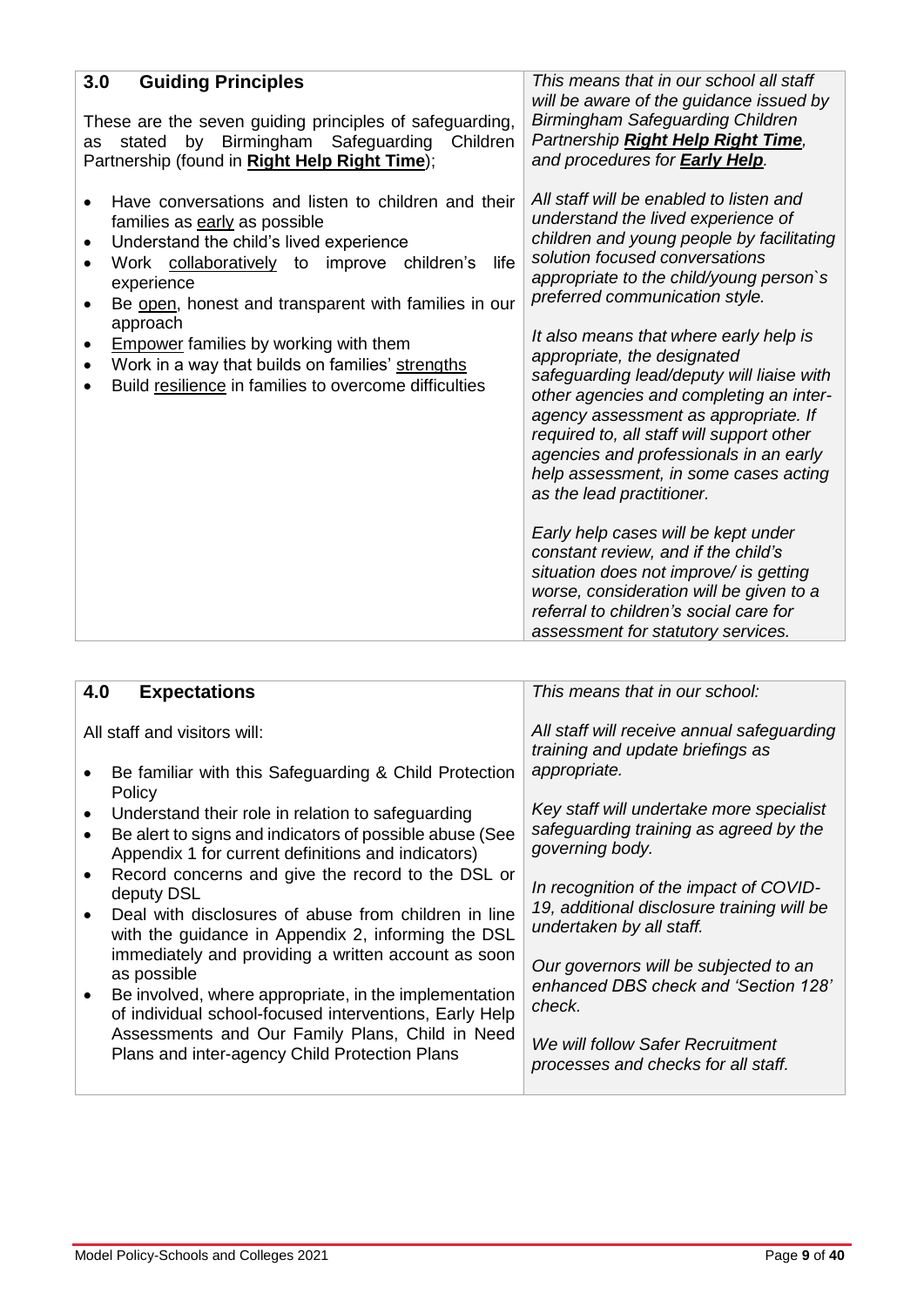# **5.0 The Designated Safeguarding Lead (DSL)**

- The DSL will be a member of the Senior Leadership Team.
- Whilst the activities of the DSL can be delegated to appropriately trained deputies, the ultimate lead responsibility for safeguarding and child protection remains with the DSL. This responsibility should not be delegated.
- DSLs should help promote educational outcomes by working closely with teachers about children's welfare, safeguarding and child protection concerns.
- Governing bodies and proprietors should ensure that the DSL role is explicit in the post-holder's job description and appropriate time is made available to the DSL and deputy DSL(s) to allow them to undertake their duties.
- Safeguarding and child protection information will be dealt with in a confidential manner.
- The DSL will ensure that the school is clear on parental responsibility for children on roll, and report all identified private fostering arrangements to the local authority.
- Safeguarding records will be stored securely in a central place separate from academic records. Individual files will be kept for each **child**: the school will not keep family files. Files will be kept for at least the period during which the **child** is attending the school, and beyond that in line with current data legislation and guidance.
- If a **child** moves from our school, child protection and safeguarding records will be forwarded on to the DSL at the new school, with due regard to their confidential nature and in line with current government guidance on the transfer of such records. Direct contact between the two schools may be necessary, especially on transfer from primary to secondary schools.
- All in-year applications and transfers will also be reported to the local authority.

*This means the DSL team in our school will be:*

*Lead: David Aldworth Deputies: Laura O'Neill Amanda Smith Maria Mackey Julie McCarthy Claire Thorns Amanda Wright*

*Any steps taken to support a child/ young person who has a safeguarding vulnerability must be reported to the lead DSL.*

*Staff will be informed of relevant details only when the DSL feels their having knowledge of a situation will improve their ability to support an individual child and/or family. A written record will be made of what information has been shared, with whom, and when.* 

*Because we use My Concern and store our records electronically we do not hold paper files.* 

*We will not disclose to a parent any information held on a child/young person if this would put the child at risk of significant harm* 

*We will record where and to whom the records have been passed and the date.* 

*This will allow the new setting to continue supporting victims of abuse and have that support in place for when the child arrives.*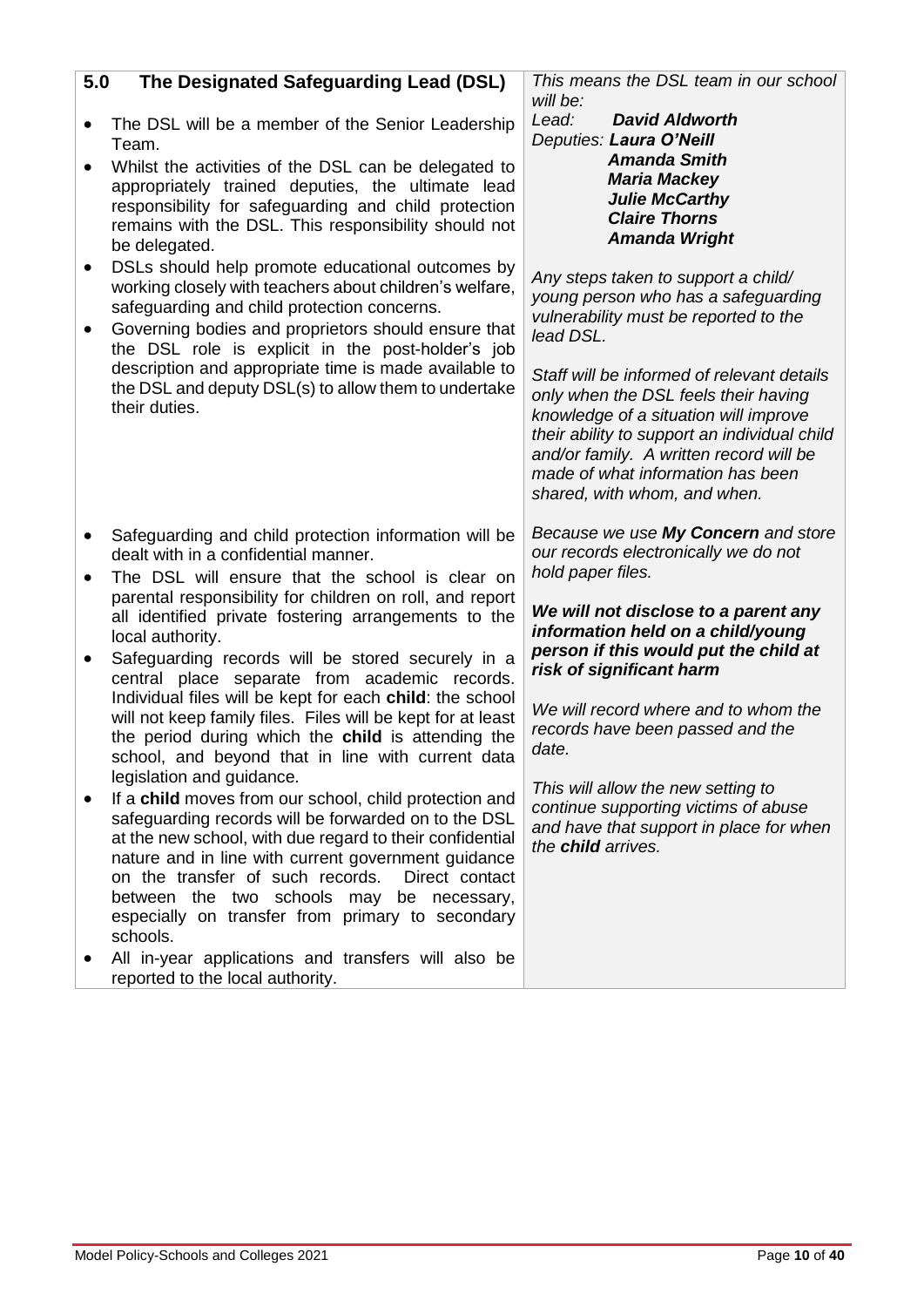| <b>Contextual Safeguarding</b><br>6.0<br>Contextual safeguarding is about the impact of the<br>public/social context on young people's lives, and<br>consequently their safety. It seeks to identify and respond<br>to harm and abuse posed to young people outside their<br>home, either from adults or other young people. As an<br>approach it looks at how interventions can change the<br>processes and environments, to make them safer for all<br>young people, as opposed to focussing on an individual. | DSLs will consider contextual<br>safeguarding and give due regard to the<br>effectiveness of the school<br>safeguarding system within the wider<br>system. This will be evidenced in:<br>Informal and formal assessments of<br>need/risk for the child<br>Case discussions in DSL<br>supervision sessions |
|------------------------------------------------------------------------------------------------------------------------------------------------------------------------------------------------------------------------------------------------------------------------------------------------------------------------------------------------------------------------------------------------------------------------------------------------------------------------------------------------------------------|-----------------------------------------------------------------------------------------------------------------------------------------------------------------------------------------------------------------------------------------------------------------------------------------------------------|
|------------------------------------------------------------------------------------------------------------------------------------------------------------------------------------------------------------------------------------------------------------------------------------------------------------------------------------------------------------------------------------------------------------------------------------------------------------------------------------------------------------------|-----------------------------------------------------------------------------------------------------------------------------------------------------------------------------------------------------------------------------------------------------------------------------------------------------------|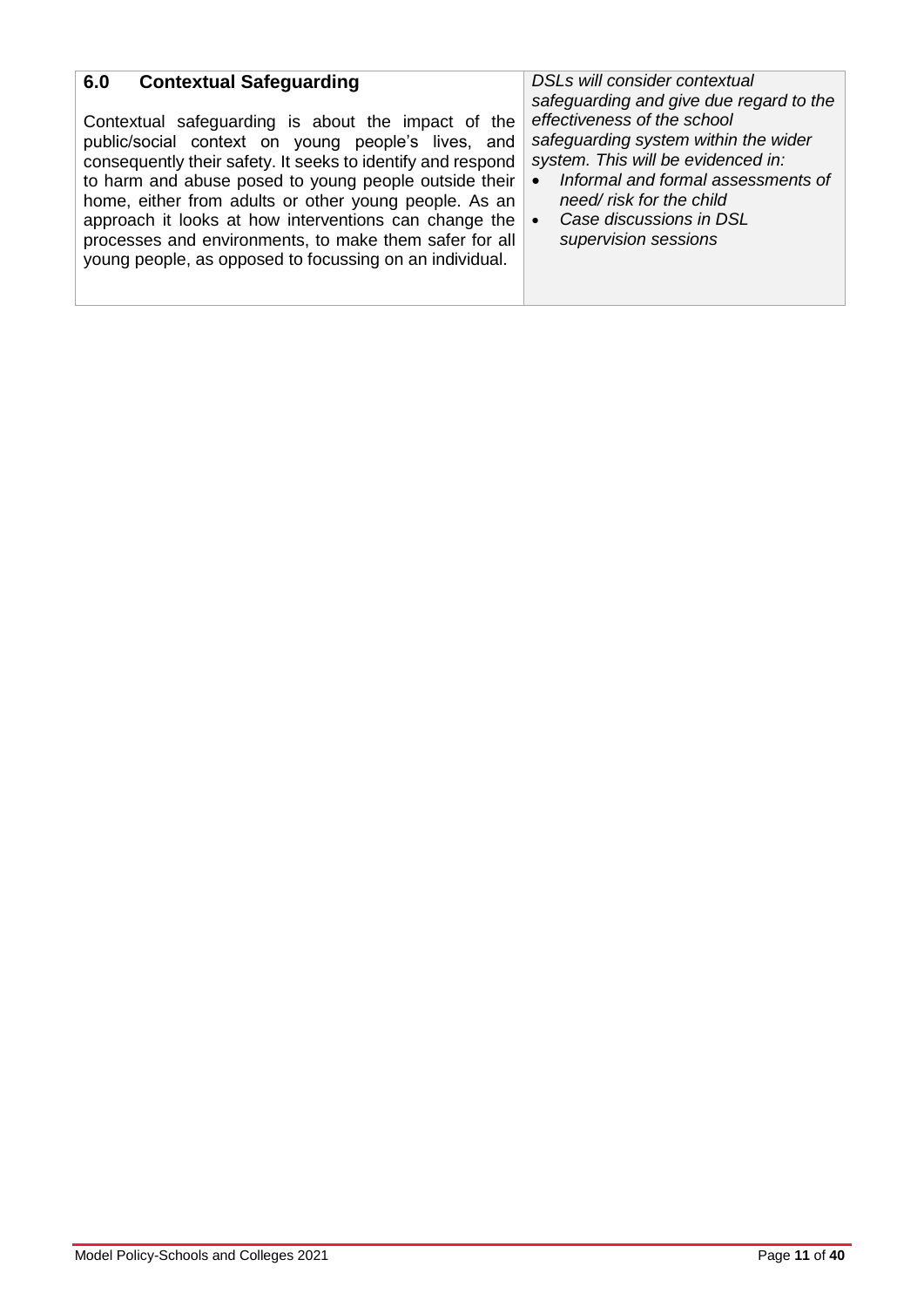| <b>Mental Health</b><br>7.0                                                                                                                                                                                                                                                             | In our school this means that:<br>All staff will be alert to signs of<br>$\bullet$                                                                                                                                                                                |
|-----------------------------------------------------------------------------------------------------------------------------------------------------------------------------------------------------------------------------------------------------------------------------------------|-------------------------------------------------------------------------------------------------------------------------------------------------------------------------------------------------------------------------------------------------------------------|
| KCSIE requires all staff to be aware that mental health<br>problems can, in some cases, be an indicator that a child<br>has suffered or is at risk of suffering abuse, neglect or<br>exploitation.                                                                                      | mental ill-health and be aware<br>that mental health problems can,<br>in some cases, be an indicator<br>that a child has suffered or is at<br>risk of suffering abuse, neglect or                                                                                 |
| <b>Mental health support</b>                                                                                                                                                                                                                                                            | exploitation<br>All staff will take immediate<br>$\bullet$                                                                                                                                                                                                        |
| Additional information has been added to help schools<br>prevent and tackle bullying and support children whose<br>problems<br>manifest themselves<br>health<br>mental<br>in<br>behaviour.                                                                                              | action and speak to a DSL if they<br>have a mental health concern<br>about a child that is also a<br>safeguarding concern<br>We<br>take<br>seriously<br>$\bullet$<br>our                                                                                          |
| Department for Education (DfE) (2017) Preventing<br>bullying.<br>https://www.gov.uk/government/publications/preventing-<br>and-tackling-bullying                                                                                                                                        | organisational and professional<br>role in supporting and promoting<br>mental health and wellbeing of<br>children/young people through:<br><b>Prevention:</b> creating a safe and<br>$\bullet$                                                                    |
| Department for Education (DfE) (2018) Mental health and<br>behaviour in schools<br>https://www.gov.uk/government/publications/mental-<br>health-and-behaviour-in-schools--2                                                                                                             | calm environment where mental<br>health problems are less likely,<br>improving the mental health and<br>wellbeing of the whole school<br>population,<br>and<br>equipping                                                                                          |
| Schools and colleges may choose to appoint a senior<br>mental health lead, though this is not mandatory. The<br>senior mental health lead should be supported by the<br>senior leadership team and could be the pastoral lead,<br>special educational needs coordinator (SENCO) or DSL. | children to be resilient so that<br>they can manage the normal<br>stress of life effectively. This will<br>include teaching children about<br>mental wellbeing through the<br>curriculum and reinforcing this<br>teaching through school activities<br>and ethos; |
|                                                                                                                                                                                                                                                                                         | <b>Identification:</b> recognising<br>$\bullet$<br>emerging issues as early and<br>accurately as possible;                                                                                                                                                        |
|                                                                                                                                                                                                                                                                                         | Early support: helping children<br>to access evidence based early<br>support and interventions; and<br>Access to specialist support:                                                                                                                              |
|                                                                                                                                                                                                                                                                                         | working effectively with external<br>agencies to provide swift access<br>or referrals to specialist support<br>and treatment                                                                                                                                      |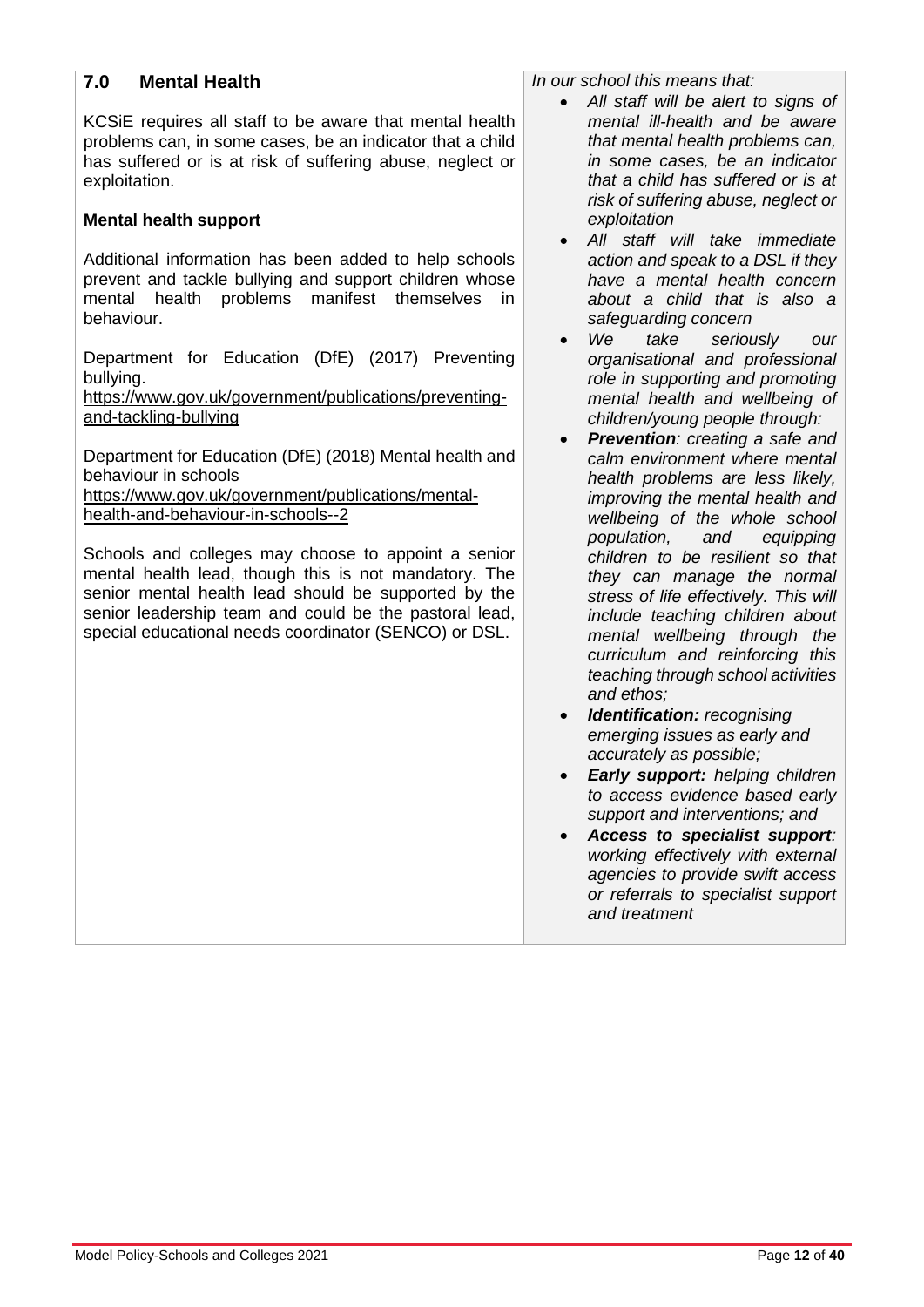#### **8.0 The Designated Teacher for Looked After and Previously Looked After Children**

- The governing body must appoint a designated teacher (in non-maintained schools and colleges an appropriately trained teacher should take the lead) and should work with local authorities to promote the educational achievement of registered children who are looked after.
- Designated teachers will have responsibility for promoting the educational achievement of children/ young people who have left care through adoption, special guardianship or child arrangement orders or who were adopted from state care outside England and Wales.
- Birmingham Children's Trust has ongoing responsibilities to the young people who cease to be looked after and become care leavers. That includes keeping in touch with them, preparing an assessment of their needs and appointing a personal adviser who develops a pathway plan with the young person. This plan describes how Birmingham Children's Trust will support the care leaver to participate in education or training.

#### **Promoting the educational outcomes of children with a social worker**

- Children with a social worker may face barriers to education because of complex circumstances
- Effective support for children with a social worker needs education settings and local authorities to work together. All agencies can play a crucial role in establishing a culture where every child is able to make progress.
- Education settings and local authorities will have different responsibilities but establishing shared priorities can help to drive change for children.

#### *In our school the Designated Teacher is: Name: Laura O'Neill*

*Our Designated Teacher will:*

- *Work with the Virtual School to provide the most appropriate support utilising the pupil premium plus to ensure they meet the needs identified in the child's personal education plan.*
- *Work with the Virtual School headteacher to promote the educational achievement of previously looked after children.*
- *In non-maintained schools and colleges, an appropriately trained teacher should take the lead.*

*Our school will work with partners to effectively identify the needs of children with a social worker and ensure they can access interventions that make a difference to their education*

*DSLs will keep the details of the Birmingham Children's Trust Personal Advisor appointed to guide and support the care leaver and will liaise with them as necessary regarding any issues of concern affecting the care leaver.*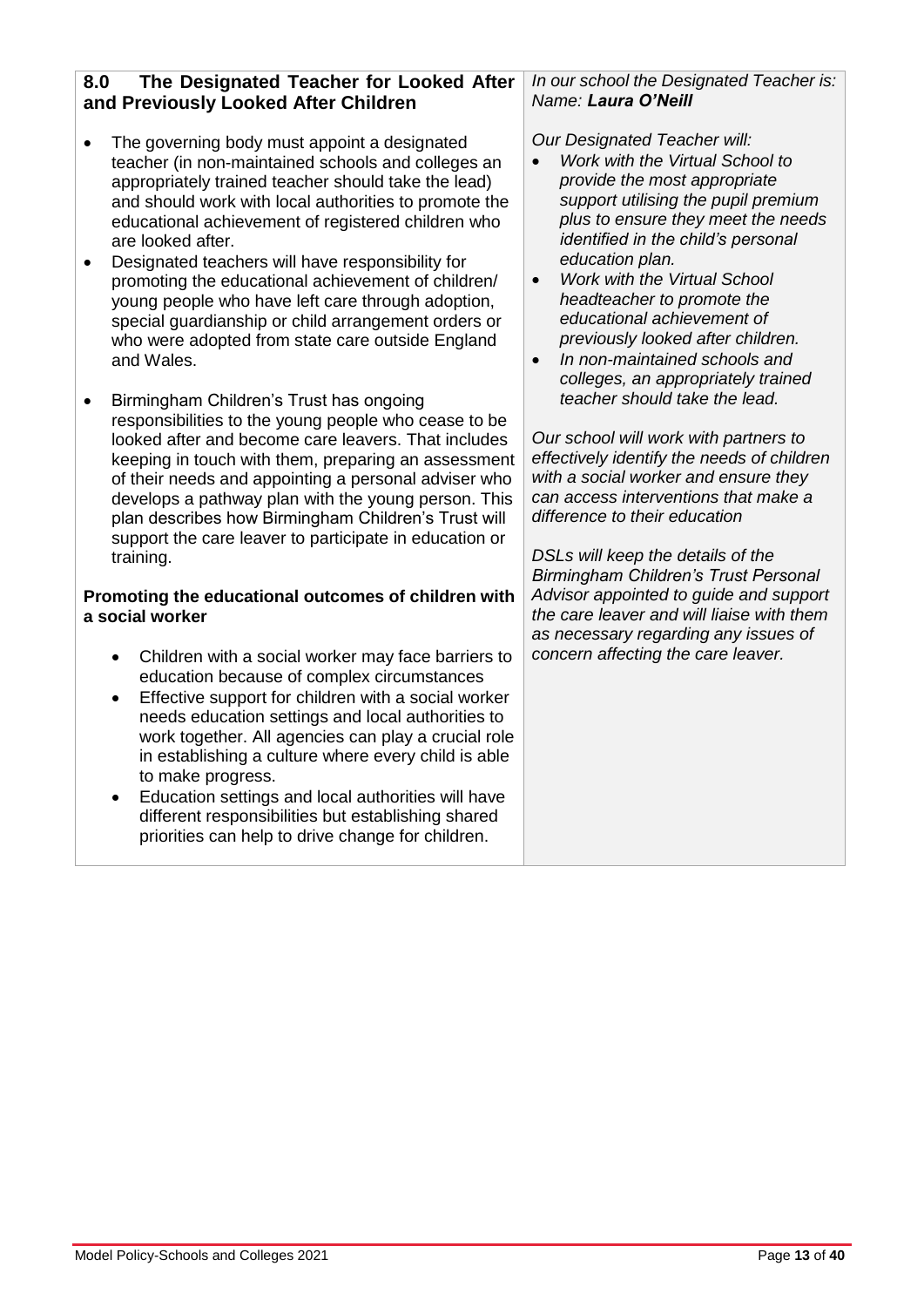| 9.0<br><b>The Governing Body</b>                                                                                                                                                                                                                                                                         | In our school this means that:                                                                                                                                                                                                                                                    |
|----------------------------------------------------------------------------------------------------------------------------------------------------------------------------------------------------------------------------------------------------------------------------------------------------------|-----------------------------------------------------------------------------------------------------------------------------------------------------------------------------------------------------------------------------------------------------------------------------------|
| Governing bodies and proprietors should ensure that<br>there are appropriate policies and procedures in place in<br>order for appropriate action to be taken in a timely manner<br>to safeguard and promote children's welfare:                                                                          | All governors must read part 2 of<br>'KCSiE'<br>Our nominated governor for<br>safeguarding and child protection is:                                                                                                                                                               |
| The school operates "Safer Recruitment" procedures<br>and ensures that appropriate checks are carried out                                                                                                                                                                                                | Name: Sally Andrews (Full Governing<br>Board) Sue Sidaway (Local Committee)                                                                                                                                                                                                       |
| on all new staff and relevant volunteers (including<br>members of the governing body)<br>The Head Teacher and all other staff who work with<br>children undertake safeguarding training on an<br>annual basis with additional updates as necessary                                                       | This governor will receive safeguarding<br>training relevant to the governance role<br>and this will be updated every two<br>years.                                                                                                                                               |
| within a two-year framework and a training record<br>maintained<br>Temporary staff and volunteers are made aware of the<br>school's arrangements for safeguarding & child<br>protection and their responsibilities                                                                                       | The governing body will review all<br>policies/procedures that relate to<br>safeguarding and child protection<br>annually.                                                                                                                                                        |
| The school remedies any deficiencies or weaknesses<br>brought to its attention without delay<br>The governing body has a written policy and<br>procedures for dealing with allegations of abuse<br>against members of staff, visitors, volunteers or<br>governors that complies with all BSCP procedures | A member of the governing body<br>(usually the Chair) is nominated to be<br>responsible for liaising with Birmingham<br>Children's Trust in the event of<br>allegations of abuse being made                                                                                       |
| The Nominated Governor is responsible for liaising<br>with the Head Teacher and DSL over all matters<br>regarding safeguarding and child protection issues.<br>The governor role is strategic rather than operational<br>- they will not be involved in concerns about individual<br>Children.           | against the <b>Head Teacher</b><br>The Nominated Governor will liaise with<br>the Head Teacher and the DSL to<br>produce a report at least annually for<br>governors and ensure the annual<br>Section 175 safeguarding self-<br>assessment is completed and submitted<br>on time. |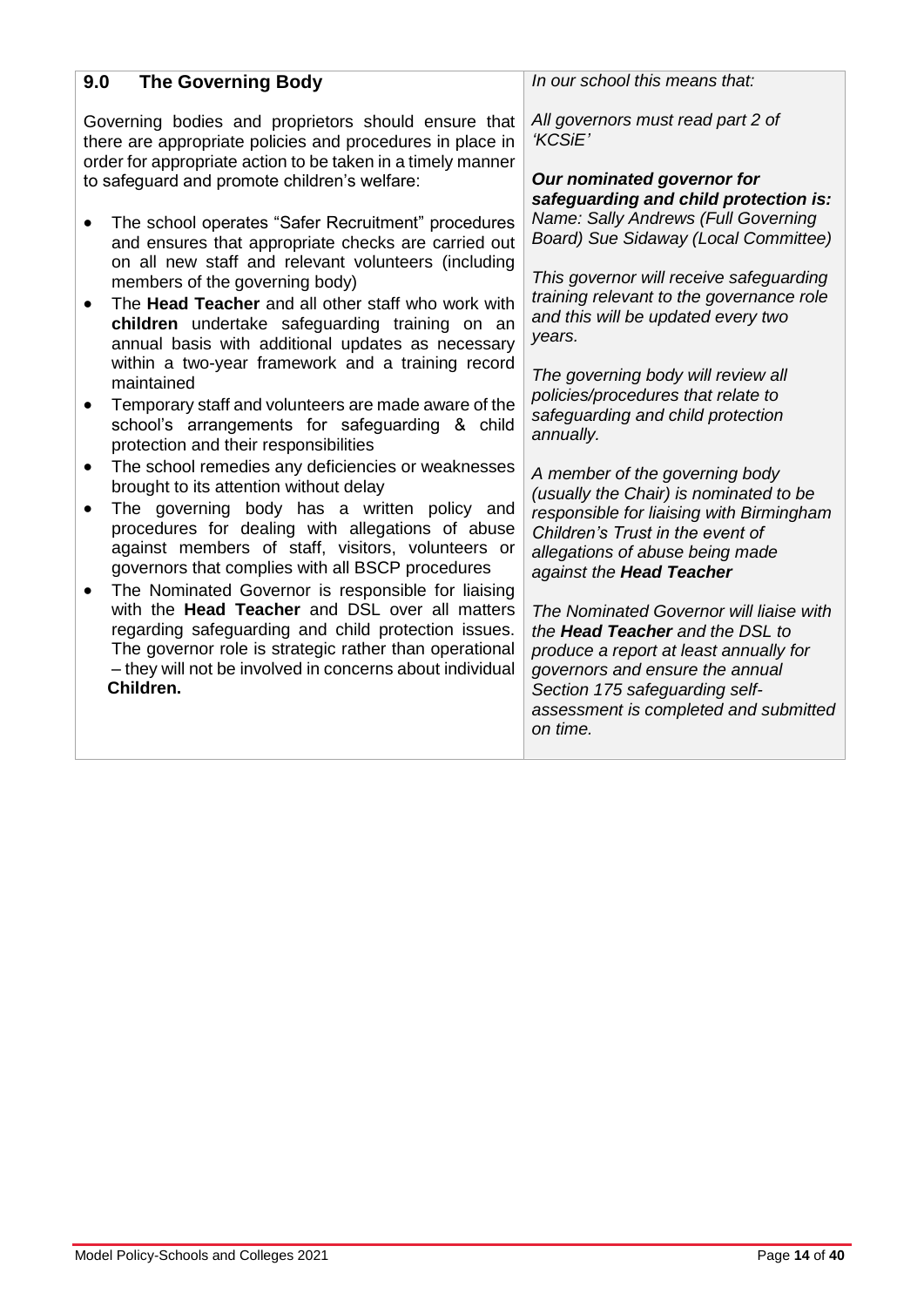| <b>Safer recruitment and selection</b><br>10.0                                                                                                                                                                                                                                                                                                                                                                                                                                                                                                                                                                                                                                                                  | This means that in our school:                                                                                                                                                                                                                                                                                                                                                                                                                                                                                                                                                                                                                                |
|-----------------------------------------------------------------------------------------------------------------------------------------------------------------------------------------------------------------------------------------------------------------------------------------------------------------------------------------------------------------------------------------------------------------------------------------------------------------------------------------------------------------------------------------------------------------------------------------------------------------------------------------------------------------------------------------------------------------|---------------------------------------------------------------------------------------------------------------------------------------------------------------------------------------------------------------------------------------------------------------------------------------------------------------------------------------------------------------------------------------------------------------------------------------------------------------------------------------------------------------------------------------------------------------------------------------------------------------------------------------------------------------|
| The school should follow part 3 of 'Keeping Children Safe<br>in Education' (KCSiE) and pay full regard to 'Safer<br>Recruitment' requirements including but not limited to:<br>verifying candidates' identity and academic or<br>$\bullet$<br>vocational qualifications<br>obtaining professional and character references<br>$\bullet$<br>checking previous employment history and<br>$\bullet$<br>ensuring that a candidate has the health and<br>physical capacity for the job,<br>UK Right to Work<br>٠<br>clear enhanced DBS check<br>$\bullet$<br>any further checks as appropriate to gain all the<br>$\bullet$<br>relevant information to enable<br>checks<br>on.<br>suitability to work with children. | The following school staff have<br>undertaken Safer Recruitment training:<br>1 David Aldworth<br>2. Laura O'Neill<br>2. Maria Mackey<br>The following members of the governing<br>body have also been trained:<br><b>1 Michelle Howles</b><br>2 Sue Sidaway<br>One of these will be involved in all staff<br>recruitment processes and sit on the<br>recruitment panel.                                                                                                                                                                                                                                                                                       |
| Evidence of these checks must be recorded on the Single<br>Central Record.                                                                                                                                                                                                                                                                                                                                                                                                                                                                                                                                                                                                                                      |                                                                                                                                                                                                                                                                                                                                                                                                                                                                                                                                                                                                                                                               |
| All recruitment materials will include reference to the<br>school's commitment to safeguarding and promoting the<br>wellbeing of children.                                                                                                                                                                                                                                                                                                                                                                                                                                                                                                                                                                      |                                                                                                                                                                                                                                                                                                                                                                                                                                                                                                                                                                                                                                                               |
| <b>Induction</b><br>10.1                                                                                                                                                                                                                                                                                                                                                                                                                                                                                                                                                                                                                                                                                        | Our staff induction process will cover:                                                                                                                                                                                                                                                                                                                                                                                                                                                                                                                                                                                                                       |
| All staff, especially staff who have been redeployed in<br>response to COVID-19, must be aware of systems within<br>their setting which support safeguarding, and these<br>should be explained to them as part of staff induction.                                                                                                                                                                                                                                                                                                                                                                                                                                                                              | The Safeguarding & Child<br>$\bullet$<br>Protection policy<br>The Behaviour Policy<br>$\bullet$<br><b>The Staff Behaviour Policy</b><br>$\bullet$<br>(sometimes called a Code of<br>Conduct)                                                                                                                                                                                                                                                                                                                                                                                                                                                                  |
| 10.2<br><b>Staff support</b><br>Regular safeguarding supervision will be offered<br>to the Lead DSL within school<br>Usually offered half termly, safeguarding<br>supervision may need to be offered more<br>frequently and extended to other members of<br>staff as deemed appropriate by the school.<br>DSLs will be supported to access training as<br>$\bullet$<br>appropriate including training in behaviour and<br>mental health.<br>All DSLs will have access to the monthly<br>$\bullet$<br>Designated Safeguarding Lead case-consultation<br>sessions organised by BCC's Education<br>Safeguarding team.                                                                                              | The safeguarding response to<br>$\bullet$<br>children who go missing from<br>education<br>The role of the DSL (including the<br>$\bullet$<br>identity of the DSL and any<br>deputies)<br>Copies of policies and a copy of part one<br>of KSCIE is provided to staff at induction.<br>We recognise the importance of practice<br>oversight and multiple perspectives in<br>safeguarding and child protection work.<br>We will support staff by providing<br>opportunities for reflective practice<br>including opportunity to talk through all<br>aspects of safeguarding work within<br>education with the DSL and to seek<br>further support as appropriate. |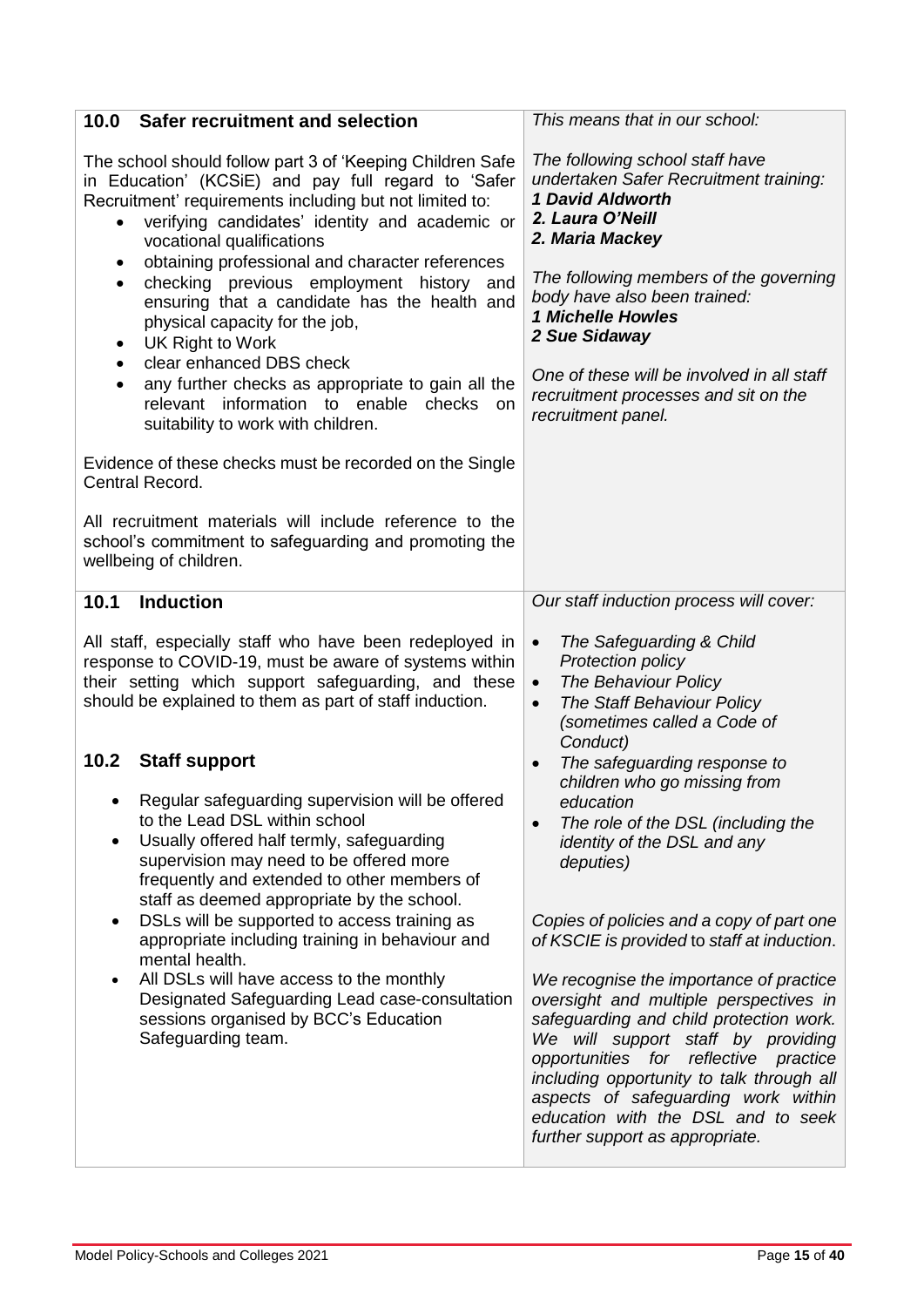| 11.0 The use of reasonable force                                                                                                                                                                                                                                                                                                                                                                                                                                                                                                                                         | This means in our school:                                                                                                                                                                                                                                                                                                                                                                                                                                                                                                                       |
|--------------------------------------------------------------------------------------------------------------------------------------------------------------------------------------------------------------------------------------------------------------------------------------------------------------------------------------------------------------------------------------------------------------------------------------------------------------------------------------------------------------------------------------------------------------------------|-------------------------------------------------------------------------------------------------------------------------------------------------------------------------------------------------------------------------------------------------------------------------------------------------------------------------------------------------------------------------------------------------------------------------------------------------------------------------------------------------------------------------------------------------|
| There are circumstances when it is appropriate for staff in<br>school to use reasonable force to safeguard children and<br>young people.                                                                                                                                                                                                                                                                                                                                                                                                                                 | By planning positive and proactive<br>behaviour support, the occurrence of<br>challenging behaviour and the need to<br>use reasonable force will reduce.                                                                                                                                                                                                                                                                                                                                                                                        |
| The term 'reasonable force' covers the broad range of<br>actions used by staff that involves a degree of physical<br>contact to control or restrain children.                                                                                                                                                                                                                                                                                                                                                                                                            | We will write individual behaviour plans<br>for our more vulnerable children and<br>agree them with parents and carers.                                                                                                                                                                                                                                                                                                                                                                                                                         |
| This can range from guiding a child to safety by the arm,<br>to more extreme circumstances such as breaking up a<br>fight or where a child needs to be restrained to prevent<br>violence or injury.                                                                                                                                                                                                                                                                                                                                                                      | We will not have a 'no contact' policy as<br>this could leave our staff unable to fully<br>support and protect their children.                                                                                                                                                                                                                                                                                                                                                                                                                  |
| 'Reasonable' in these circumstances means 'using no<br>more force than is needed'. The use of force may involve<br>either passive physical contact, such as standing between<br>children or blocking a child's path, or active physical<br>contact such as leading a child by the arm out of the<br>classroom.                                                                                                                                                                                                                                                           | When<br>using reasonable force<br>$\mathsf{I}$<br>response to risks presented by incidents<br>involving children including any with<br>SEN or disabilities, or with medical<br>conditions, our staff will consider the<br>risks carefully.                                                                                                                                                                                                                                                                                                      |
| Government advice for 'Use of Reasonable Force in                                                                                                                                                                                                                                                                                                                                                                                                                                                                                                                        |                                                                                                                                                                                                                                                                                                                                                                                                                                                                                                                                                 |
| Schools' is available here.                                                                                                                                                                                                                                                                                                                                                                                                                                                                                                                                              |                                                                                                                                                                                                                                                                                                                                                                                                                                                                                                                                                 |
| 12.0 The school's role in the prevention of<br>abuse<br>This Safeguarding & Child Protection Policy cannot be<br>separated from the general ethos of the school, which<br>should ensure that children:<br>are treated with respect and dignity<br>$\bullet$<br>are taught to treat each other with respect<br>feel safe<br>have a voice and are listened to<br>Safeguarding issues, including online safety, peer on peer<br>abuse, sexual harassment and extra familial harm<br>(multiple harms) will be addressed through the curriculum<br>in an age-appropriate way. | This means that in our school:<br>All staff will be made aware of our<br>school's unauthorised absence and<br>children missing from education<br>procedures.<br>We will provide opportunities for<br>children to develop skills, concepts,<br>attitudes and knowledge that promote<br>their safety and well-being.<br>All our policies which address issues of<br>power and potential harm will be inter-<br>linked to ensure a whole school<br>approach.<br>We recognise the particular vulnerability<br>of children who have a social worker. |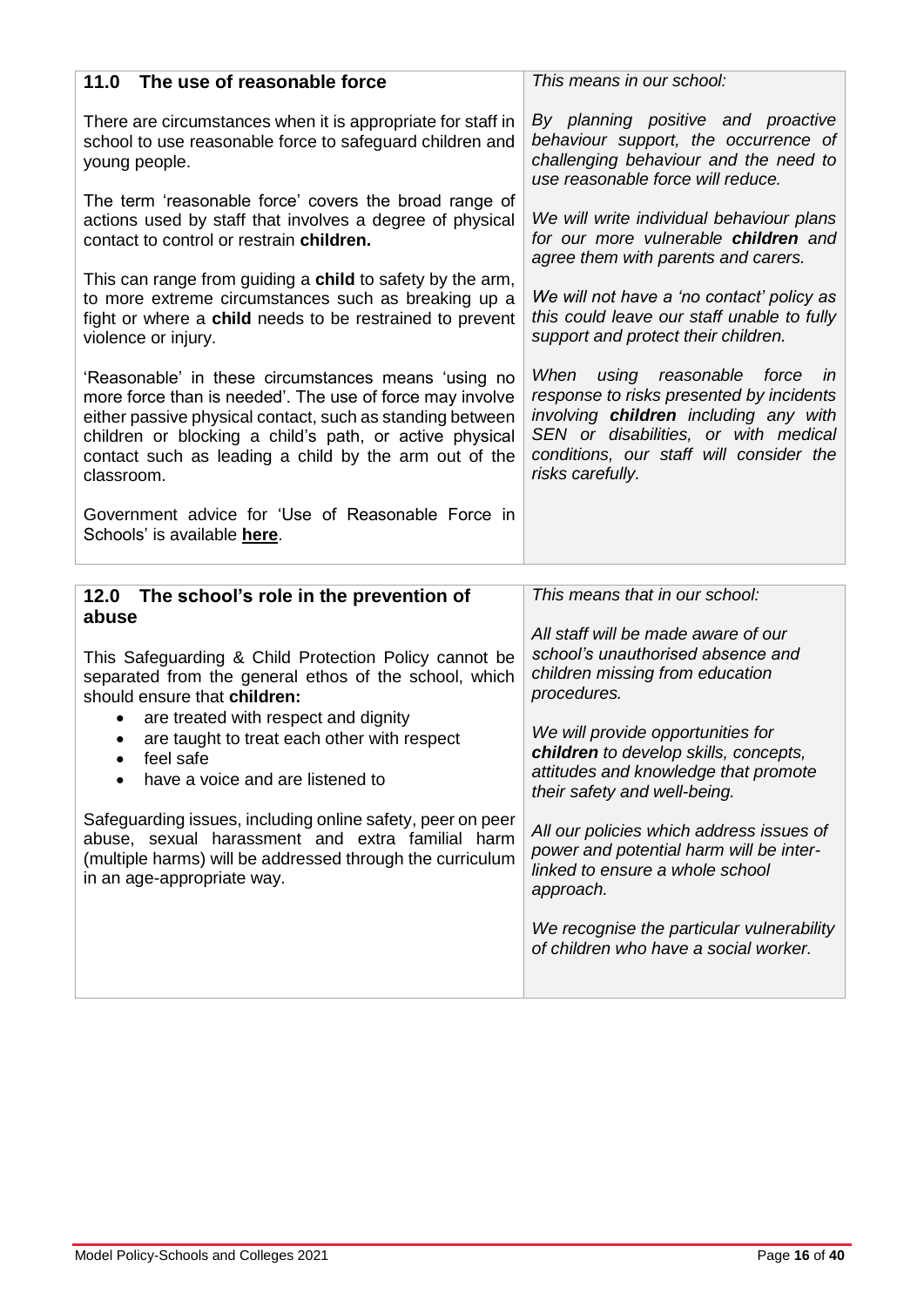| 13.0 What we will do when we are concerned -<br><b>Early Help response</b>                                                                                                                                                         | This means that in our school we will:<br>implement Right Help Right Time                                                                                                                                                                                                |
|------------------------------------------------------------------------------------------------------------------------------------------------------------------------------------------------------------------------------------|--------------------------------------------------------------------------------------------------------------------------------------------------------------------------------------------------------------------------------------------------------------------------|
| Where unmet needs have been identified for a <b>child</b><br>utilising the Right Help Right Time (RHRT) model but<br>there is no evidence of a significant risk, the DSL will<br>oversee the delivery of an appropriate Early Help | All staff will notice and listen to children<br>and young people, sharing<br>their<br>concerns with the DSL in writing.                                                                                                                                                  |
| response.                                                                                                                                                                                                                          | Safeguarding leads will assess, plan, do<br>and review plans.                                                                                                                                                                                                            |
| The child/young person's voice must remain paramount<br>within a solution focused practice framework.                                                                                                                              | Senior leaders will analyse safeguarding<br>data and practice to inform strategic                                                                                                                                                                                        |
| The primary assessment document is <b>the Early Help</b><br><b>Assessment (EHA).</b>                                                                                                                                               | planning and staff CDP.                                                                                                                                                                                                                                                  |
| If a Think Family or social care response is needed to<br>meet an unmet safeguarding need, the DSL will initiate a<br>Request for Support, seeking advice from Children's<br><b>Advice and Support Service (CASS) as required.</b> | The DSL will generally lead on liaising<br>with other agencies and setting up the<br>Our Family Plan. This multi-agency plan<br>will then be reviewed regularly, and<br>progress updated towards the goals until<br>the unmet safeguarding needs have<br>been addressed. |
| The DSL will then oversee the agreed intervention from<br>school as part of the multi-agency safeguarding response<br>and ongoing school-focused support.                                                                          | In our school although any member of<br>staff can refer a situation to CASS, it is<br>expected that the majority are passed<br>through the DSL team.                                                                                                                     |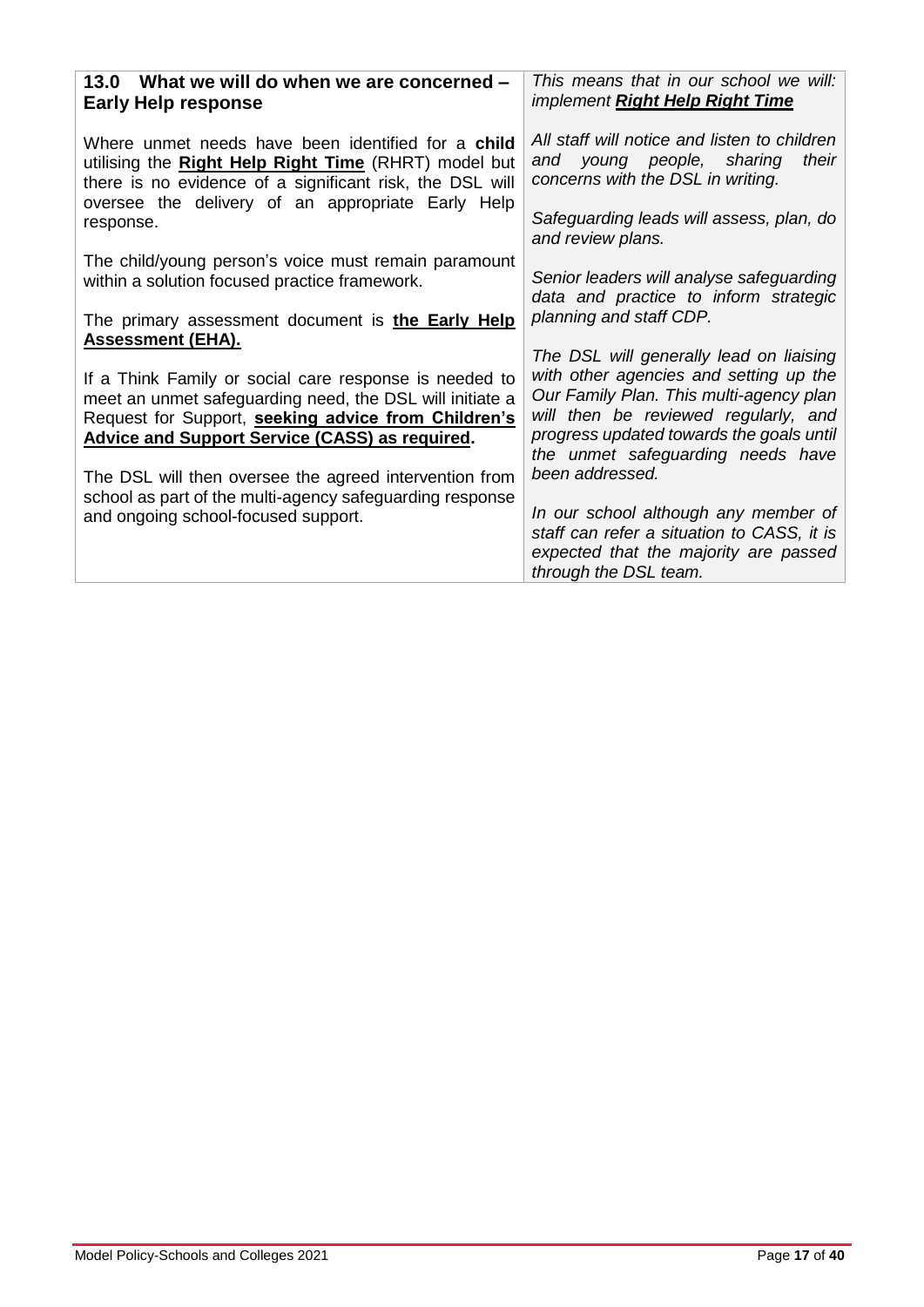| 14.0 Safeguarding students who are vulnerable<br>to radicalisation                                                                                                                                                                                                                                                                                                                                                                                                  | This means that in our school:                                                                                                                                                                                                                                                                                                                                                                                                                                                                                        |
|---------------------------------------------------------------------------------------------------------------------------------------------------------------------------------------------------------------------------------------------------------------------------------------------------------------------------------------------------------------------------------------------------------------------------------------------------------------------|-----------------------------------------------------------------------------------------------------------------------------------------------------------------------------------------------------------------------------------------------------------------------------------------------------------------------------------------------------------------------------------------------------------------------------------------------------------------------------------------------------------------------|
| From 1 <sup>st</sup> July 2015, all schools are subject to the Prevent<br>Duty and must have 'due regard to the need to prevent<br>people being drawn into terrorism' (section 26, Counter<br>Terrorism and Security Act 2015)                                                                                                                                                                                                                                      | We value freedom of speech and the<br>expression of beliefs and ideology as<br>fundamental rights underpinning our<br>society's values.                                                                                                                                                                                                                                                                                                                                                                               |
| The current threat from terrorism in the United Kingdom<br>may include the exploitation of vulnerable people, to<br>involve them in terrorism or in activity in support of<br>terrorism. The normalisation of extreme views may also<br>make children and young people vulnerable to future<br>manipulation and exploitation.<br>Definitions of radicalisation, terrorism and extremism,<br>and indicators of vulnerability to radicalisation are in<br>Appendix 4. | <b>Children</b> and teachers have the right to<br>speak freely and voice their opinions.<br>with<br>However, freedom comes<br>responsibility and free speech that is<br>designed to manipulate the vulnerable or<br>that leads to violence and harm of others<br>goes against the moral principles in<br>which freedom of speech is valued.<br>Free speech is not an unqualified<br>privilege; it is subject to laws and policies<br>governing equality, human rights,<br>community safety and community<br>cohesion. |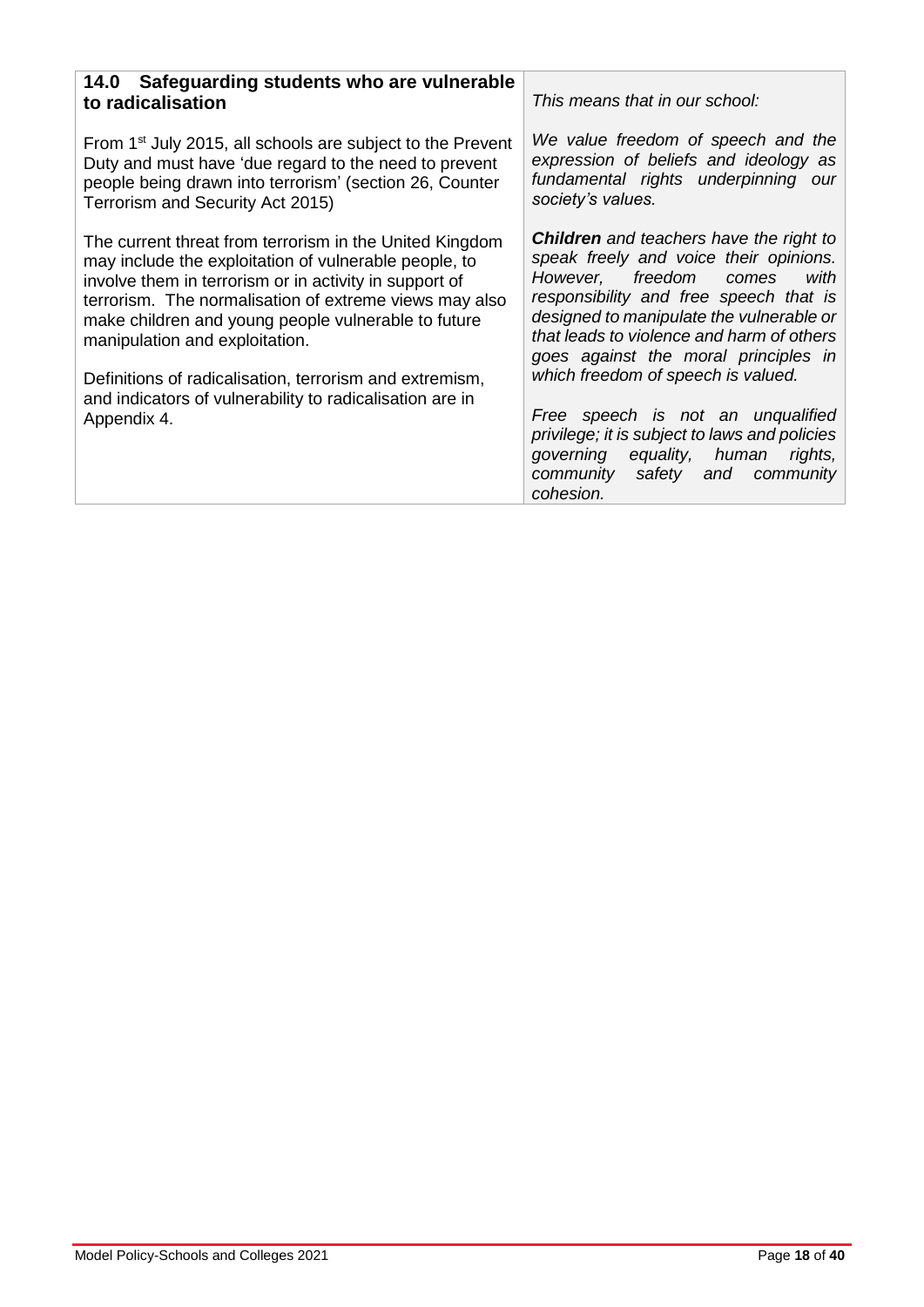#### **14.1 Risk reduction**

The school governors, **Head Teacher** and the DSL will assess the level of risk within the school and put actions in place to reduce that risk. Risk assessment may include consideration of the school's RE curriculum, SEND policy, assembly policy, the use of school premises by external agencies, integration of children by gender and SEN, antibullying policy and other issues specific to the school's profile, community and philosophy. To this end, open source due diligence checks will be undertaken on all external speakers invited to our school. An example of this can be found **[here](https://www.birmingham.gov.uk/downloads/download/773/the_prevent_duty)**:

The setting is required to identify a Prevent Single Point of Contact (SPOC) who will be the lead within the organisation for safeguarding in relation to protecting individuals from radicalisation and involvement in terrorism: this will normally be the DSL. The responsibilities of the SPOC are described in Appendix 5

The school will monitor online activity within the school to ensure that inappropriate sites are not accessed by **children** or staff.

The school has a duty to cooperate with the Channel programme in the carrying out of its functions, and with the Police in providing information about an individual who is referred to Channel (Section 38, Counter Terrorism and Security Act 2015).

#### **14.2 Channel**

Channel is a multi-agency approach to provide support to individuals who are at risk of being drawn into terrorist related activity. It is led by the West Midlands Police Counter-Terrorism Unit, and it aims to:

- Establish an effective multi-agency referral and intervention process to identify vulnerable individuals;
- Safeguard individuals who might be vulnerable to being radicalised, so that they are not at risk of being drawn into terrorist-related activity; and
- Provide early intervention to protect and divert people away from the risks they face and reduce vulnerability.

Further guidance about duties relating to the risk of radicalisation is available in the Advice for Schools on **[The](https://www.gov.uk/government/publications/protecting-children-from-radicalisation-the-prevent-duty)  [Prevent Duty](https://www.gov.uk/government/publications/protecting-children-from-radicalisation-the-prevent-duty)**.

*We are clear that exploitation and radicalisation must be viewed as a safeguarding concern and that protecting children from the risk of radicalisation from any group (including, but not restricted to, those linked to Islamist ideology, or to Far Right/Neo-Nazi/White Supremacist, Domestic Terrorism, Irish Nationalist and Loyalist paramilitary groups, and extremist Animal Rights movements) is part of our school's safeguarding duty.*

#### *The SPOC for our school is: Name: Laura O'Neil*

*All staff within our school will be alert to changes in a child's behaviour or attitude which could indicate that they are in need of help or protection.*

*We will use specialist online monitoring software, which in this school is called Smoothwall Monitor.*

*Our school will make referrals to Channel if we are concerned that an individual might be vulnerable to radicalisation.*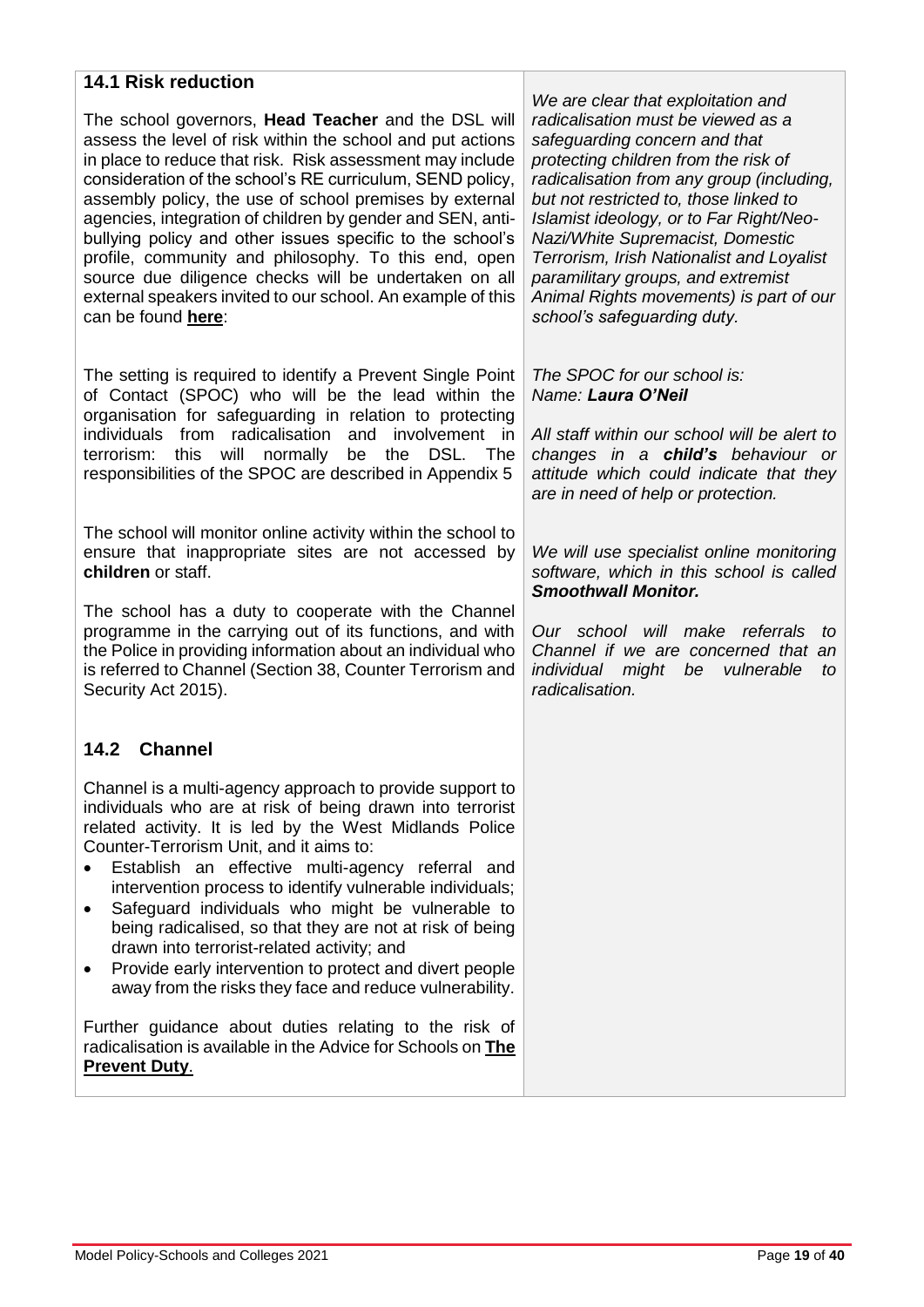| 15.0 Children who are vulnerable to<br>exploitation, trafficking, or so-called 'honour-                                                                                                                                     | This means that in our school we ensure:                                                                                                                                                       |
|-----------------------------------------------------------------------------------------------------------------------------------------------------------------------------------------------------------------------------|------------------------------------------------------------------------------------------------------------------------------------------------------------------------------------------------|
| based' abuse (including female genital<br>mutilation and forced marriage)                                                                                                                                                   | Our staff are supported to talk to families<br>and local communities about sensitive<br>concerns in relation to their children and                                                             |
| With effect from October 2015, all schools are subject to<br>a mandatory reporting requirement in respect of female                                                                                                         | to find ways to address them together<br>wherever possible.                                                                                                                                    |
| genital mutilation (FGM). When a teacher suspects or<br>discovers that an act of FGM is going to be or has been<br>carried out on a girl aged 18 or under, that teacher has a<br>statutory duty to report it to the Police. | All staff are up to date on the latest<br>advice and guidance provided to assist<br>in addressing specific vulnerabilities and<br>forms of exploitation around;                                |
| Failure to report such cases will result in disciplinary<br>action.                                                                                                                                                         | Forced marriage<br><b>FGM</b><br>$\bullet$<br>Honour based abuse                                                                                                                               |
| The teacher will also discuss the situation with the DSL<br>who will consult Birmingham Children's Trust before a<br>decision is made as to whether the mandatory reporting<br>duty applies.                                | Trafficking<br>$\bullet$<br>Criminal exploitation and gang<br>$\bullet$<br>affiliation                                                                                                         |
|                                                                                                                                                                                                                             | Our staff will be supported to recognise<br>warning signs and symptoms in relation<br>to each specific issue, and include such<br>issues, in an age appropriate way, in<br>their lesson plans. |

| This means that in our school we will:                                                                                                                      |
|-------------------------------------------------------------------------------------------------------------------------------------------------------------|
| Hold two or more emergency contact<br>numbers for each child on roll.                                                                                       |
| Ensure all our attendance work liaises<br>closely with the DSL.                                                                                             |
| Adapt our attendance monitoring on an<br>individual basis to ensure the safety of<br>each <b>child</b> at our school                                        |
| that<br>taken<br>Demonstrate<br>we<br>have<br>reasonable enquiries to ascertain the<br>whereabouts of children that would be<br>considered 'missing'.       |
| Work closely with the CME Team,<br>School Admissions Service, Education<br>Legal Intervention Team, Elective Home<br>Education<br>Team<br>and<br>Birmingham |
| Children's Trust.                                                                                                                                           |
|                                                                                                                                                             |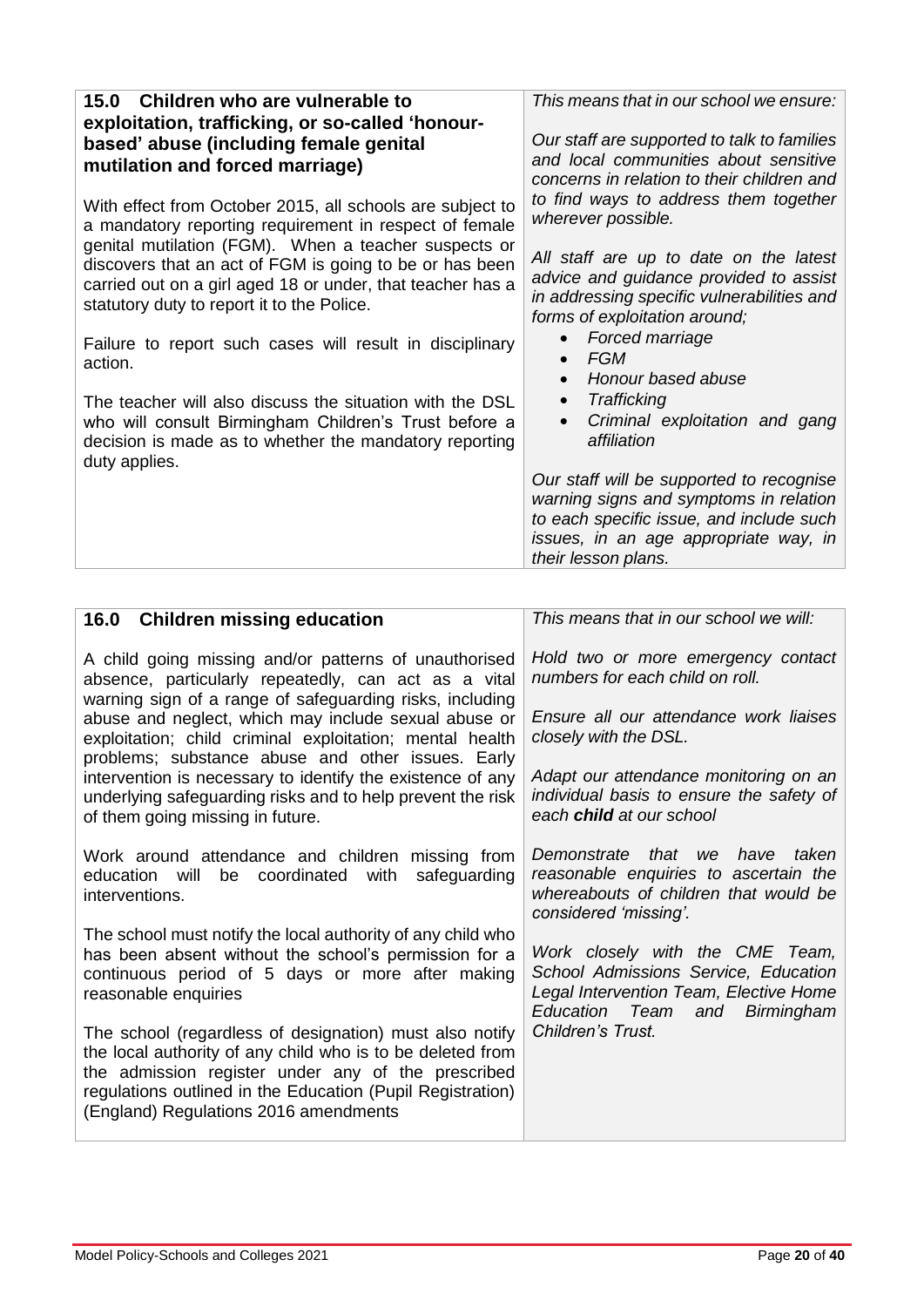# **17.0 Peer on peer/child on child abuse**

The KCSiE guidance now requires that additional information about peer-on-peer abuse should be included in schools' and colleges' child protection policies, including: para; 144-bulletpoint 6 "a statement which makes clear there should be a zero-tolerance approach to abuse,"

It is important that schools and colleges can recognise that children are capable of abusing their peers, and that this abuse can include bullying, physical abuse, sharing nudes and semi-nudes, initiation/hazing, upskirting, sexual violence and harassment.

The school's values, ethos and behaviour policies provide the platform for staff and students to clearly recognise that abuse is abuse and it should never be tolerated or diminished in significance. It should be recognised that there is a gendered nature to peer on peer abuse i.e. that it is more likely that girls will be victims and boys' perpetrators.

Schools should recognise the impact of sexual violence and the fact **children** can, and sometimes do, abuse their peers in this way. When referring to sexual violence this policy is referring to sexual offences under the Sexual Offences Act 2003 as described below:

- **Rape**: A person (A) commits an offence of rape if: there is intentional penetration of the vagina, anus or mouth of another person (B) with his penis, (B) does not consent to the penetration and (A) does not reasonably believe that (B) consents.
- **Assault by penetration**: A person (A) commits an offence if: s/he intentionally penetrates the vagina, anus or mouth of another person (B) with a part of her/his body or anything else, the penetration is sexual, (B) does not consent to the penetration and (A) does not reasonably believe that (B) consents.
- **Sexual assault**: A person (A) commits an offence of sexual assault if: s/he intentionally touches another person (B), the touching is sexual, (B) does not consent to the touching and (A) does not reasonably believe that (B) consents.

*This means that in our school*:

*All staff will receive training on peer on peer abuse.*

*We will adopt the 'whole school approach' to tackling sexism.*

*We fully understand that even if there are no reports of peer on peer abuse in school it may be happening. As such all our staff and children are supported to:* 

- *be alert to peer on peer abuse (including sexual harassment);*
- *understand how the school views and responds to peer on peer abuse*
- *stay safe and be confident that reports of such abuse will be taken seriously.*

*We will not tolerate instances of peer on peer abuse and will not pass it off as "banter", or "part of growing up".* 

*We will recognise that "child on child abuse" can occur between and across different age ranges.*

*We will follow both national and local guidance and policies to support any children subject to peer on peer abuse.*

*We will follow the guidance on managing reports of child-on-child sexual violence and sexual harassment in schools.*

*We will utilise the [Children who pose a](https://www.birmingham.gov.uk/downloads/file/9504/children_who_pose_a_risk_to_children)  [Risk to Children School Safety Plan](https://www.birmingham.gov.uk/downloads/file/9504/children_who_pose_a_risk_to_children) produced by the local authority.*

*In assessing and responding to harmful sexualised behaviour, we will follow the local good practice guidance [https://westmidlands.procedures.org.uk/](https://westmidlands.procedures.org.uk/pkoso/regional-safeguarding-guidance/children-who-abuse-others-including-peer-on-peer-abuse-harmful-sexual-behaviour) [pkoso/regional-safeguarding](https://westmidlands.procedures.org.uk/pkoso/regional-safeguarding-guidance/children-who-abuse-others-including-peer-on-peer-abuse-harmful-sexual-behaviour)[guidance/children-who-abuse-others](https://westmidlands.procedures.org.uk/pkoso/regional-safeguarding-guidance/children-who-abuse-others-including-peer-on-peer-abuse-harmful-sexual-behaviour)[including-peer-on-peer-abuse-harmful](https://westmidlands.procedures.org.uk/pkoso/regional-safeguarding-guidance/children-who-abuse-others-including-peer-on-peer-abuse-harmful-sexual-behaviour)[sexual-behaviour](https://westmidlands.procedures.org.uk/pkoso/regional-safeguarding-guidance/children-who-abuse-others-including-peer-on-peer-abuse-harmful-sexual-behaviour) to enable provision of effective support to any child affected by this type of abuse.*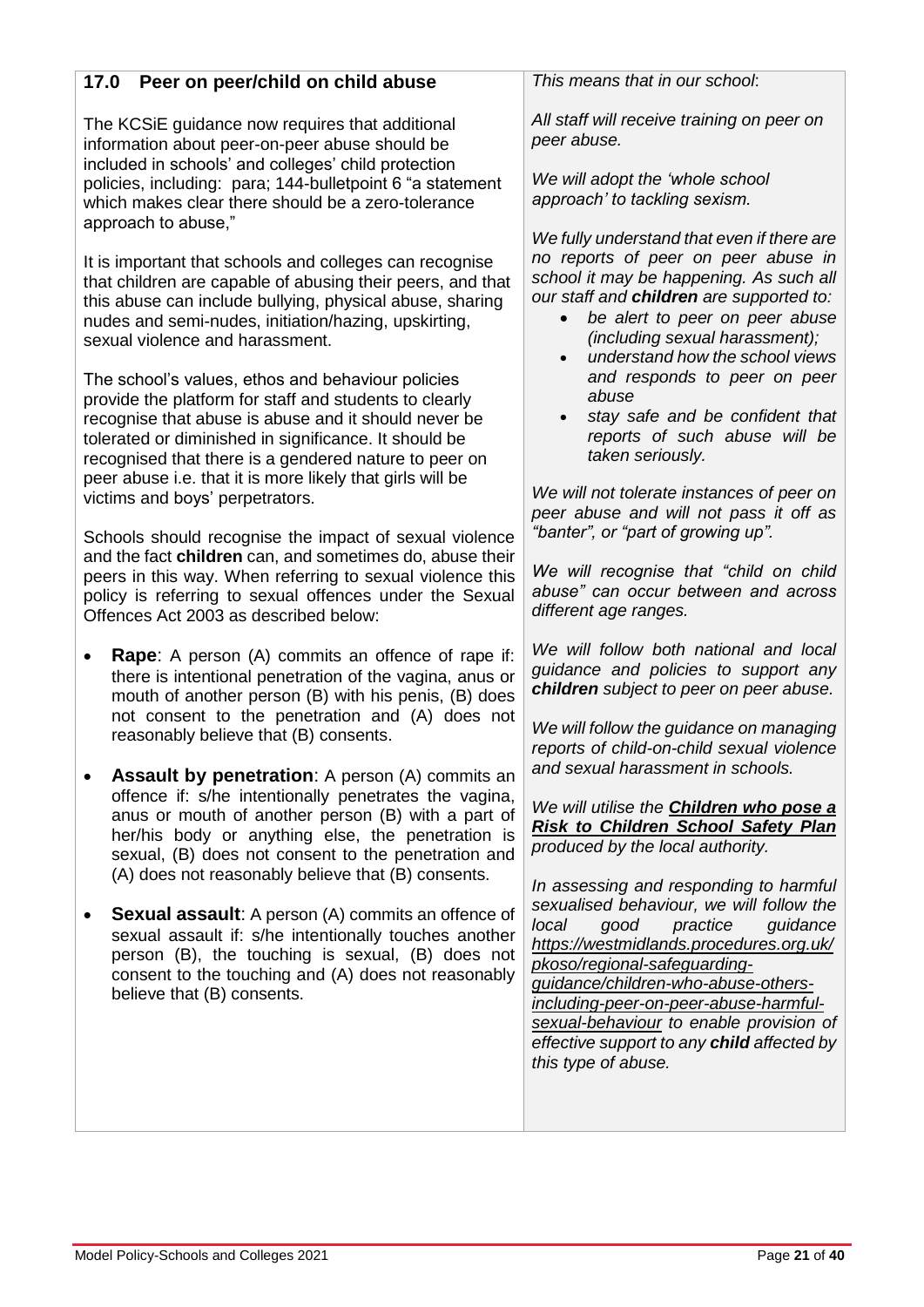| <b>18.0 Criminal exploitation</b>                                                                                                                                                                           | This means that in our school we will:                                                                                                                                                                                                                                                                                                                                                                         |
|-------------------------------------------------------------------------------------------------------------------------------------------------------------------------------------------------------------|----------------------------------------------------------------------------------------------------------------------------------------------------------------------------------------------------------------------------------------------------------------------------------------------------------------------------------------------------------------------------------------------------------------|
| Both CSE and CCE are forms of abuse and both occur<br>where an individual or group takes advantage of an<br>imbalance in power to coerce, manipulate or deceive a<br>child into sexual or criminal activity | Notice and listen to children showing<br>signs of being drawn in to anti-social or<br>criminal behaviour,<br>use the risk assessment screening tool<br>to support our referrals to CASS for any<br>children in our school we are concerned<br>about.<br>Be aware of and work with the Police and<br>local organisations to disrupt as much as<br>possible criminal exploitation<br>activity within our school. |
|                                                                                                                                                                                                             |                                                                                                                                                                                                                                                                                                                                                                                                                |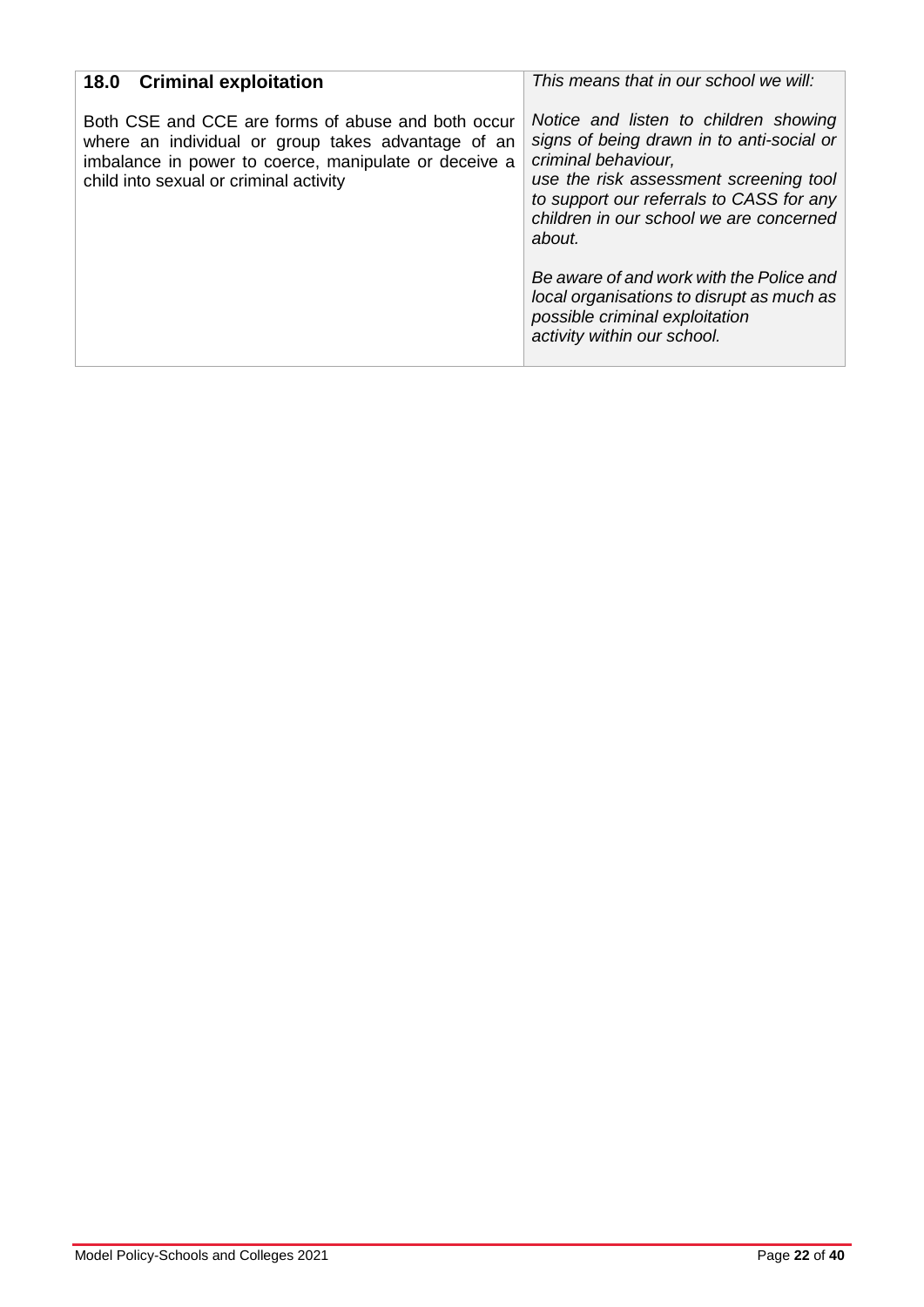## **Responding to concerns about a child**

#### At Allens Croft Nursery School

Our DSL(s) are **David Aldworth, Laura O'Neill, Amanda Smith, Maria Mackey, Julie McCarthy, Claire Thorns**

### **and Amanda Wright**

Our safeguarding governor is **Sally Andrews (Full Governing Board) + Sue Sidaway (Local Committee)**

## **CONCERN ABOUT A CHILD:**

Speak to Designated Safeguarding Lead (DSL) if urgent. Record on electronic recording system **(MyConcern)**

## **DSL(s) review concerns and decide next steps**

## **referring to Right Help Right Time (RHRT)**

- Consider discussing concerns with parent / carers and seek consent where appropriate.
- Consider completing Early Help Assessment (EHA).

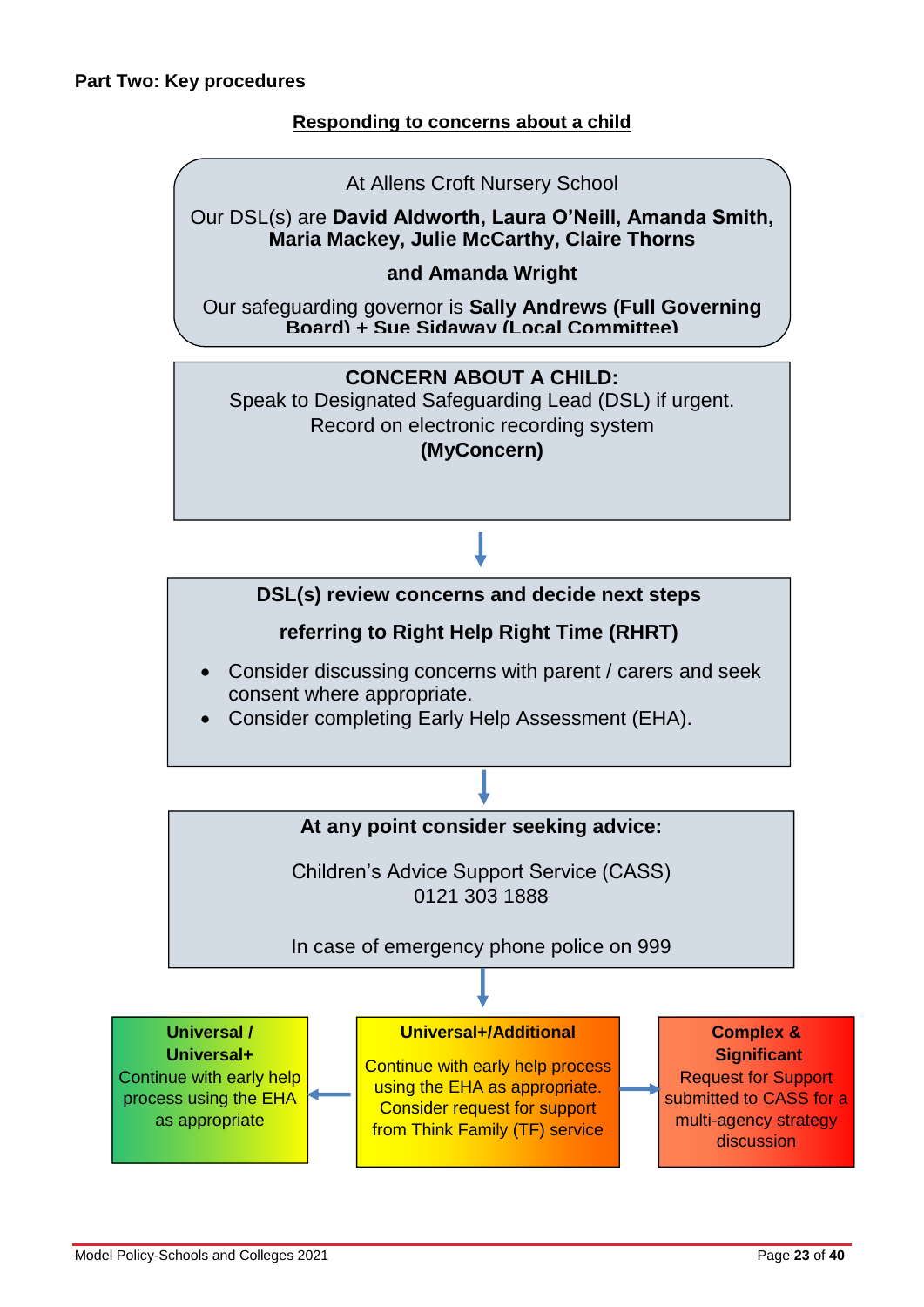#### **19.0 Involving parents/carers**

19.1 In general, we will discuss any safeguarding or child protection concerns with parents/carers before approaching other schools or agencies and will seek their consent to making a referral to another agency. Appropriate staff will approach parents/carers after consultation with the DSL.

However, there may be occasions when the school will contact another school or agency before informing parents/carers because it considers that contacting them may increase the risk of significant harm to the child.

19.2 Parents/carers will be informed about our Safeguarding & Child Protection Policy through **our website, newsletters, social media and texts.**

#### **20.0 Multi-agency work**

- 20.1 We work in partnership with other agencies in line with **[Right Help Right Time](http://www.lscpbirmingham.org.uk/index.php/delivering-effective-support)** to promote the best interests of our **children** and keep them as a top priority in all decisions and actions that affect them. Our school will, where necessary, liaise with these agencies to implement or contribute to an Early Help Assessment and Our Family Plan and make requests for support from Birmingham Children's Trust. These requests will be made by the DSL to the Children's Advice and Support Service (CASS) - 0121 303 1888. Where the **child** already has a safeguarding social worker or family support worker, concerns around escalation of risks must be reported immediately to the social/ family support worker, or in their absence, to their team manager.
- 20.2 When invited, the DSL will participate in a MASH strategy meeting, usually by conference phone, adding school-held data and intelligence to the discussion so that the best interests of the **child** are met.
- 20.3 We will co-operate with any child protection enquiries conducted by Birmingham Children's Trust: the school will ensure representation at appropriate inter-agency meetings such as Our Family Plan, Children in Need, Initial and Review Child Protection Conferences, and Core Group meetings.
- 20.4 We will provide reports as required for these meetings. If the school is unable to attend, a written report will be sent and shared with Birmingham Children's Trust at least 24 hours prior to the meeting.
- 20.5 Where a child is subject to an inter-agency Child Protection Plan or a multi-agency risk assessment conference (MARAC) meeting, the school will contribute to the preparation, implementation and review of the plan as appropriate.

#### **21.0 Our role in supporting children**

- 21.1 Our school staff will offer appropriate support to individual children who have experienced abuse, who have abused others (peer on peer abuse) or who act as Young Carers in their home situation. Our school's contribution to the Local Domestic Abuse Prevention Strategy 2018-2023 will be through the adoption and implementation of Operation Encompass.
- 21.2 An Our Family Plan will be devised, implemented and reviewed regularly for these children. This Plan will detail areas of support, who will be involved, and the child's wishes and feelings. A copy of the Plan will be kept in the child's safeguarding record.
- 21.3 Children and young people who abuse others will be responded to in a way that meets their needs as well as protecting others within the school community through a multi-agency risk assessment. Within our school we will ensure that the needs of children and young people who abuse others will be considered separately from the needs of their victims.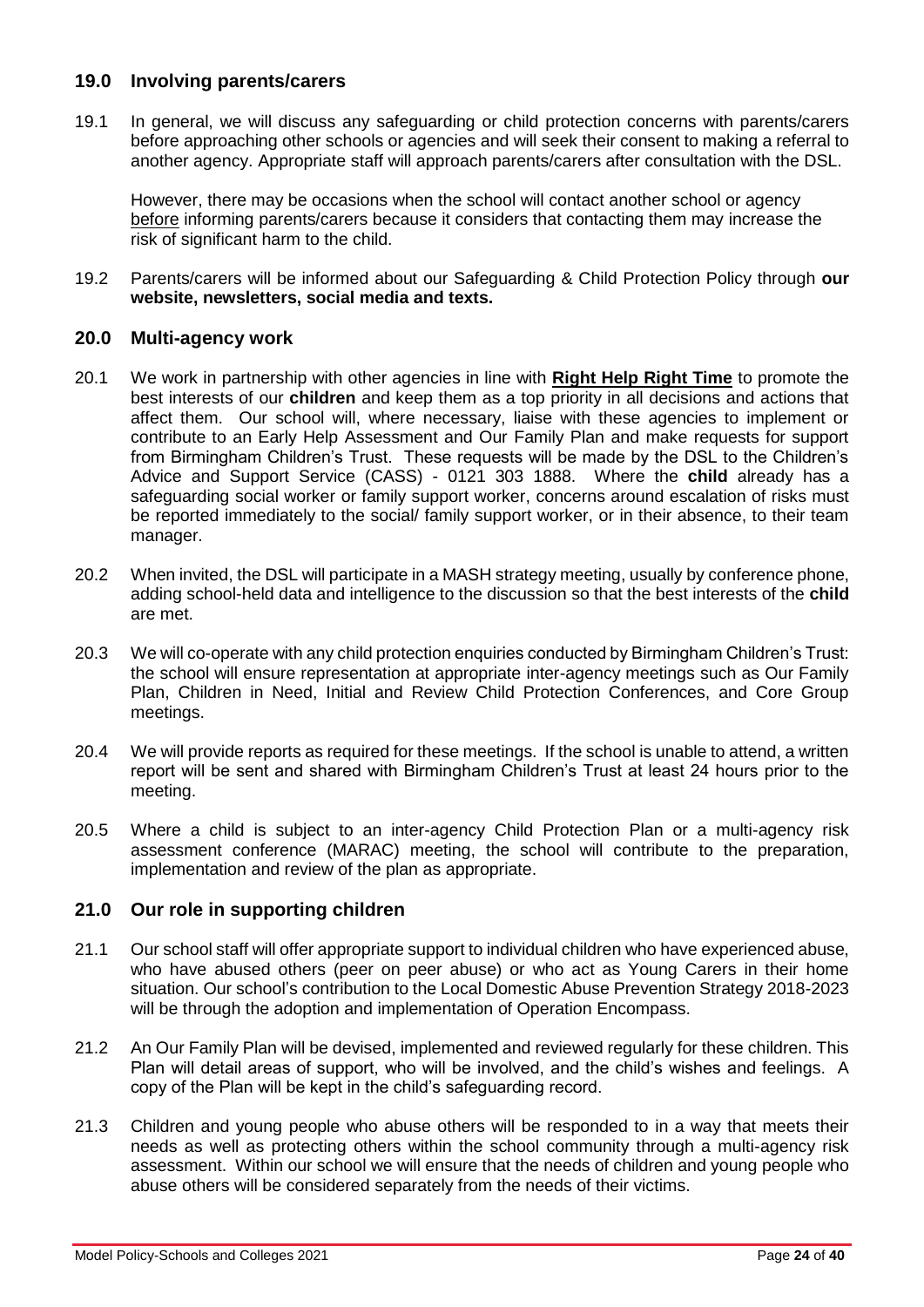21.4 We will ensure the school works in partnership with parents/carers and other agencies as appropriate.

#### **22.0 Responding to an allegation about a member of staff**

See also Birmingham Safeguarding Children Partnership procedures on **[allegations against](http://westmidlands.procedures.org.uk/ykpzy/statutory-child-protection-procedures/allegations-against-staff-or-volunteers)  [staff and volunteers](http://westmidlands.procedures.org.uk/ykpzy/statutory-child-protection-procedures/allegations-against-staff-or-volunteers)**.

- 22.1 This procedure must be used in any case in which it is alleged that a member of staff, **Governor,** visiting professional or volunteer has:
	- Behaved in a way that has harmed a **child** or may have harmed a **child**;
	- Possibly committed a criminal offence against or related to a **child**; or
	- Behaved in a way that indicates s/he may not be suitable to work with **children**.
	- Behaved towards a child or children in a way that indicated s/he may pose a risk of harm to children.
	- The new provision as set out in part 4 of KCSiE should apply to anyone working in the school who has behaved, or may have behaved, **in a way that indicates they may not be suitable to work with children**.
- 22.2 Although it is an uncomfortable thought, it needs to be acknowledged that there is the potential for staff in school to abuse **children.** In our school we also recognise that concerns may be apparent before an allegation is made.
- 22.3 All staff working within our organisation must report any potential safeguarding concerns about an individual's behaviour towards children and young people immediately.
	- 22.3.1 Allegations or concerns about staff, colleagues and visitors (recognising that schools hold the responsibility to fully explore concerns about supply staff) must be reported directly to the **Head Teacher** who will liaise with the Birmingham Children's Trust Designated Officer (LADO) Team who will decide on any action required. (Where a Head Teacher is also the sole proprietor of an independent school it is mandatory to report to the LADO).
	- 22.3.2 If the concern relates to the **Head Teacher**, it must be reported immediately to the Chair of the Governing Body, who will liaise with the Designated Officer in Birmingham Children's Trust (LADO) and they will decide on any action required.
	- 22.3.3 If the safeguarding concern relates to the proprietor of the setting then the concern must be made directly to the Birmingham Children's Trust Designated Officer (LADO) Team who will decide on any action required.

#### **23.0 Children with additional needs**

- 23.1 Our school recognises that all **children** have a right to be safe. Some **children** may be more vulnerable to abuse, for example those with a disability or special educational need, those living with domestic violence or drug/alcohol abusing parents, etc.
- 23.2 When the school is considering excluding, either for a fixed term or permanently, a vulnerable child or one who is the subject of a Child Protection Plan, or where there is an existing child protection file, we will conduct an holistic multi-agency risk-assessment prior to making the decision to exclude. In the event of a one-off serious incident resulting in an immediate decision to exclude, the risk assessment should be completed prior to convening a meeting of the governing body.

#### **24.0 Children in specific circumstances**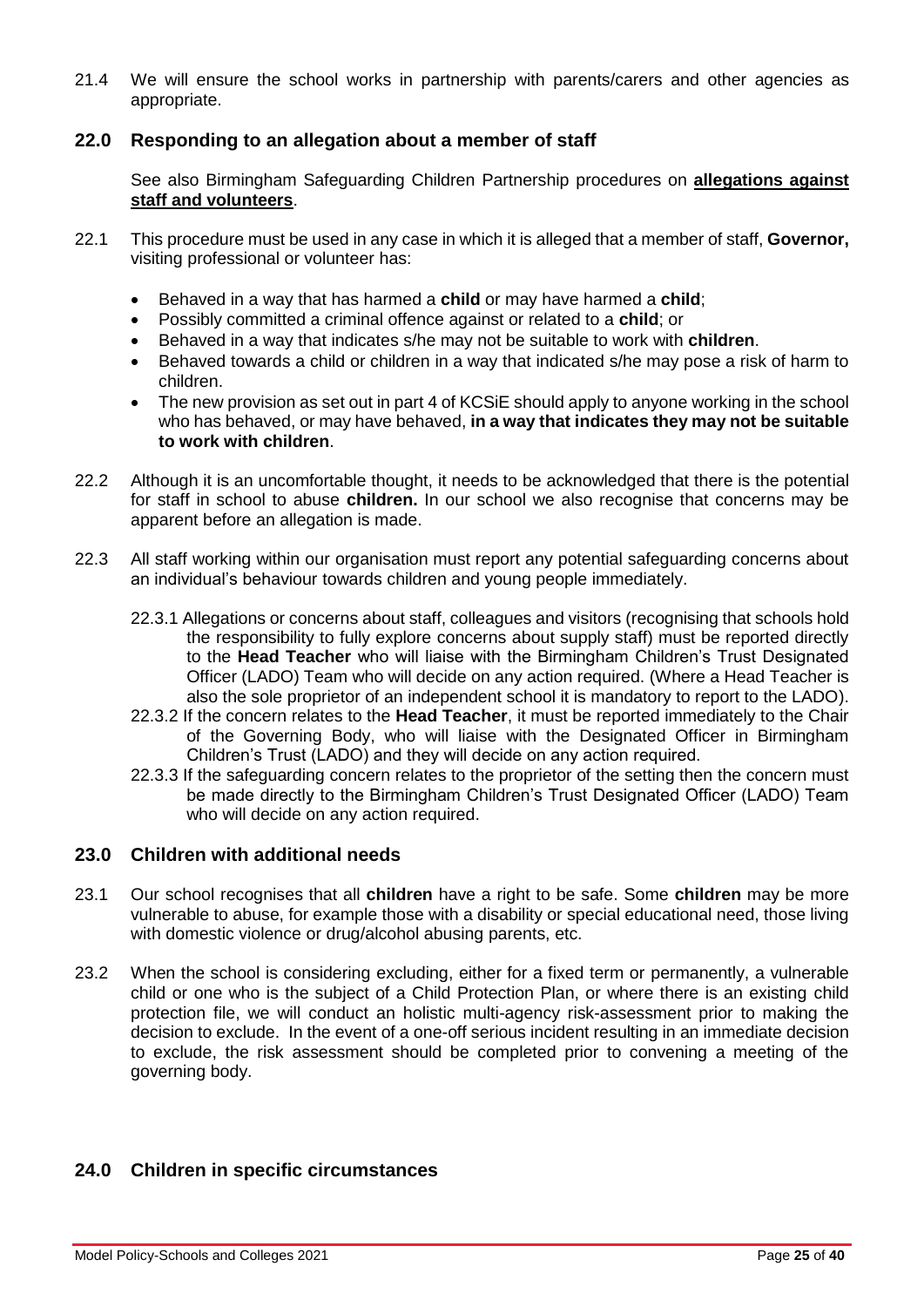#### 24.1 Private Fostering

- 24.1.1 Many adults find themselves looking after someone else's child without realising that they may be involved in private fostering. A private fostering arrangement is one that is made privately (that is to say without the involvement of Birmingham Children's Trust) for the care of a child under the age of 16 (under 18, if disabled) by someone other than a parent or immediate relative. If the arrangement is to last, or has lasted, for 28 days or more, it is categorised as private fostering.
- 24.1.2 The Children Act 1989 defines an immediate relative as a grandparent, brother, sister, uncle or aunt (whether of full blood or half blood or by marriage or civil partnership), or a step parent.
- 24.1.3 People become involved in private fostering for all kinds of reasons. Examples of private fostering include:
	- Children who need alternative care because of parental illness;
	- Children whose parents cannot care for them because their work or study involves long or antisocial hours;
	- Children sent from abroad to stay with another family, usually to improve their educational opportunities;
	- Unaccompanied asylum seeking and refugee children;
	- Teenagers who stay with friends (or other non-relatives) because they have fallen out with their parents;
	- Children staying with families while attending a school away from their home area.
- 24.1.4 There is a mandatory duty on the school to inform Birmingham Children's Trust of a private fostering arrangement - this is done by contacting CASS (0121 303 1888). The Trust then has a duty to check that the child is being properly cared for and that the arrangement is satisfactory.

#### **25.0 Links to additional information about safeguarding issues and forms of abuse**

- 25.1 Staff who work directly with children, and their leadership team should refer to this information
- 25.2 Guidance on children in specific circumstances found in Annex A of KCSiE (latest version) and additional resources as listed below:

| Issue           | <b>Guidance</b>                                        | <b>Source</b> |
|-----------------|--------------------------------------------------------|---------------|
| Abuse           | http://westmidlands.procedures.org.uk/pkphz/regional-  | West Midlands |
|                 | safeguarding-guidance/abuse-linked-to-faith-or-belief  | Safeguarding  |
|                 |                                                        | Children      |
|                 | http://westmidlands.procedures.org.uk/pkost/regional-  | Procedures    |
|                 | safeguarding-guidance/domestic-violence-and-abuse      |               |
|                 |                                                        |               |
|                 | http://westmidlands.procedures.org.uk/pkphl/regional-  |               |
|                 | safeguarding-guidance/neglect                          |               |
|                 |                                                        |               |
|                 | Children who abuse others   West Midlands Safeguarding |               |
|                 | <b>Children Group</b>                                  |               |
| <b>Bullying</b> | http://westmidlands.procedures.org.uk/pkphh/regional-  | West Midlands |
|                 | safeguarding-guidance/bullying#                        | Safeguarding  |
|                 |                                                        | Children      |
|                 |                                                        | Procedures    |
| Children and    | https://www.gov.uk/government/publications/young-      | MoJ advice    |
| the Courts      | witness-booklet-for-5-to-11-year-olds                  |               |
|                 |                                                        |               |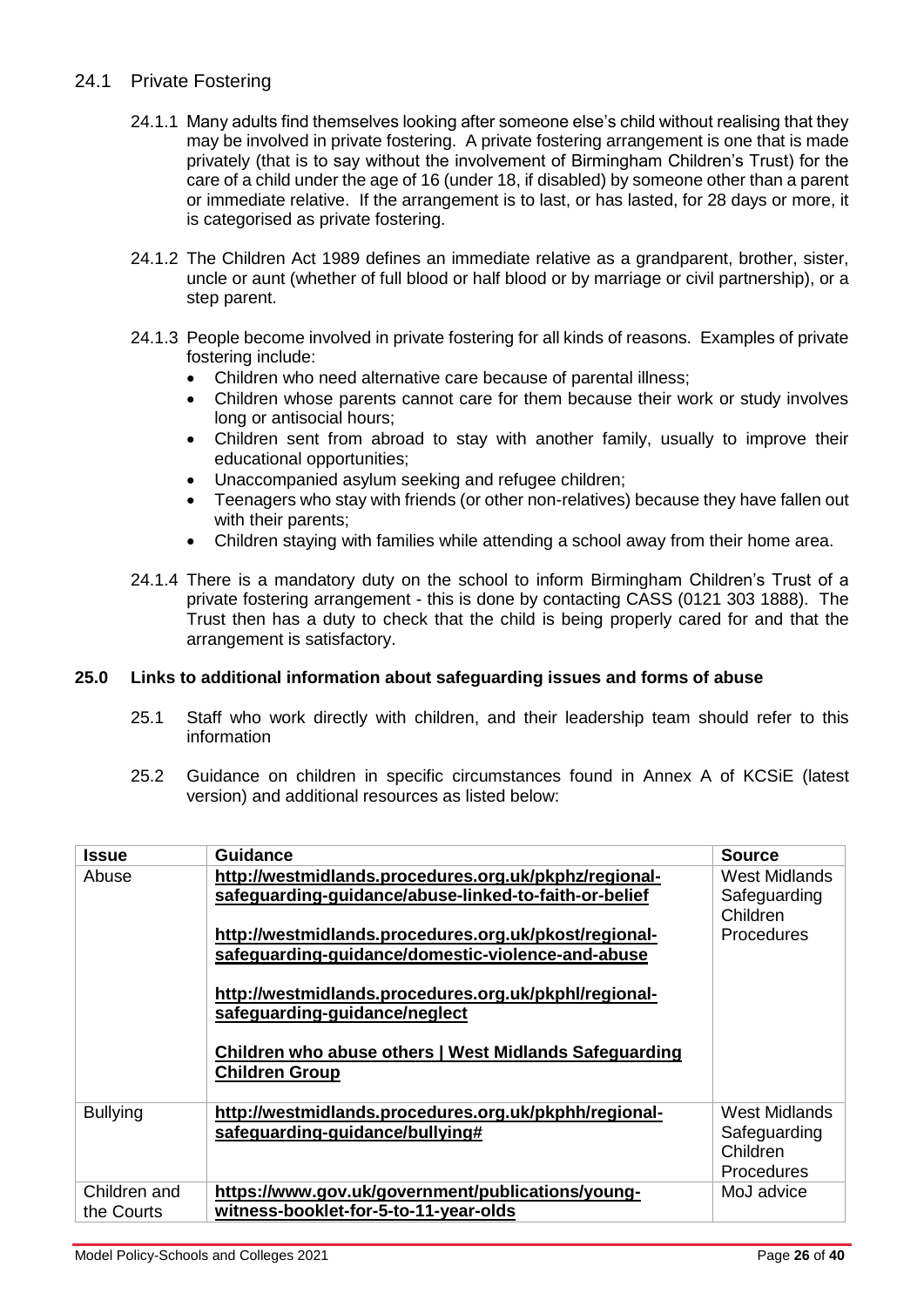| <b>Issue</b>                               | <b>Guidance</b>                                                                                                                                                                                                                                                                                                                                                                                       | <b>Source</b>                                                                                          |
|--------------------------------------------|-------------------------------------------------------------------------------------------------------------------------------------------------------------------------------------------------------------------------------------------------------------------------------------------------------------------------------------------------------------------------------------------------------|--------------------------------------------------------------------------------------------------------|
|                                            | https://www.gov.uk/government/publications/young-<br>witness-booklet-for-12-to-17-year-olds                                                                                                                                                                                                                                                                                                           |                                                                                                        |
| Missing from<br>Education,<br>Home or Care | http://westmidlands.procedures.org.uk/pkpls/regional-<br>safeguarding-guidance/children-missing-from-care-home-<br>and-education<br>http://westmidlands.procedures.org.uk/pkotx/regional-<br>safeguarding-guidance/children-missing-education-cme                                                                                                                                                     | <b>West Midlands</b><br>Safeguarding<br>Children<br>Procedures                                         |
| Family<br>Members in<br>Prison             | https://www.nicco.org.uk/                                                                                                                                                                                                                                                                                                                                                                             | Barnardo's in<br>partnership<br>with Her<br>Majesty's<br>Prison and<br>Probation<br>Service<br>(HMPPS) |
| Drugs                                      | http://policeandschools.org.uk/KNOWLEDGE%20BASE/Psy<br>choactive%20Substances.html<br>http://policeandschools.org.uk/KNOWLEDGE%20BASE/alco<br>hol.html<br>http://westmidlands.procedures.org.uk/pkpzo/regional-<br>safeguarding-guidance/children-of-parents-who-misuse-<br>substances                                                                                                                | Birmingham<br>Police and<br>Schools<br>Panels                                                          |
| Domestic<br>Abuse                          | http://westmidlands.procedures.org.uk/pkost/regional-<br>safeguarding-guidance/domestic-violence-and-abuse                                                                                                                                                                                                                                                                                            | <b>West Midlands</b><br>Safeguarding<br>Children<br>Procedures                                         |
| Child<br>Exploitation                      | https://westmidlands.procedures.org.uk/pkpzs/regional-<br>safeguarding-guidance/children-affected-by-exploitation-<br>and-trafficking-including-gangs/<br><b>Birmingham Criminal Exploitation &amp; Gang Affiliation</b><br><b>Practice Guidance (2018)</b><br>https://www.birmingham.gov.uk/downloads/file/11545/birmi<br>ngham_criminal_exploitation_and_gang_affiliation_practice<br>guidance_2018 | <b>West Midlands</b><br>Safeguarding<br>Children<br>Procedures<br>WMP, BCSP,<br><b>BCT</b>             |
| Homelessness                               | https://www.gov.uk/government/publications/homelessness<br>-reduction-bill-policy-factsheets                                                                                                                                                                                                                                                                                                          | <b>HCLG</b>                                                                                            |
| Health<br>& Wellbeing                      | http://westmidlands.procedures.org.uk/pkpht/regional-<br>safeguarding-guidance/self-harm-and-suicidal-behaviour                                                                                                                                                                                                                                                                                       | <b>West Midlands</b><br>Safeguarding<br>Children<br>Procedures                                         |
| Online                                     | https://policeandschools.org.uk/onewebmedia/Searching%2<br>0Screening%20&%20Confiscation%20Jan%202018.pdf                                                                                                                                                                                                                                                                                             | Birmingham<br>Police and<br>Schools<br>Panels                                                          |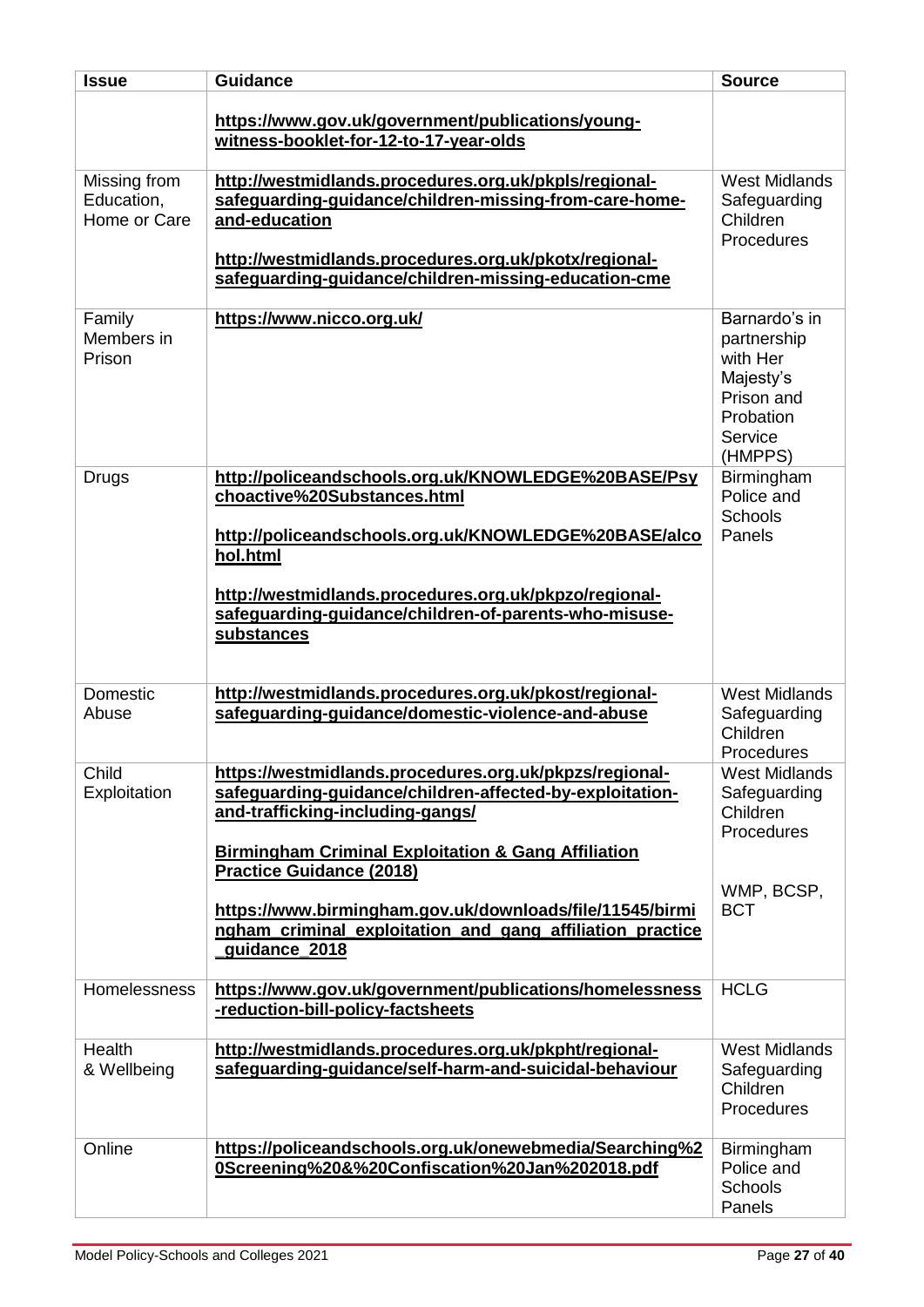| <b>Issue</b>         | <b>Guidance</b>                                                                                                                                                                         | <b>Source</b>                                                         |
|----------------------|-----------------------------------------------------------------------------------------------------------------------------------------------------------------------------------------|-----------------------------------------------------------------------|
|                      | Online safety: Children exposed to abuse through digital<br>media   West Midlands Safeguarding Children Group<br>Teaching online safety in school                                       | <b>West Midlands</b><br>Safeguarding<br>Children<br>Procedures<br>DfE |
| Private<br>Fostering | https://www.birminghamchildrenstrust.co.uk/info/11/fosteri<br>ng/23/let_us_know_if_you_re_looking_after_someone_else<br>s child                                                         | <b>BCC</b>                                                            |
| Radicalisation       | http://westmidlands.procedures.org.uk/pkpzt/regional-<br>safeguarding-guidance/safeguarding-children-and-young-<br>people-against-radicalisation-and-violent-extremism                  | <b>West Midlands</b><br>Safeguarding<br>Children<br>Procedures        |
| Violence             | http://westmidlands.procedures.org.uk/pkplh/regional-<br>safeguarding-guidance/sexually-active-children-and-young-<br>people-including-under-age-sexual-activity                        | <b>West Midlands</b><br>Safeguarding<br>Children<br>Procedures        |
|                      | https://www.birmingham.gov.uk/downloads/file/8321/respon<br>ding to hsb - school guidance<br>https://www.birmingham.gov.uk/downloads/file/9504/childre<br>n_who_pose_a_risk_to_children | <b>BCC</b><br>Education<br>Safeguarding                               |
|                      | http://policeandschools.org.uk/KNOWLEDGE%20BASE/sec<br>ondary_menu.html                                                                                                                 | Birmingham<br>Police and<br><b>Schools</b>                            |
|                      | http://westmidlands.procedures.org.uk/pkpzs/regional-<br>safeguarding-guidance/children-affected-by-gang-activity-<br>and-youth-violence                                                | <b>Panels</b>                                                         |
|                      | https://www.gov.uk/government/policies/violence-against-<br>women-and-girls                                                                                                             |                                                                       |
|                      | Honour-based violence   West Midlands Safeguarding<br><b>Children Group</b>                                                                                                             |                                                                       |

**Part 3: Quality Assurance, Learning from Cases and Continuous Improvement**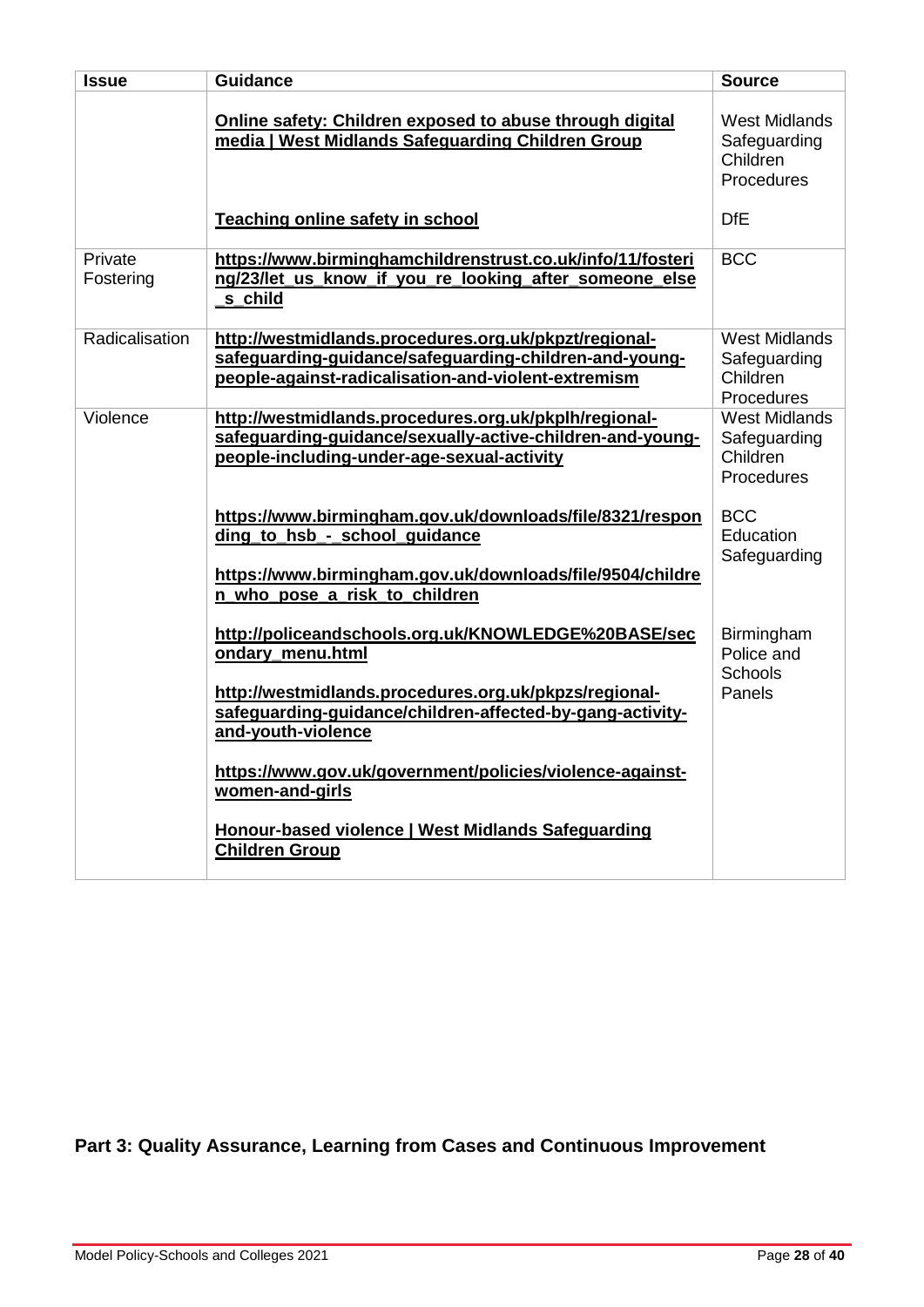| <b>26.0 Quality assurance</b>                                                                                                                                                                                                                                                                                                                                                                                                                                                                                                                                                                                                                                                                                                                                                                                      | This means that in our school:                                                                                                                                                                                                                                                                                                                                                                                                                                                                                                                                                                                                                                                                                                                                                                                                                         |
|--------------------------------------------------------------------------------------------------------------------------------------------------------------------------------------------------------------------------------------------------------------------------------------------------------------------------------------------------------------------------------------------------------------------------------------------------------------------------------------------------------------------------------------------------------------------------------------------------------------------------------------------------------------------------------------------------------------------------------------------------------------------------------------------------------------------|--------------------------------------------------------------------------------------------------------------------------------------------------------------------------------------------------------------------------------------------------------------------------------------------------------------------------------------------------------------------------------------------------------------------------------------------------------------------------------------------------------------------------------------------------------------------------------------------------------------------------------------------------------------------------------------------------------------------------------------------------------------------------------------------------------------------------------------------------------|
| Quality assurance is about assessing the quality of the<br>work we undertake in safeguarding<br>children and understanding the impact of this work in<br>terms of its effectiveness in helping children and young<br>people feel safe.                                                                                                                                                                                                                                                                                                                                                                                                                                                                                                                                                                             | We will complete the s175/157 audits on<br>time, implement and review the resulting<br>Action Plan with a view to reporting to<br>relevant governance and challenge<br>arrangements.                                                                                                                                                                                                                                                                                                                                                                                                                                                                                                                                                                                                                                                                   |
| This Quality Assurance Framework is aimed at:<br>Ensuring that data and quality assurance<br>outputs are regularly reviewed through s.175/157<br>audits and related governance and challenge<br>arrangements.<br>Ensuring that the safeguarding data schools<br>$\bullet$<br>generate is of good quality and contributes to a<br>culture of continuous learning and improvement<br>whereby key learning is embedded into practice,<br>policies and guidance (see Appendix 7).<br>The BSCP has recommended that "in reviewing the<br>safeguarding data safeguarding governors and<br>governors should be given reports detailing the number<br>of early help interventions in school and multi-agency<br>early help interventions, the number of requests for<br>support being made and the number being accepted." | We will contribute quality data to inform<br>multi-agency<br>audits<br>and<br>practice<br>reviews.<br>We will participate in activities that<br>demonstrate the strength of<br>partnership working and contribute our<br>data to identify aspects that could have<br>been better.<br>Safeguarding leads will not only assess,<br>plan, do and review plans but also<br>regularly audit the quality of these<br>against the agreed quality assurance<br>framework:<br>1. How much did we do? (Numbers)<br>2. How well did we do it? (Whole school;<br>File and themed audits, partner agency,<br>child/parent feedback)<br>3. Are there opportunities to learn and<br>Still;<br>improve? (Could Do Better<br>reflective-learning case studies; local<br>Safeguarding-Practice-Reviews,<br>complaints; inspections)<br>4. Is anyone better off? (Impact) |
| Safeguarding Practice Reviews,<br>26.1<br><b>Child</b><br><b>Domestic Homicide Reviews and Lessons Learnt</b><br><b>Reviews</b><br>We will ensure that the DSL updates all staff at least<br>annually about the relevant outcomes and findings of<br>local and national Child Safeguarding Practice Reviews,<br>Domestic Homicide Reviews and Lessons Learnt<br>Reviews.                                                                                                                                                                                                                                                                                                                                                                                                                                           | This means that in our school:<br>Senior leaders will analyse<br>safeguarding data and practice to<br>ensure that all staff receive updates<br>about the relevant outcomes and<br>findings of local and national Child<br>Safeguarding Practice Reviews,<br>Domestic Homicide Reviews and                                                                                                                                                                                                                                                                                                                                                                                                                                                                                                                                                              |
| We will collaborate with Birmingham Safeguarding<br>Children Partnership to share information.                                                                                                                                                                                                                                                                                                                                                                                                                                                                                                                                                                                                                                                                                                                     | Lessons Learnt Reviews at least once<br>per year.<br>Where a case is relevant to our school,<br>we will ensure that we fully support<br><b>Child Safeguarding Practice Reviews,</b><br>Domestic Homicide Reviews and<br><b>Lessons Learnt Reviews with all</b><br>necessary information and implement<br>the resulting actions and learning.                                                                                                                                                                                                                                                                                                                                                                                                                                                                                                           |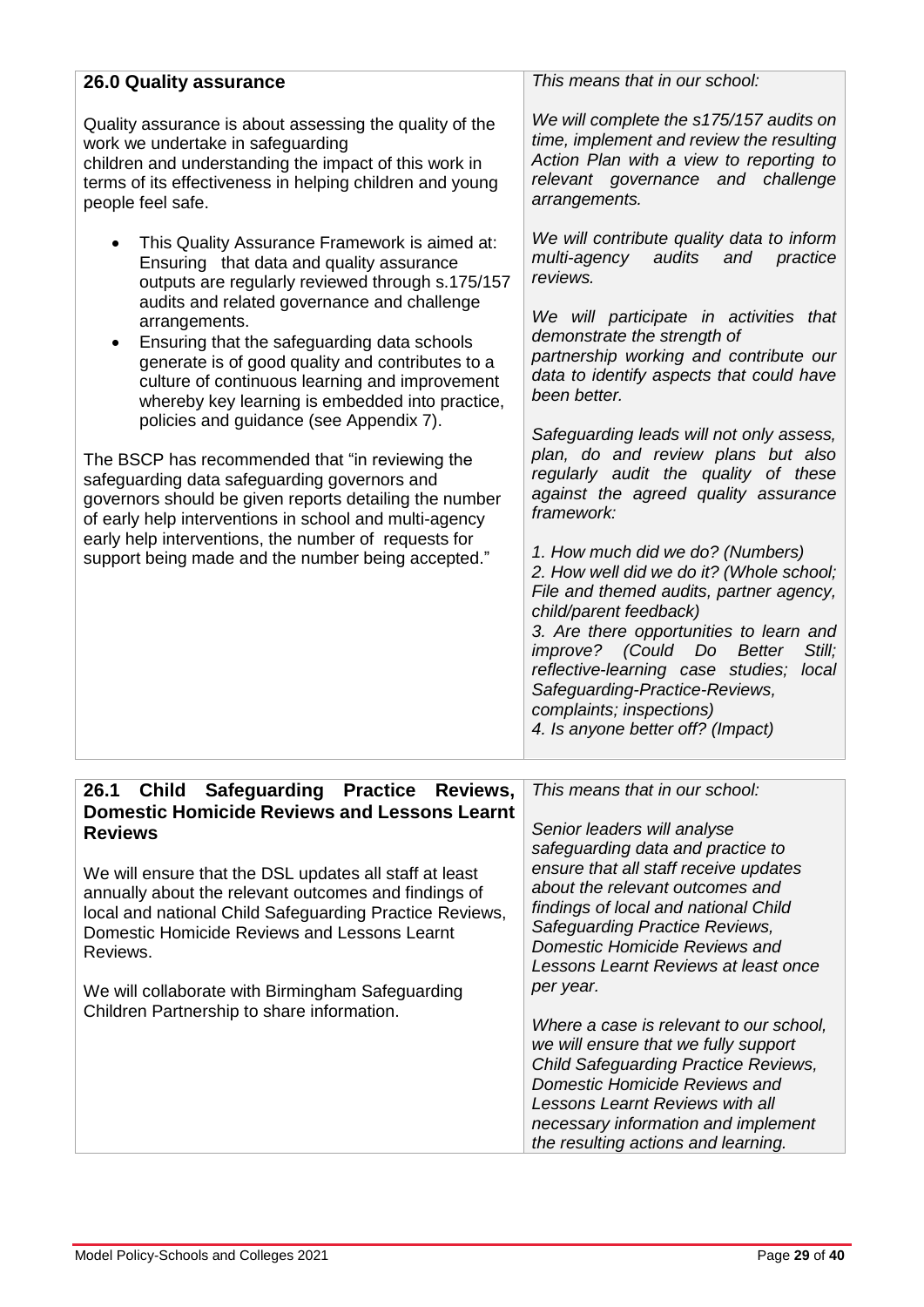# **Appendices**

#### **Appendix 1**

#### **Definitions and indicators of abuse**

#### **1. Neglect**

Neglect is the persistent failure to meet a child's basic physical and/or psychological needs, likely to result in the serious impairment of the child's health or development. Neglect may occur during pregnancy as a result maternal substance abuse. Once a child is born, neglect may involve a parent or carer failing to:

- Provide adequate food, clothing and shelter (including exclusion from home or abandonment);
- Protect a child from physical and emotional harm or danger;
- Ensure adequate supervision (including the use of inadequate caregivers); or
- Ensure access to appropriate medical care or treatment.

It may also include neglect of, or unresponsiveness to, a child's basic emotional needs.

The following may be indicators of neglect (this is not designed to be used as a checklist):

- Constant hunger
- Stealing, scavenging and/or hoarding food
- Frequent tiredness or listlessness
- Frequently dirty or unkempt
- Often poorly or inappropriately clad for the weather
- Poor school attendance or often late for school
- Poor concentration
- Affection or attention seeking behaviour
- Illnesses or injuries that are left untreated
- Failure to achieve developmental milestones, for example growth, weight
- Failure to develop intellectually or socially
- Responsibility for activity that is not age appropriate such as cooking, ironing, caring for siblings
- The child is regularly not collected or received from school
- The child is left at home alone or with inappropriate carers

#### **2. Physical abuse**

Physical abuse may involve hitting, shaking, throwing, poisoning, burning or scalding, drowning, suffocating or otherwise causing physical harm to a child. Physical harm may also be caused when a parent or carer fabricates the symptoms of, or deliberately induces, illness in a child.

The following may be indicators of physical abuse (this is not designed to be used as a checklist):

- Multiple bruises in clusters, or of uniform shape
- Bruises that carry an imprint, such as a hand or a belt
- Bite marks
- Round burn marks
- Multiple burn marks and burns on unusual areas of the body such as the back, shoulders or buttocks;
- An injury that is not consistent with the account given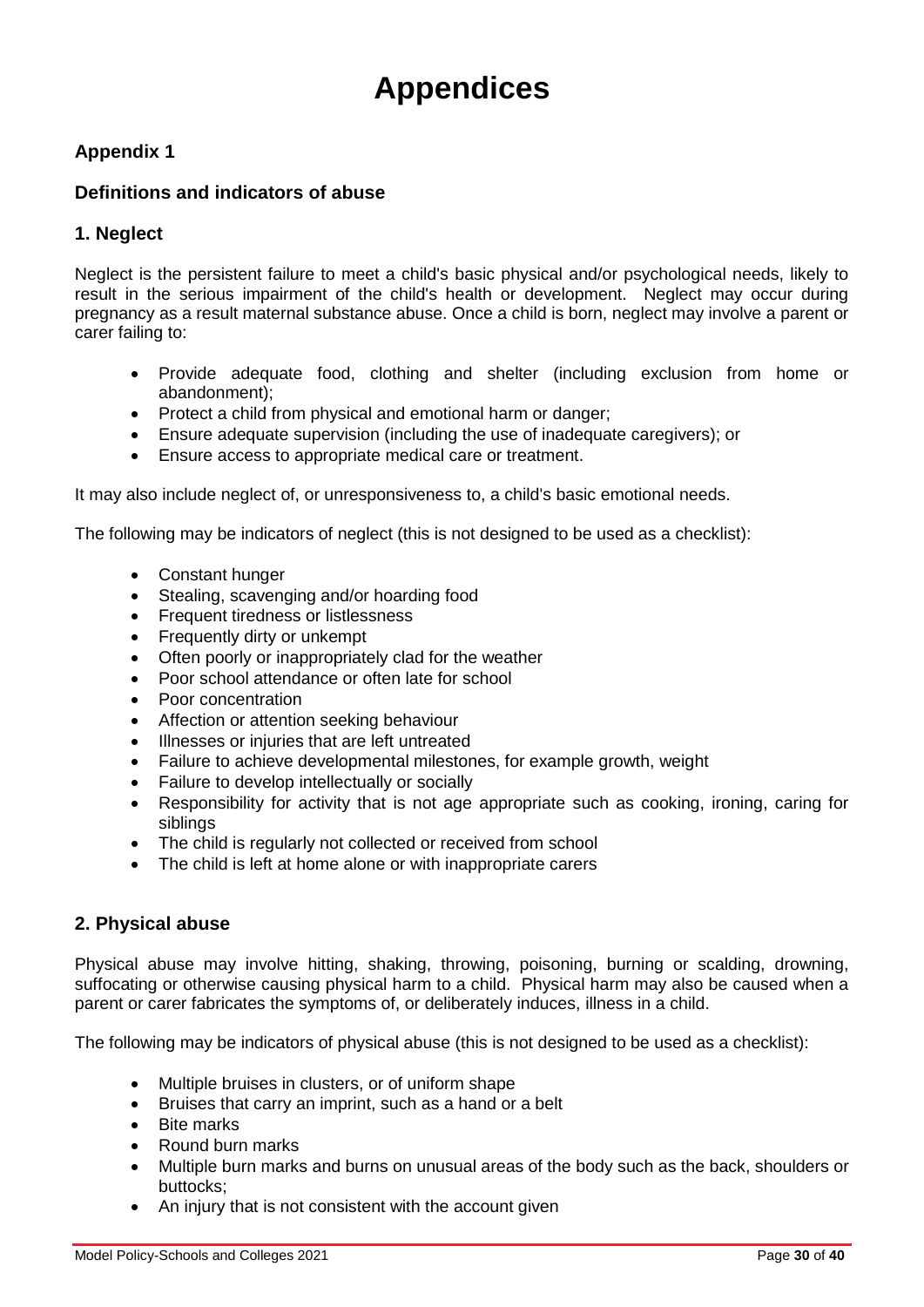- Changing or different accounts of how an injury occurred
- Bald patches
- Symptoms of drug or alcohol intoxication or poisoning
- Unaccountable covering of limbs, even in hot weather
- Fear of going home or parents being contacted
- Fear of medical help
- Fear of changing for PE
- Inexplicable fear of adults or over-compliance
- Violence or aggression towards others including bullying
- Isolation from peers

#### **3. Sexual abuse**

Sexual abuse involves forcing or enticing a child or young person to take part in sexual activities, not necessarily involving a high level of violence, whether or not the child is aware of what is happening. The activities may involve physical contact, including assault by rape and/or penetration or nonpenetrative acts such as masturbation, kissing, rubbing and touching outside of clothing*.* They may also include non-contact activities, such as involving children in looking at, or in the production of, sexual images, watching sexual activities, encouraging children to behave in sexually inappropriate ways, or grooming a child in preparation for abuse (including via the internet). Sexual abuse is not solely perpetrated by adult males. Women can also commit acts of sexual abuse, as can other children.

The following may be indicators of sexual abuse (this is not designed to be used as a checklist):

- Sexually explicit play or behaviour or age-inappropriate knowledge
- Anal or vaginal discharge, soreness or scratching
- Reluctance to go home
- Inability to concentrate, tiredness
- Refusal to communicate
- Thrush, persistent complaints of stomach disorders or pains
- Eating disorders, for example anorexia nervosa and bulimia
- Attention seeking behaviour, self-mutilation, substance abuse
- Aggressive behaviour including sexual harassment or molestation
- Unusual compliance
- Regressive behaviour, enuresis, soiling
- Frequent or openly masturbating, touching others inappropriately
- Depression, withdrawal, isolation from peer group
- Reluctance to undress for PE or swimming
- Bruises or scratches in the genital area

#### **4. Sexual exploitation**

Child sexual exploitation occurs when a child or young person, or another person, receives "something" (for example food, accommodation, drugs, alcohol, cigarettes, affection, gifts, money) as a result of the child/young person performing sexual activities, or another person performing sexual activities on the child/young person.

The presence of any significant indicator for sexual exploitation should trigger a referral to Birmingham Children's Trust. The significant indicators are:

- Having a relationship of concern with a controlling adult or young person (this may involve physical and/or emotional abuse and/or gang activity)
- Entering and/or leaving vehicles driven by unknown adults
- Possessing unexplained amounts of money, expensive clothes or other items
- Frequenting areas known for risky activities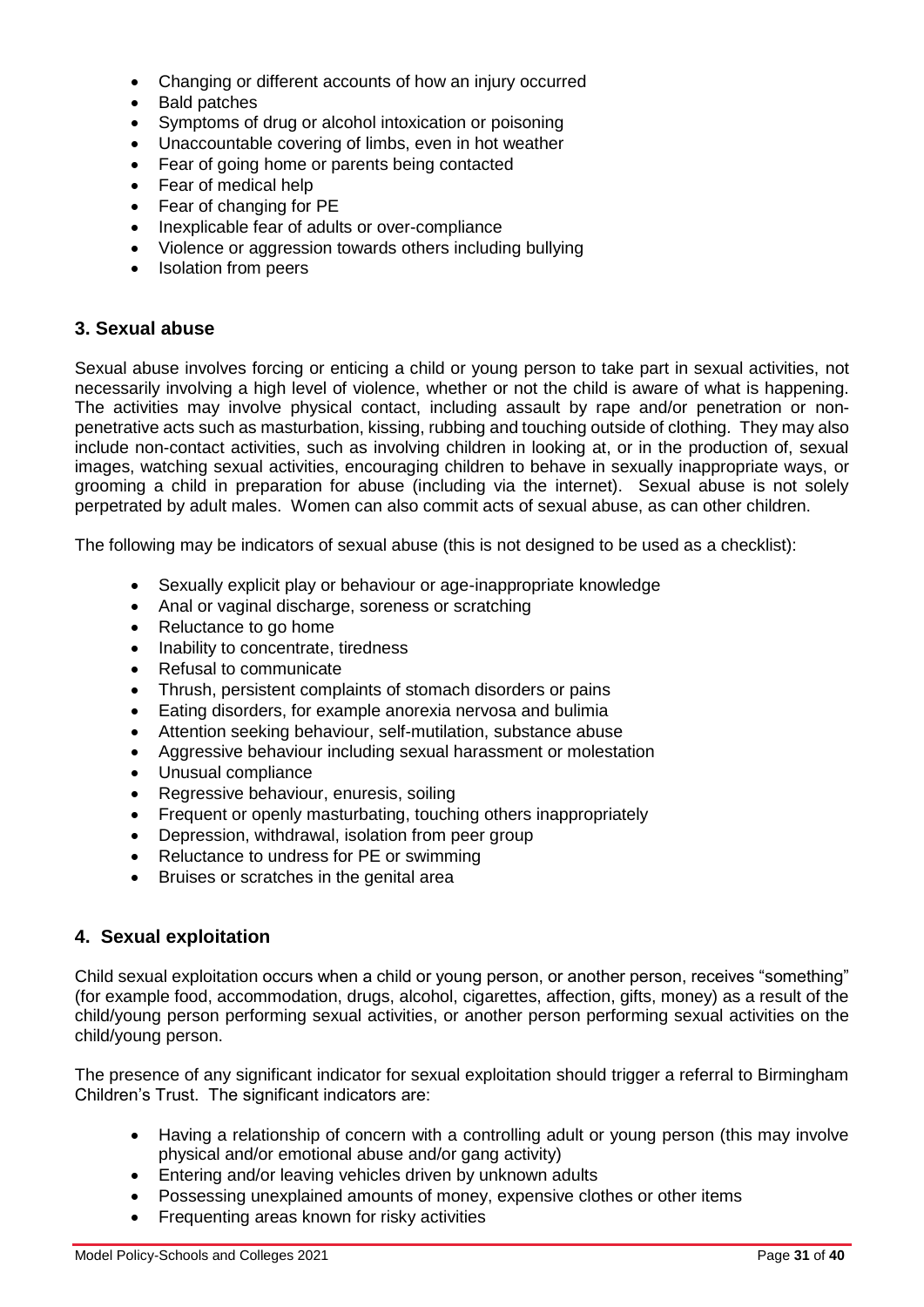- Being groomed or abused via the Internet and mobile technology; and
- Having unexplained contact with hotels, taxi companies or fast food outlets.
- Missing for periods of time (CSE and county lines)

#### **5. Emotional abuse**

Emotional abuse is the persistent emotional maltreatment of a child/young person such as to cause severe and persistent adverse effects on the child/young person's emotional development. It may involve conveying to children/young people that they are worthless or unloved, inadequate, or valued only insofar as they meet the needs of another person. It may include not giving the child/young person opportunities to express their views, deliberately silencing them or 'making fun' of what they say or how they communicate. It may feature age or developmentally inappropriate expectations being imposed on children. These may include interactions that are beyond the child/young person's developmental capability, as well as overprotection and limitation of exploration and learning, or preventing the child/young person participating in normal social interaction. It may also involve seeing or hearing the ill-treatment of another person. It may involve serious bullying (including cyber bullying)*,* causing children/young people frequently to feel frightened or in danger, or the exploitation or corruption of children/young people. Some level of emotional abuse is involved in all types of maltreatment.

The following may be indicators of emotional abuse (this is not designed to be used as a checklist):

- The child consistently describes him/herself in very negative ways as stupid, naughty, hopeless, ugly
- Over-reaction to mistakes
- Delayed physical, mental or emotional development
- Sudden speech or sensory disorders
- Inappropriate emotional responses, fantasies
- Neurotic behaviour: rocking, banging head, regression, tics and twitches
- Self-harming, drug or solvent abuse
- Fear of parents being contacted
- Running away
- Compulsive stealing
- Appetite disorders anorexia nervosa, bulimia; or
- Soiling, smearing faeces, enuresis.

N.B: Some situations where children stop communicating suddenly (known as "traumatic mutism") can indicate maltreatment.

#### **6. Responses from parents/carers**

Research and experience indicate that the following responses from parents may suggest a cause for concern across all five categories:

- Delay in seeking treatment that is obviously needed
- Unawareness or denial of any injury, pain or loss of function (for example, a fractured limb)
- Incompatible explanations offered, several different explanations or the child is said to have acted in a way that is inappropriate to her/his age and development
- Reluctance to give information or failure to mention other known relevant injuries
- Frequent presentation of minor injuries
- A persistently negative attitude towards the child
- Unrealistic expectations or constant complaints about the child
- Alcohol misuse or other drug/substance misuse
- Parents request removal of the child from home; or
- Violence between adults in the household
- Evidence of coercion and control.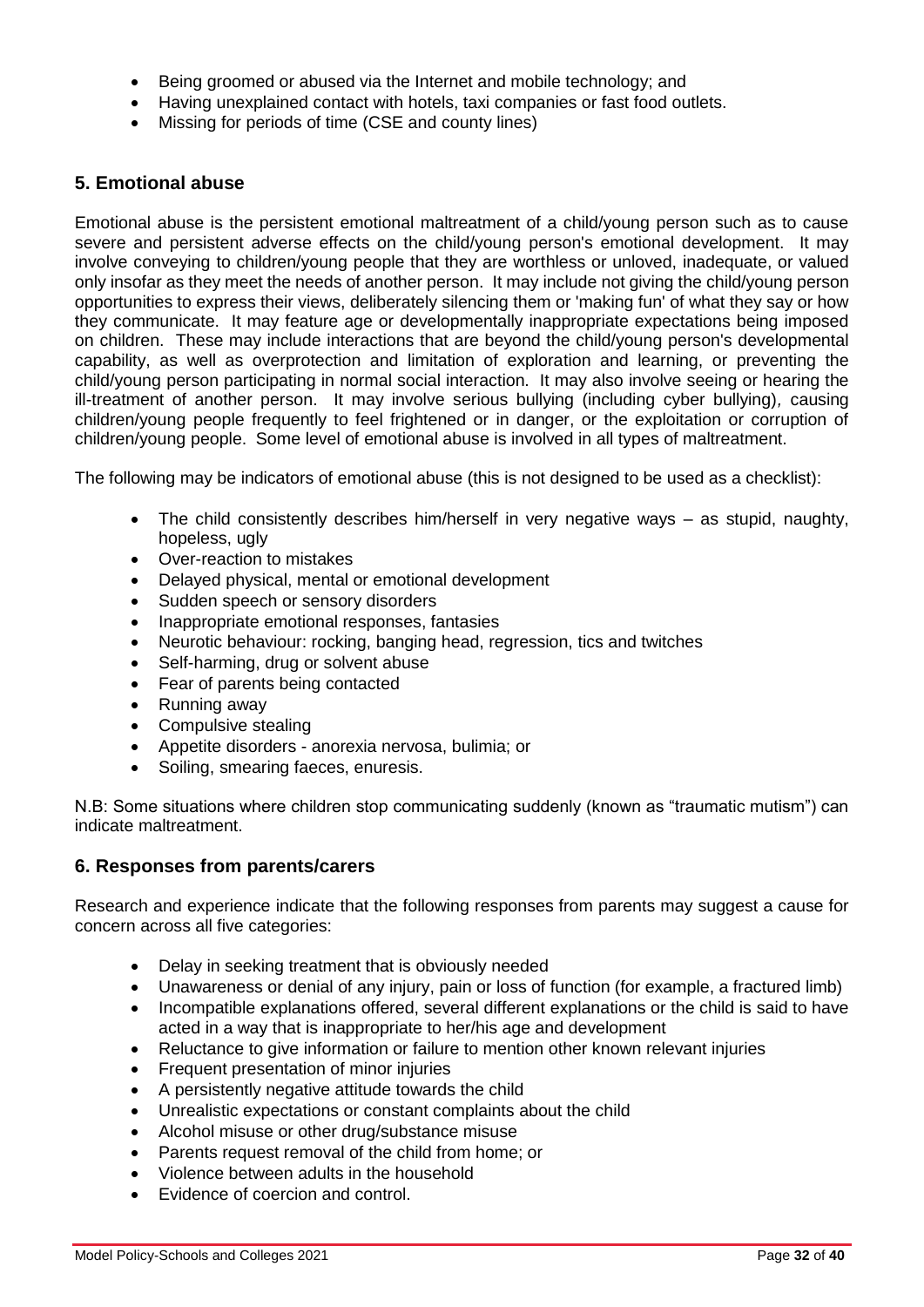## **7. Disabled children**

When working with children with disabilities, practitioners need to be aware that additional possible indicators of abuse and/or neglect may also include:

- A bruise in a site that may not be of concern on an ambulant child such as the shin, maybe of concern on a non-mobile child
- Not getting enough help with feeding leading to malnourishment
- Poor toileting arrangements
- Lack of stimulation
- Uniustified and/or excessive use of restraint
- Rough handling, extreme behaviour modification such as deprivation of medication, food or clothing, disabling wheelchair batteries
- Unwillingness to try to learn a child's means of communication
- Ill-fitting equipment, for example, callipers, sleep boards, inappropriate splinting
- Misappropriation of a child's finances; or
- Inappropriate invasive procedures.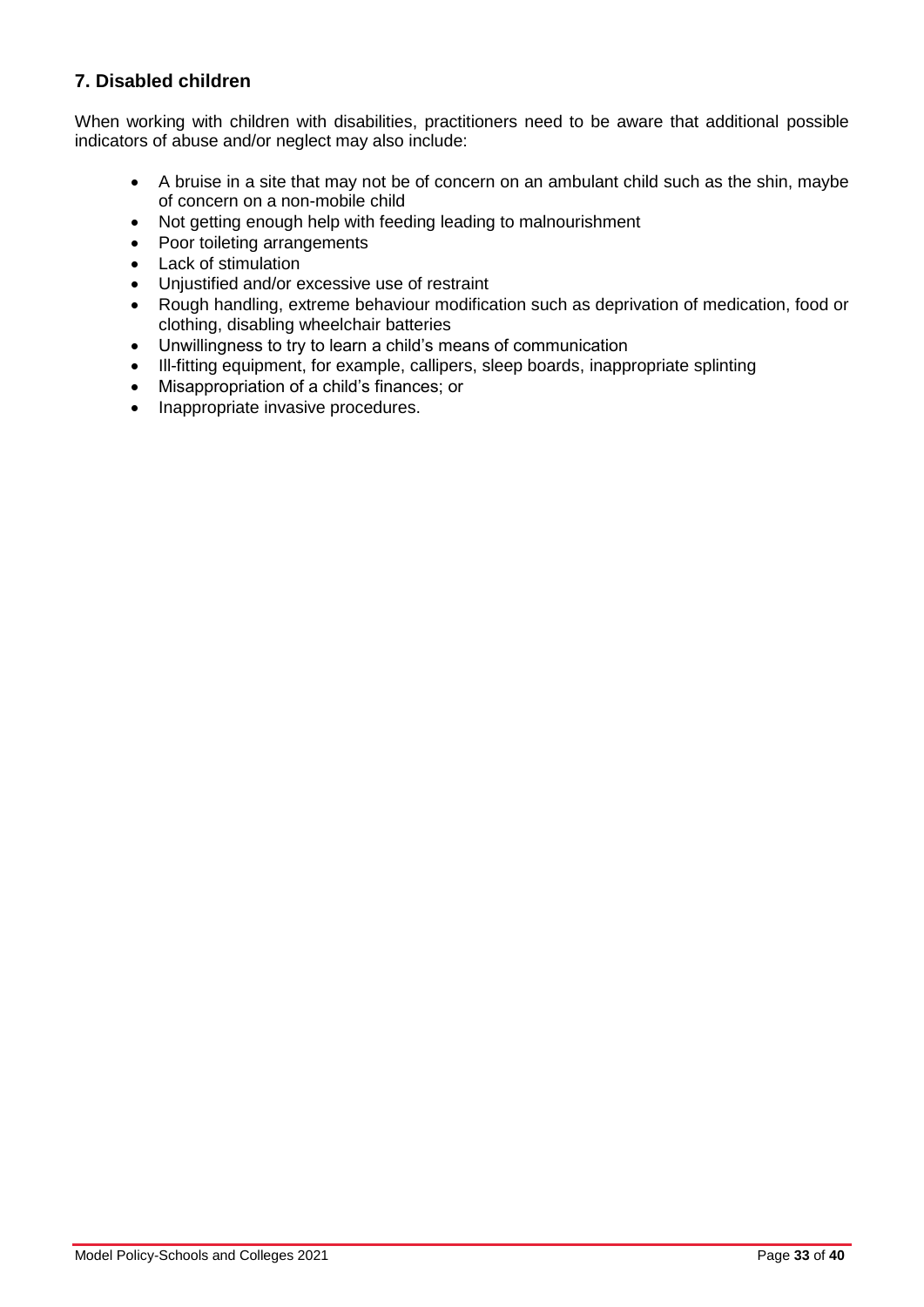### **Dealing with a disclosure of abuse**

When a child tells me about abuse they have suffered, what should I remember?

- Stay calm.
- Do not communicate shock, anger or embarrassment.
- Reassure the child. Tell them you are pleased that they are speaking to you.
- Never enter into a pact of secrecy with the child. Assure her/him that you will try to help but let the child know that you will have to tell other people in order to do this. State who this will be and why.
- Tell her/him that you believe them. Children very rarely lie about abuse; but s/he may have tried to tell others and not been heard or believed.
- Tell the child that it is not her/his fault.
- Encourage the child to talk but do not ask "leading questions" or press for information.
- Listen and remember.
- Check that you have understood correctly what the child is trying to tell you.
- Praise the child for telling you. Communicate that s/he has a right to be safe and protected.
- Do not tell the child that what s/he experienced is dirty, naughty or bad.
- It is inappropriate to make any comments about the alleged offender.
- Be aware that the child may retract what s/he has told you. It is essential to record in writing, all you have heard, though not necessarily at the time of disclosure.
- At the end of the conversation, tell the child again who you are going to tell and why that person or those people need to know.
- As soon as you can afterwards, make a detailed record of the conversation using the child's own language. Include any questions you may have asked. Do not add any opinions or interpretations.
- If the disclosure relates to a physical injury do not photograph the injury but record in writing as much detail as possible.

NB - it is not education staff's role to seek disclosures. Their role is to observe that something may be wrong, ask about it, listen, be available and try to make time to talk.

#### **Immediately after a disclosure**

You should not deal with this yourself. Clear indications or disclosure of abuse must be reported to Birmingham Children's Trust without delay, by the **Head Teacher**, DSL or in exceptional circumstances by the staff member who has raised the concern.

Children making a disclosure may do so with difficulty, having chosen carefully to whom they will speak. Listening to and supporting a **child** who has been abused can be traumatic for the adults involved. Support for you will be available from your DSL or **Head Teacher**.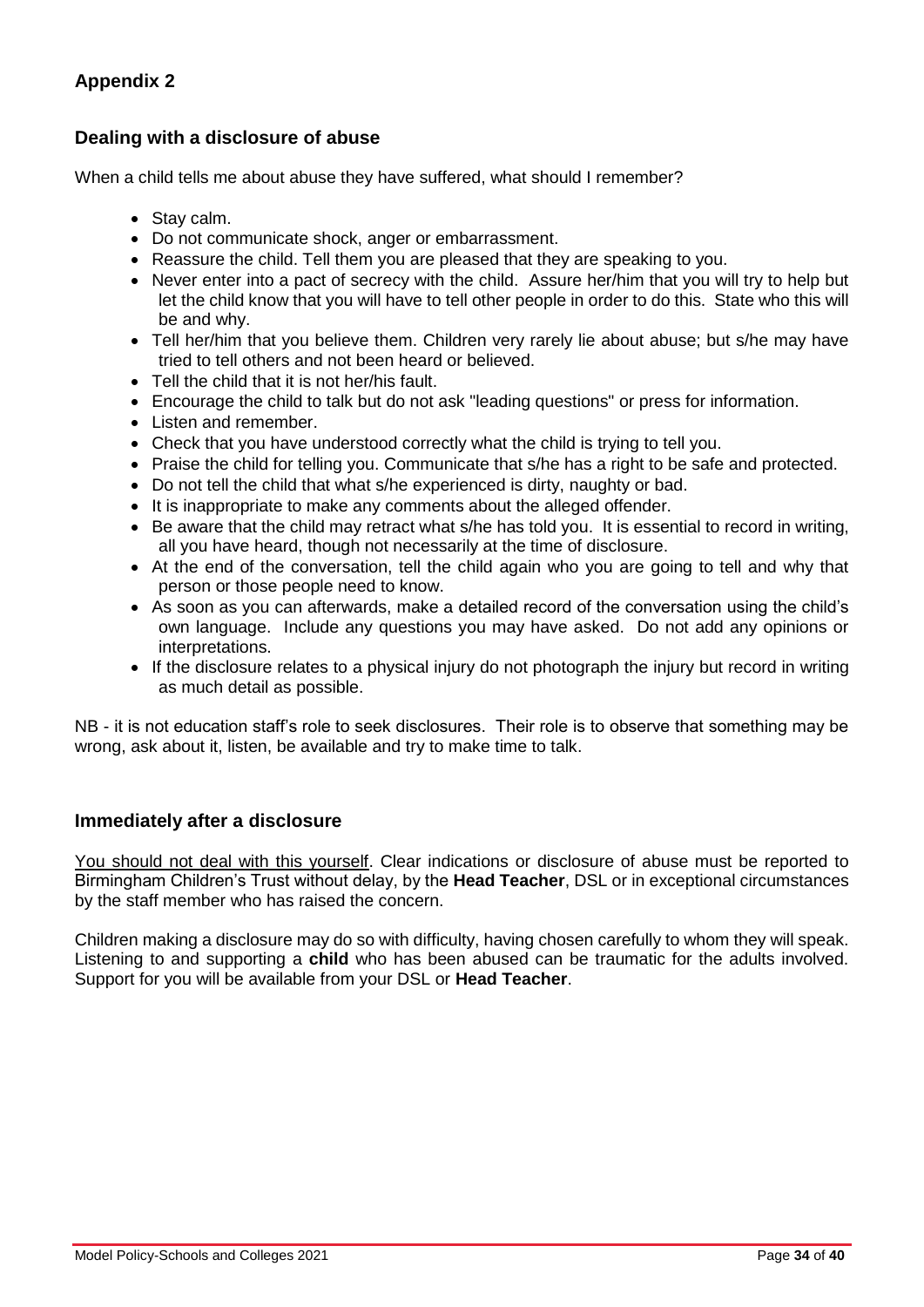#### **Allegations about a member of staff, governor or volunteer**

1. Inappropriate behaviour by staff/volunteers could take the following forms:

#### **Physical**

For example, the intentional use of force as a punishment, slapping, use of objects to hit with, throwing objects, or rough physical handling.

#### **Emotional**

For example, intimidation, belittling, scapegoating, sarcasm, lack of respect for children's rights, and attitudes that discriminate on the grounds of race, gender, disability or sexuality.

**Sexual** 

For example, sexualised behaviour towards children, sexual harassment, inappropriate phone calls and texts, images via social media, sexual assault and rape.

#### **Neglect**

For example, failing to act to protect children/young people, failing to seek medical attention or failure to carry out an appropriate risk assessment.

#### **Spiritual Abuse**

For example, using undue influence or pressure to control individuals or ensure obedience, follow religious practices that are harmful such as beatings or starvation.

- 2. If a child makes an allegation about a member of staff, **governor,** visitor or volunteer the **Head Teacher** must be informed immediately. The **Head Teacher** must carry out an urgent initial consideration in order to establish whether there is substance to the allegation. The **Head Teacher** should not carry out the investigation him/herself or interview children. However, they should ensure that all investigations including for supply staff are completed appropriately.
- 3. The **Head Teacher** should exercise and be accountable for their professional judgement on the action to be taken as follows:
	- If the actions of the member of staff, and the consequences of the actions, raise credible child protection concerns the **Head Teacher** will notify Birmingham Children's Trust Designated Officer (LADO) Team<sup>1</sup> (Tel: 0121 675 1669). The LADO Team will liaise with the Chair of Governors and advise about action to be taken and may initiate internal referrals within Birmingham Children's Trust to address the needs of children likely to have been affected.
	- If the actions of the member of staff, and the consequences of the actions, do not raise credible child protection concerns, but do raise other issues in relation to the conduct of the member of staff or the child. These should be addressed through the school's own internal procedures.
	- If the **Head Teacher** decides that the allegation is without foundation and no further formal action is necessary, all those involved should be informed of this conclusion, and the reasons for the decision should be recorded on the child's safeguarding file. The allegation should be removed from personnel records.
- 4. Where an allegation has been made against the **Head Teacher**, then the **Chair of the Governing Body** takes on the role of liaising with the LADO Team in determining the appropriate way forward. For details of this specific procedure see the Section on **[Allegations against Staff](http://westmidlands.procedures.org.uk/ykpzy/statutory-child-protection-procedures/allegations-against-staff-or-volunteers)  [and Volunteers](http://westmidlands.procedures.org.uk/ykpzy/statutory-child-protection-procedures/allegations-against-staff-or-volunteers)** in the West Midlands Child protection procedures.
- 5. Where the allegation is against the sole proprietor, the referral should be made to the LADO Team directly.

 $\overline{a}$ 

<sup>1</sup> In other authorities the LADO service is referred to as the Position of Trust Team (POT)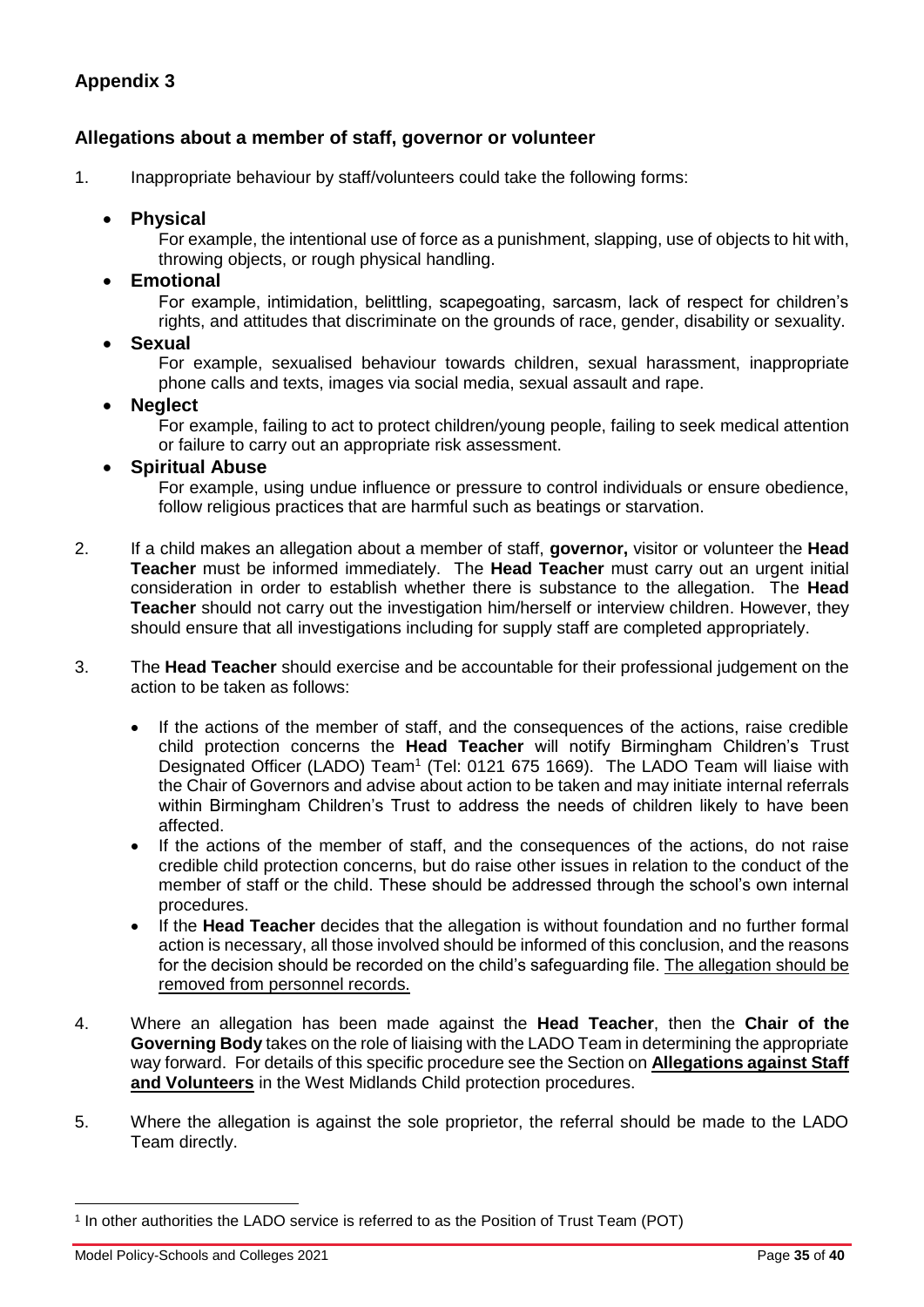#### **Indicators of vulnerability to radicalisation**

- 1. Radicalisation is defined in KCSiE 2021 as:
	- The process by which a person comes to support terrorism and extremist ideologies associated with terrorist groups.
- 2. Extremism is defined by the government in the Prevent Strategy as:

Vocal or active opposition to fundamental British values, including democracy, the rule of law, individual liberty and mutual respect and tolerance of different faiths and beliefs. We also include in our definition of extremism calls for the death of members of our armed forces, whether in this country or overseas.

- 3. Extremism is defined by the Crown Prosecution Service as: The demonstration of unacceptable behaviour by using any means or medium to express views which:
	- Encourage, justify or glorify terrorist violence in furtherance of particular beliefs;
	- Seek to provoke others to terrorist acts;
	- Encourage other serious criminal activity or seek to provoke others to serious criminal acts; or
	- Foster hatred which might lead to inter-community violence in the UK.
- 4. KCSiE 2021 describes terrorism as an action that endangers or causes serious violence to a person/people; causes serious damage to property; or seriously interferes or disrupts an electronic system. The use or threat must be designed to influence the government or to intimidate the public and is made for the purpose of advancing a political, religious or ideological cause.

There is no such thing as a "typical extremist". Those who become involved in extremist actions come from a range of backgrounds and experiences, and most individuals, even those who hold radical views, do not become involved in violent extremist activity.

- 5. Children may become susceptible to radicalisation through a range of social, personal and environmental factors - it is known that violent extremists exploit vulnerabilities in individuals to drive a wedge between them and their families and communities. It is vital that school staff are able to recognise those vulnerabilities.
- 6. Indicators of vulnerability include:
	- **Identity crisis -** the child is distanced from their cultural/religious heritage and experiences discomfort about their place in society
	- **Personal crisis -** the child may be experiencing family tensions; a sense of isolation; and low self-esteem; they may have dissociated from their existing friendship group and become involved with a new and different group of friends; they may be searching for answers to questions about identity, faith and belonging
	- **Personal circumstances -** migration; local community tensions; and events affecting the child's country or region of origin may contribute to a sense of grievance that is triggered by personal experience of racism or discrimination or aspects of Government policy
	- **Unmet aspirations -** the child may have perceptions of injustice; a feeling of failure; rejection of civic life
	- **Experiences of criminality -** which may include involvement with criminal groups, imprisonment, and poor resettlement/reintegration
	- **Special educational need -** children may experience difficulties with social interaction, empathy with others, understanding the consequences of their actions and awareness of the motivations of others.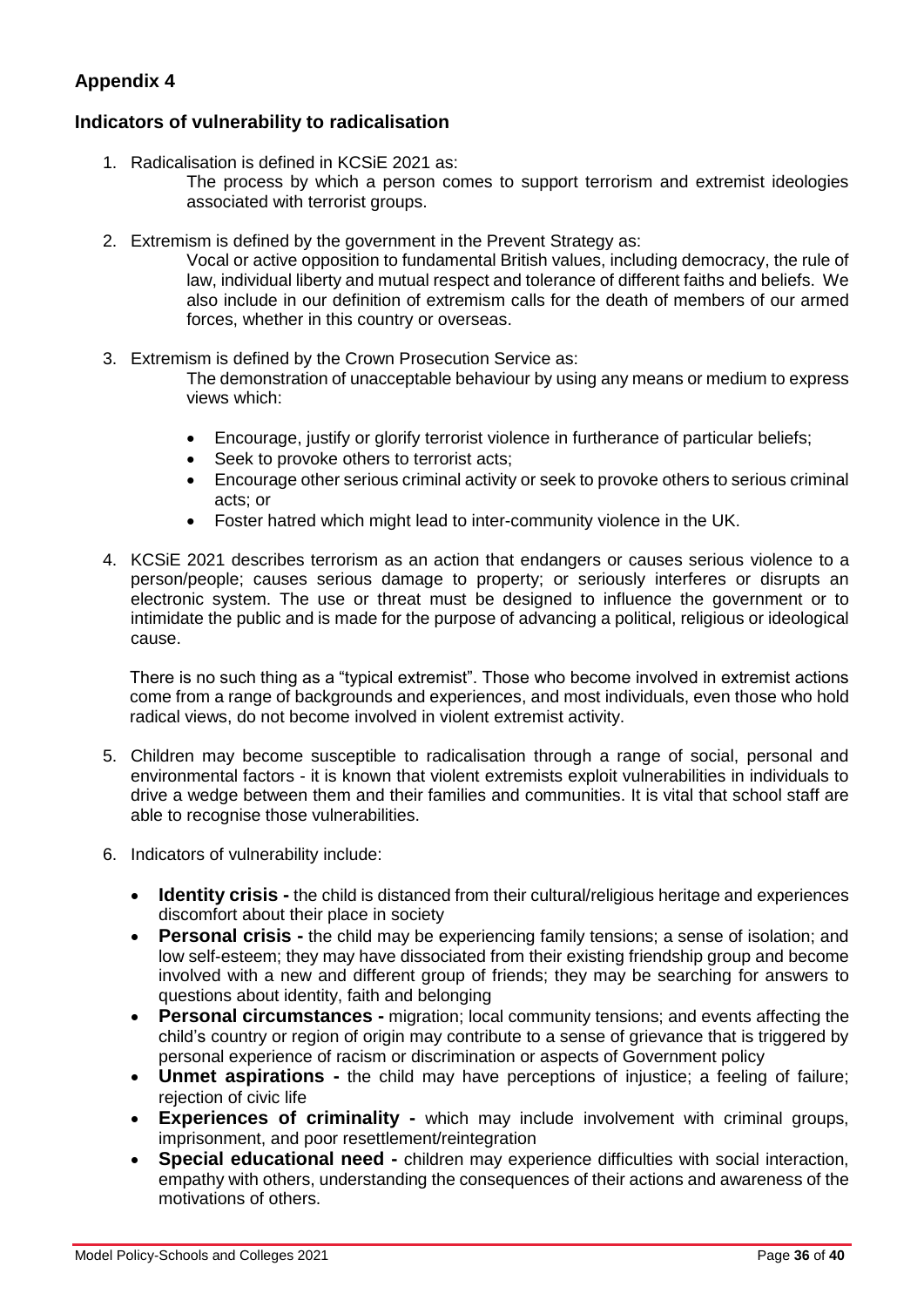- 7. This list is not exhaustive, nor does it mean that all children/young people experiencing the above are at risk of radicalisation for the purposes of violent extremism.
- 8. More critical risk factors could include:
	- Being in contact with extremist recruiters
	- Family members convicted of a terrorism act or subject to a Channel intervention
	- Accessing violent extremist websites, especially those with a social networking element
	- Possessing or accessing violent extremist literature
	- Using extremist narratives and a global ideology to explain personal disadvantage
	- Justifying the use of violence to solve societal issues
	- Joining or seeking to join extremist organisations
	- Significant changes to appearance and/or behaviour; and
	- Experiencing a high level of social isolation resulting in issues of identity crisis and/or personal crisis.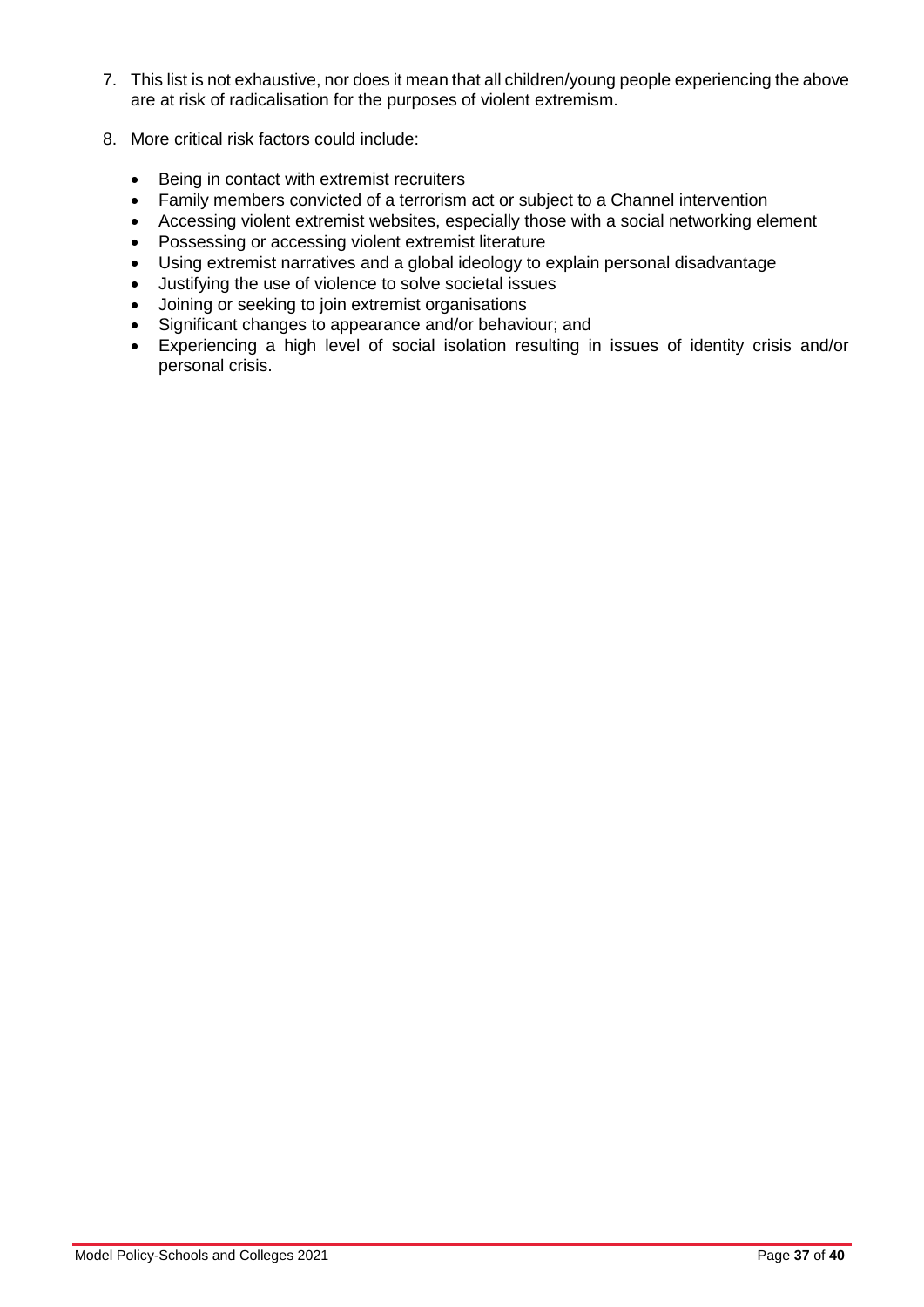## **Preventing violent extremism - Roles and responsibilities of the Single Point of Contact (SPOC)**

The SPOC for **Allens Croft Nursery School** is **Laura O'Neill** who is responsible for:

- Ensuring that staff of the school are aware that you are the SPOC in relation to protecting children from radicalisation and involvement in terrorism;
- Maintaining and applying a good understanding of the relevant guidance in relation to preventing children from becoming involved in terrorism, and protecting them from radicalisation by those who support terrorism or forms of extremism which lead to terrorism;
- Raising awareness about the role and responsibilities of **Allens Croft Nursery School** in relation to protecting children from radicalisation and involvement in terrorism;
- Monitoring the effect in practice of the school's RE curriculum and assembly policy to ensure that they are used to promote community cohesion and tolerance of different faiths and beliefs;
- Raising awareness within the school about the safeguarding processes relating to protecting children from radicalisation and involvement in terrorism;
- Acting as the first point of contact within the school for case discussions relating to children who may be at risk of radicalisation or involved in terrorism;
- Collating relevant information in relation to referrals of vulnerable children into the Channel<sup>2</sup> process;
- Attending Channel meetings as necessary and carrying out any actions as agreed;
- Reporting progress on actions to the Channel co-ordinator; and sharing any relevant additional information in a timely manner.

 $\overline{a}$ 

<sup>&</sup>lt;sup>2</sup> Channel is a multi-agency approach to provide support to individuals who are at risk of being drawn into terrorist related activity. It is led by the West Midlands Police Counter-Terrorism Unit, and it aims to

Establish an effective multi-agency referral and intervention process to identify vulnerable individuals;

Safeguard individuals who might be vulnerable to being radicalised, so that they are not at risk of being drawn into terrorist-related activity; and

Provide early intervention to protect and divert people away from the risks they face and reduce vulnerability.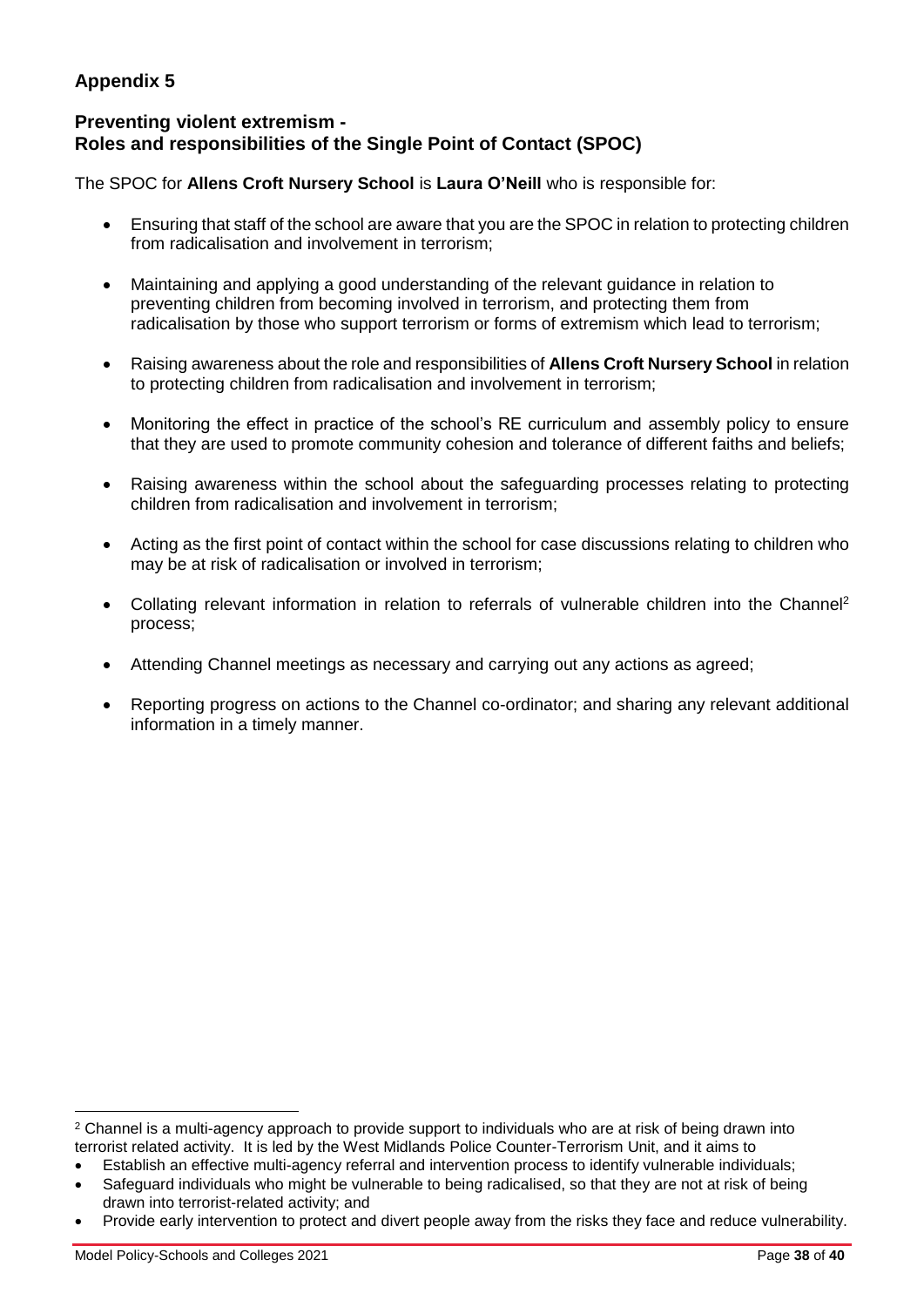## **Appendix 6 – COVID-19 and safeguarding**

Schools must have regard to the statutory safeguarding guidance, **[keeping children safe in](https://www.gov.uk/government/publications/keeping-children-safe-in-education--2)  [education](https://www.gov.uk/government/publications/keeping-children-safe-in-education--2)** and should refer to the now updated and update safeguarding procedures in line with DfE updates.

#### <https://www.gov.uk/government/publications/actions-for-schools-during-the-coronavirus-outbreak>

### **Online safety**

**[Coronavirus \(COVID-19\): keeping children safe online](https://www.gov.uk/government/publications/coronavirus-covid-19-keeping-children-safe-online) -** All schools and colleges should continue to consider the safety of their children when they are asked to work online. The starting point for online teaching should be that the same principles as set out in the school's or college's staff behaviour policy (sometimes known as a code of conduct) should be followed. This policy should amongst other things include acceptable use of technologies, staff child relationships and communication including the use of social media. The policy should apply equally to any existing or new online and distance learning arrangements which are introduced.

Schools and colleges should, as much as is reasonably possible, consider if their existing policies adequately reflect that some children (and in some cases staff) continue to work remotely online. As with the child protection policy, in some cases an annex/addendum summarising key coronavirus related changes may be more effective than re-writing/re-issuing the whole policy.

The principles set out in the **[guidance for safer working practice for those working with children](https://www.saferrecruitmentconsortium.org/)  [and young people in education settings](https://www.saferrecruitmentconsortium.org/)** published by the Safer Recruitment Consortium may help schools and colleges satisfy themselves that their staff behaviour policies are robust and effective. In some areas schools and colleges may be able to seek support from their local authority when planning online lessons/activities and considering online safety.

Schools and colleges should continue to ensure any use of online learning tools and systems is in line with privacy and data protection requirements.

An essential part of the online planning process will be ensuring children who are being asked to work online have very clear reporting routes in place so they can raise any concerns whilst online. As well as reporting routes back to the school or college this should also signpost children to age appropriate practical support from the likes of:

- **[Childline](https://www.childline.org.uk/?utm_source=google&utm_medium=cpc&utm_campaign=UK_GO_S_B_BND_Grant_Childline_Information&utm_term=role_of_childline&gclsrc=aw.ds&&gclid=EAIaIQobChMIlfLRh-ez6AIVRrDtCh1N9QR2EAAYASAAEgLc-vD_BwE&gclsrc=aw.ds)** for support
- **[UK Safer Internet Centre](https://reportharmfulcontent.com/)** to report and remove harmful online content
- **[CEOP](https://www.ceop.police.uk/safety-centre/)** for advice on making a report about online abuse

Schools and colleges are likely to be in regular contact with parents and carers. Those communications should continue to be used to reinforce the importance of children being safe online. It will be especially important for parents and carers to be aware of what their children are being asked to do online, including the sites they will asked to access and be clear who from the school or college (if anyone) their child is going to be interacting with online.

Parents and carers may choose to supplement the school or college online offer with support from online companies and in some cases individual tutors. In their communications with parents and carers, schools and colleges should emphasise the importance of securing online support from a reputable organisation/individual who can provide evidence that they are safe and can be trusted to have access to children.

Support for parents and carers to keep their children safe online includes:

- **[Thinkuknow](http://www.thinkuknow.co.uk/)** provides advice from the National Crime Agency (NCA) on staying safe online.
- **[Parent info](https://parentinfo.org/)** is a collaboration between Parentzone and the NCA providing support and guidance for parents from leading experts and organisations.